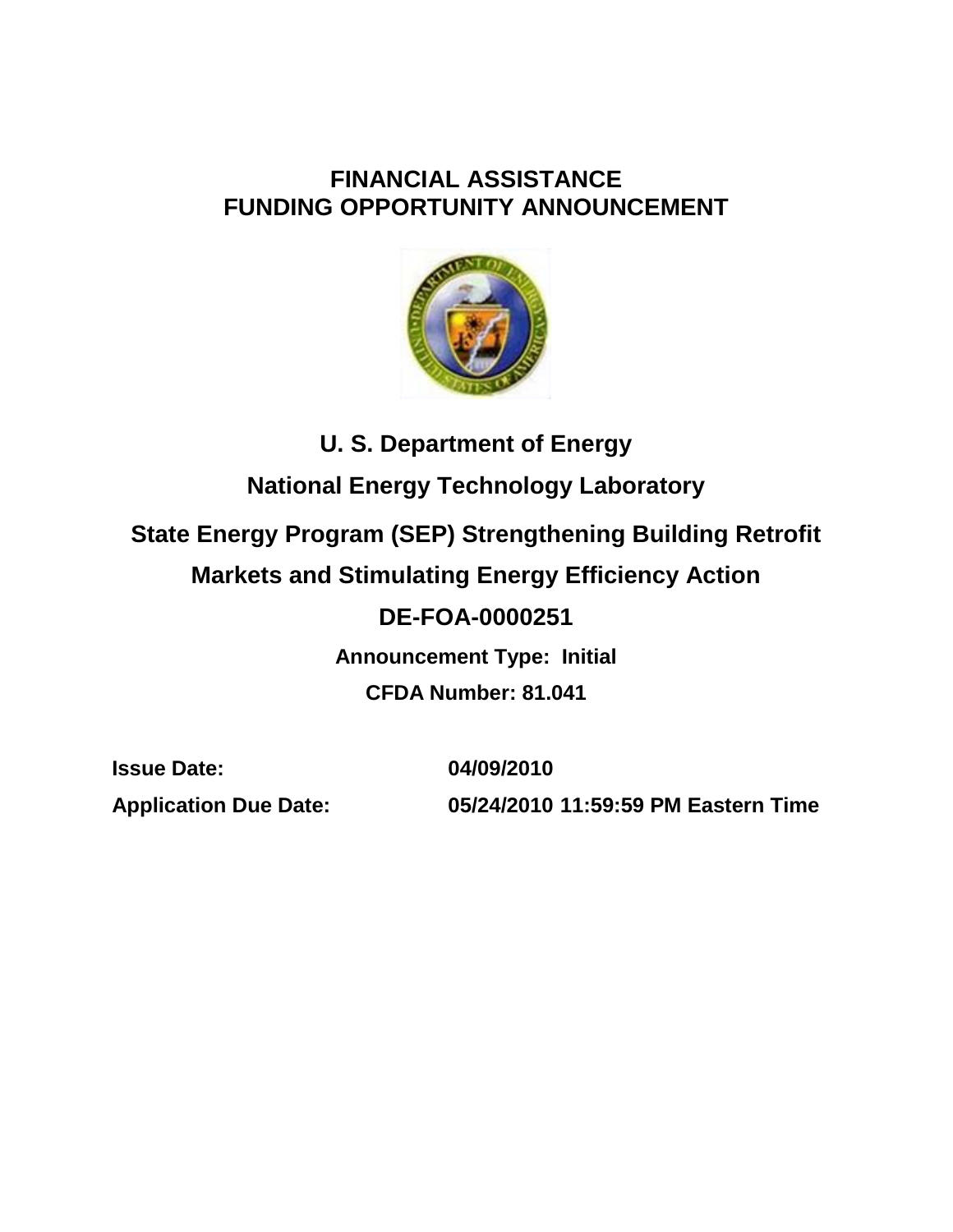# **NOTE: REGISTRATION/SUBMISSION REQUIREMENTS**

# *Registration Requirements*

There are several one-time actions you must complete in order to submit an application in response to this Announcement (e.g., obtain a Dun and Bradstreet Data Universal Numbering System (DUNS) number, register with the Central Contractor Registration (CCR), and register with Grants.gov). Applicants who are not registered with CCR and Grants.gov, should allow at least 21 days to complete these requirements. It is suggested that the process be started as soon as possible.

**Applicants must obtain a DUNS number. DUNS website: [http://fedgov.dnb.com/webform.](http://fedgov.dnb.com/webform)**

**Applicants must register with the CCR. CCR website: <http://www.ccr.gov/>**

**Applicants must register with Grants.gov. Grants.gov website:<http://grants.gov/>**

**Applicants must register with FedConnect to submit questions. FedConnect website: [www.fedconnect.net](http://www.fedconnect.net/)**

# *Questions*

Questions relating to the **system requirements or how an application form works** must be directed to Grants.gov at 1-800-518-4726 or **[support@grants.gov](mailto:support@grants.gov)**.

Questions regarding the **content** of the announcement must be submitted through the FedConnect portal. You must register with FedConnect to respond as an interested party to submit questions, and to view responses to questions. It is recommended that you register as soon after release of the FOA as possible to have the benefit of all responses. DOE/NNSA will try to respond to a question within 3 business days, unless a similar question and answer have already been posted on the website.

# *Application Preparation and Submission*

**Applicants must download the application package, application forms and instructions, from Grants.gov. Grants.gov website: <http://www.grants.gov/>** (Additional instructions are provided in Section IV A of this FOA.)

# **Where to Submit**

Applications must be submitted through Grants.gov to be considered for award. You cannot submit an application through Grants.gov unless you are registered. Please read the registration requirements carefully and start the process immediately. Remember you have to update your CCR registration annually. If you have any questions about your registration, you should contact the Grants.gov Helpdesk at 1-800-518-4726 to verify that you are still registered in Grants.gov.

**IMPORTANT NOTICE TO POTENTIAL APPLICANTS:** When you have completed the process, you should call the Grants.gov Helpdesk at 1-800-518-4726 to verify that you have completed the final step (i.e. Grants.gov registration).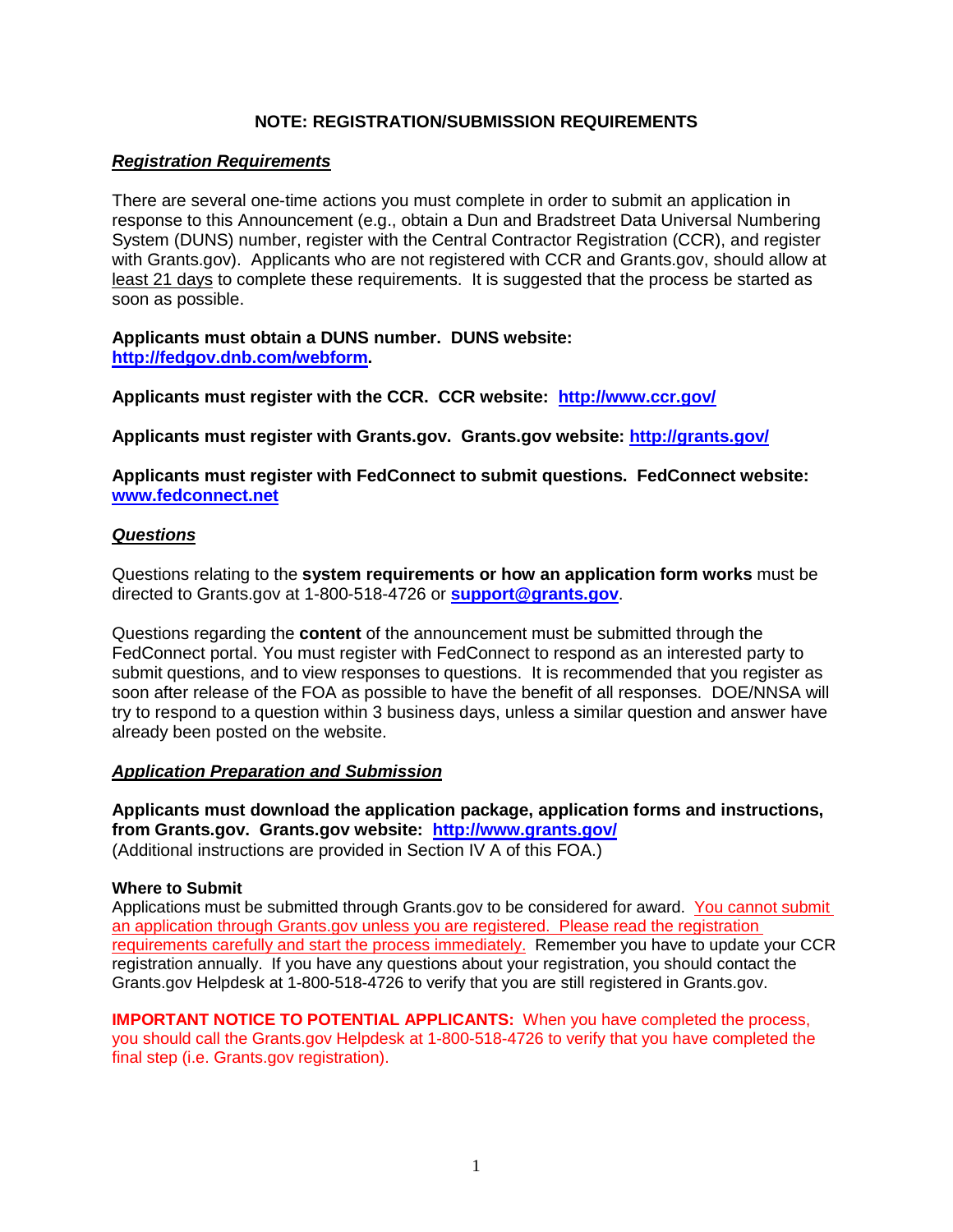| <b>PART I - FUNDING OPPORTUNITY DESCRIPTION</b>                          | $\overline{4}$   |
|--------------------------------------------------------------------------|------------------|
| A. FUNDING OPPORTUNITY ANNOUNCEMENT OBJECTIVES                           | $\overline{4}$   |
| <b>B. BACKGROUND ON DOE STATE ENERGY PROGRAM COMPETITIVE AWARDS</b>      | $\overline{4}$   |
| C. PROGRAM AREAS OF INTEREST                                             | 5                |
| Area of Interest 1 - Strengthening Building Retrofit Markets             | 5                |
| Area of Interest 2 - Energy Efficiency Action                            | 6                |
| PART II - AWARD INFORMATION                                              | $\,$ 8 $\,$      |
| <b>TYPE OF AWARD INSTRUMENT</b><br>А.                                    | $\,8\,$          |
| <b>Cooperative Agreements</b>                                            | 8                |
| <b>ESTIMATED FUNDING</b><br>В.                                           | $\,$ 8 $\,$      |
| <b>Amount New Awards</b>                                                 | 8                |
| $\mathbf{C}$ .<br><b>MAXIMUM AND MINIMUM AWARD SIZE</b>                  | $\boldsymbol{8}$ |
| D.<br><b>EXPECTED NUMBER OF AWARDS</b>                                   | $\boldsymbol{8}$ |
| <b>Number of Awards per Program Area</b>                                 | 8                |
| <b>ANTICIPATED AWARD SIZE</b><br>Е.                                      | 8                |
| <b>Award Size Per Program Area</b>                                       | 8                |
| PERIOD OF PERFORMANCE<br>F.                                              | 9                |
| <b>Period of Performance Per Area of Interest</b>                        | 9                |
| <b>TYPE OF APPLICATION</b><br>G.                                         | 9                |
| PART III - ELIGIBILITY INFORMATION                                       | 10               |
| <b>ELIGIBLE APPLICANTS</b><br>A.                                         | 10               |
| <b>Restricted Eligibility</b>                                            | 10               |
| <b>COST SHARING</b><br>В.                                                | 10               |
| PART IV - APPLICATION AND SUBMISSION INFORMATION                         | 11               |
| ADDRESS TO REQUEST APPLICATION PACKAGE<br>A.                             | 11               |
| LETTER OF INTENT AND PRE-APPLICATION<br>В.                               | 11               |
| Letter of Intent.<br>1.                                                  | 11               |
| Pre-application<br>2.                                                    | 11               |
| <b>CONTENT AND FORM OF APPLICATION</b><br>C.                             | 11               |
| <b>SF 424 - Application for Federal Assistance</b><br>1.                 | 11               |
| <b>Other Attachments Form</b><br>2.                                      | 12               |
| <b>Project Narrative File - Mandatory Other Attachment</b><br>٠          | 12               |
| <b>Project Summary/Abstract File</b><br>$\blacksquare$                   | 19               |
| SF 424 A Excel, Budget Information - Non-Construction Programs File<br>٠ | 20               |
| <b>Budget Justification File</b><br>٠                                    | 20               |
| <b>Subaward Budget File(s)</b><br>$\blacksquare$                         | 20               |
| <b>Demonstrations of Commitment File</b>                                 | 20               |
| 3. SF-LLL Disclosure of Lobbying Activities                              | 21               |
| <b>Summary of Required Forms/Files*</b>                                  | 21               |
| <b>SUBMISSIONS FROM SUCCESSFUL APPLICANTS</b><br>D.                      | 22               |
| Е.<br><b>SUBMISSION DATES AND TIMES</b>                                  | 22               |
| 1. Pre-application Due Date                                              | 22               |
| 2. Application Due Date                                                  | 22               |
| <b>INTERGOVERNMENTAL REVIEW</b><br>F.                                    | 22               |
| G.<br><b>FUNDING RESTRICTIONS</b>                                        | 22               |
| OTHER SUBMISSION AND REGISTRATION REQUIREMENTS<br>Н.                     | 23               |
| <b>Where to Submit</b><br>1.                                             | 23               |
| <b>Registration Process</b><br>2.                                        | 23               |
| 3. Application Receipt Notices                                           | 23               |
| PART V - APPLICATION REVIEW INFORMATION                                  | 24               |
| <b>CRITERIA</b><br>A.                                                    | 24               |
| 1. Initial Review Criteria                                               | 24               |
| <b>Application Award Eligibility</b>                                     | 24               |
| 2. Merit Review Criteria                                                 | 24               |
| <b>Other Selection Factors</b><br>3.                                     | 26               |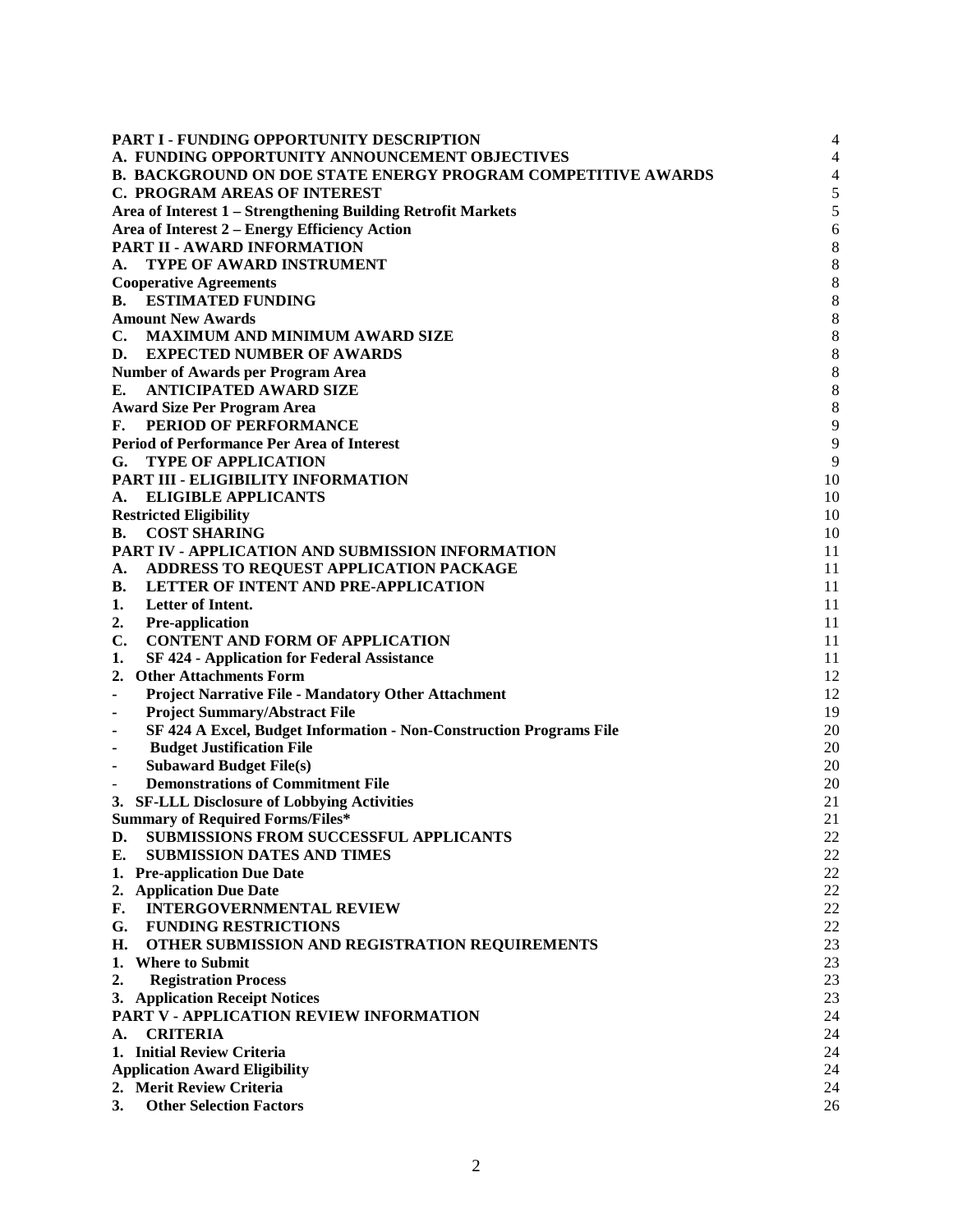| <b>Program Policy Factors</b>                                         | 26 |  |
|-----------------------------------------------------------------------|----|--|
| <b>REVIEW AND SELECTION PROCESS</b><br><b>B.</b>                      | 27 |  |
| 1. Merit Review                                                       | 27 |  |
| <b>Applications Subject to Merit Review</b>                           |    |  |
| 2. Selection                                                          | 27 |  |
| <b>Selection Official Consideration</b>                               | 27 |  |
| 3. Discussions and Award                                              | 27 |  |
| <b>Government Discussions with Applicant</b>                          | 27 |  |
| ANTICIPATED NOTICE OF SELECTION AND AWARD DATES<br>$\mathbf{C}$ .     | 27 |  |
| <b>Selection and Award Date</b>                                       | 27 |  |
| PART VI - AWARD ADMINISTRATION INFORMATION                            | 28 |  |
| <b>AWARD NOTICES</b><br>A.                                            | 28 |  |
| 1. Notice of Selection                                                | 28 |  |
| <b>Selected Applicants Notification</b>                               | 28 |  |
| 2. Notice of Award                                                    | 28 |  |
| <b>Notice of Award</b>                                                | 28 |  |
| ADMINISTRATIVE AND NATIONAL POLICY REQUIREMENTS<br>В.                 | 28 |  |
| 1. Administrative Requirements                                        | 28 |  |
| 2. Special Terms and Conditions and National Policy Requirements      | 28 |  |
| Statement of Substantial Involvement (Area of Interest 1 only)        | 29 |  |
| <b>Statement of Substantial Involvement (Area of Interest 2 only)</b> | 30 |  |
| <b>REPORTING</b><br>$\mathbf{C}$ .                                    | 31 |  |
| PART VII - QUESTIONS/AGENCY CONTACTS                                  | 32 |  |
| <b>QUESTIONS</b><br>A.                                                | 32 |  |
| <b>AGENCY CONTACT</b><br>В.                                           | 32 |  |
| PART VIII - OTHER INFORMATION                                         | 33 |  |
| <b>MODIFICATIONS</b><br>A.                                            | 33 |  |
| <b>GOVERNMENT RIGHT TO REJECT OR NEGOTIATE</b><br>В.                  | 33 |  |
| $\mathbf{C}$ .<br><b>COMMITMENT OF PUBLIC FUNDS</b>                   | 33 |  |
| PROPRIETARY APPLICATION INFORMATION<br>D.                             | 33 |  |
| E.<br><b>EVALUATION AND ADMINISTRATION BY NON-FEDERAL PERSONNEL</b>   | 33 |  |
| F.<br><b>INTELLECTUAL PROPERTY DEVELOPED UNDER THIS PROGRAM</b>       | 33 |  |
| NOTICE REGARDING ELIGIBLE/INELIGIBLE ACTIVITIES<br>G.                 | 34 |  |
| <b>APPENDICES/REFERENCE MATERIAL</b>                                  | 35 |  |
| <b>APPENDIX 1: Possible Action Plan Benchmarks</b>                    | 35 |  |
| <b>APPENDIX 2: Reporting Checklist</b>                                | 37 |  |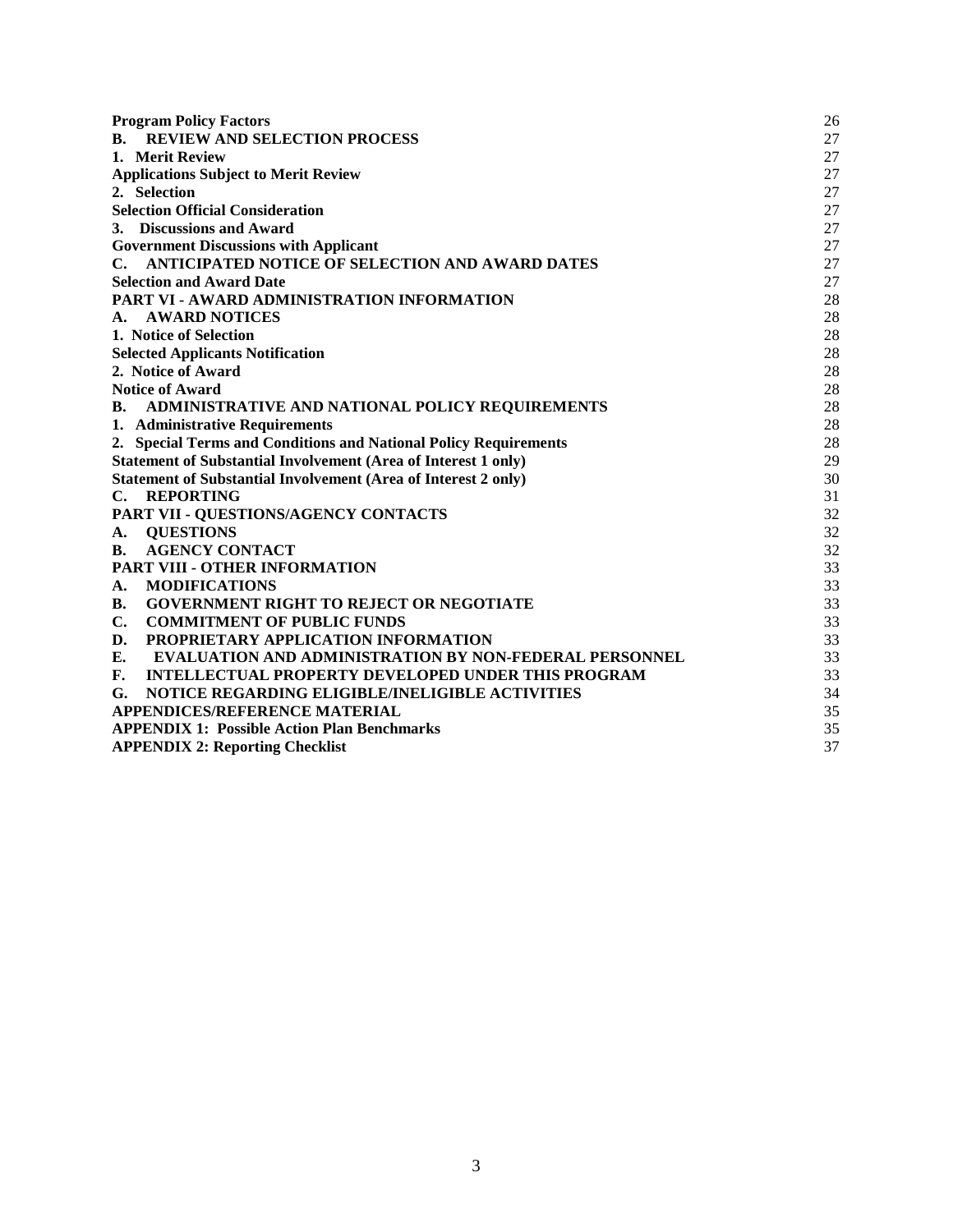# **PART I - FUNDING OPPORTUNITY DESCRIPTION**

### <span id="page-4-1"></span><span id="page-4-0"></span>**A. FUNDING OPPORTUNITY ANNOUNCEMENT OBJECTIVES**

The Department of Energy (DOE) National Energy Technology Laboratory (NETL), on behalf of the Office of Energy Efficiency and Renewable Energy's (EERE's) State Energy Program (SEP), is seeking applications to advance policies, programs, and market strategies that accelerate job creation and reduce energy bills while achieving energy and climate security for the nation. This competitive Funding Opportunity Announcement (FOA) allows States to compete for funding designed to meet EERE nationally focused initiatives for the fundamental and permanent transformation of markets across all sectors of our economy. Specifically, this FOA focuses on two areas of interest:

**Area of Interest 1 – Strengthening Building Retrofit Markets** that will assist states in developing approaches for retrofitting buildings in the nation's residential and commercial sectors.

**Area of Interest 2 – Stimulating Energy Efficiency Action** that will assist states in generating the necessary policy and program frameworks to support investment in cost-effective energy efficiency for the long-term.

# <span id="page-4-2"></span>**B. BACKGROUND ON DOE STATE ENERGY PROGRAM COMPETITIVE AWARDS**

The State Energy Program (SEP) provides formula and competitive grants to states. States use these awards to address their energy priorities and program funding to adopt emerging renewable energy and energy efficiency technologies. The mission of the State Energy Program is to provide leadership to maximize the benefits of energy efficiency and renewable energy through communications and outreach activities, technology deployment, and accessing new partnerships and resources.

The State Energy Program upholds the DOE Strategic Plan Goals 1.2 and 1.4.

Goal 1.2- "Environmental Impact of Energy" aims to improve the quality of the environment.

Goal 1.4- "Energy Productivity" serves to cost-effectively improve the energy efficiency of the U.S. economy.

Congress authorized the Department of Energy to allow for formula and competitive grants and cooperative agreements to the States under the State Energy Program. DOE provides formula grants to States to design and carry out their own energy efficiency and renewable energy programs. In FY2010, the competitive portion of the State Energy Program is providing \$28 million to fund cooperative agreements that allow States to compete for funding designed to meet EERE nationally focused initiatives.

The focus of the 2010 competitive SEP FOA is two-fold: 1) address the nation's residential and commercial sector buildings, and 2) assist states in developing the necessary policy and program frameworks at the ground level to stimulate investment in cost-effective, long-term energy efficiency in those states that are not achieving significant energy savings to date.

DOE is seeking a major increase in market penetration of existing whole-building retrofit activities and/or the establishment of a strong retrofit market in areas with little or no activity. The residential and commercial building sectors consume over 40% of the nation's energy use and are responsible for 40% of the nation's CO2 emissions. This FOA encourages applicants to address market barriers that limit whole-building retrofits and requires a minimum target of retrofitting at least 2 percent of the buildings of a defined market annually by 2013.

DOE is seeking a major increase in energy efficiency at the state or regional level. State policies have a significant impact on state and national levels of investment in energy efficiency. Several states are cost-effectively investing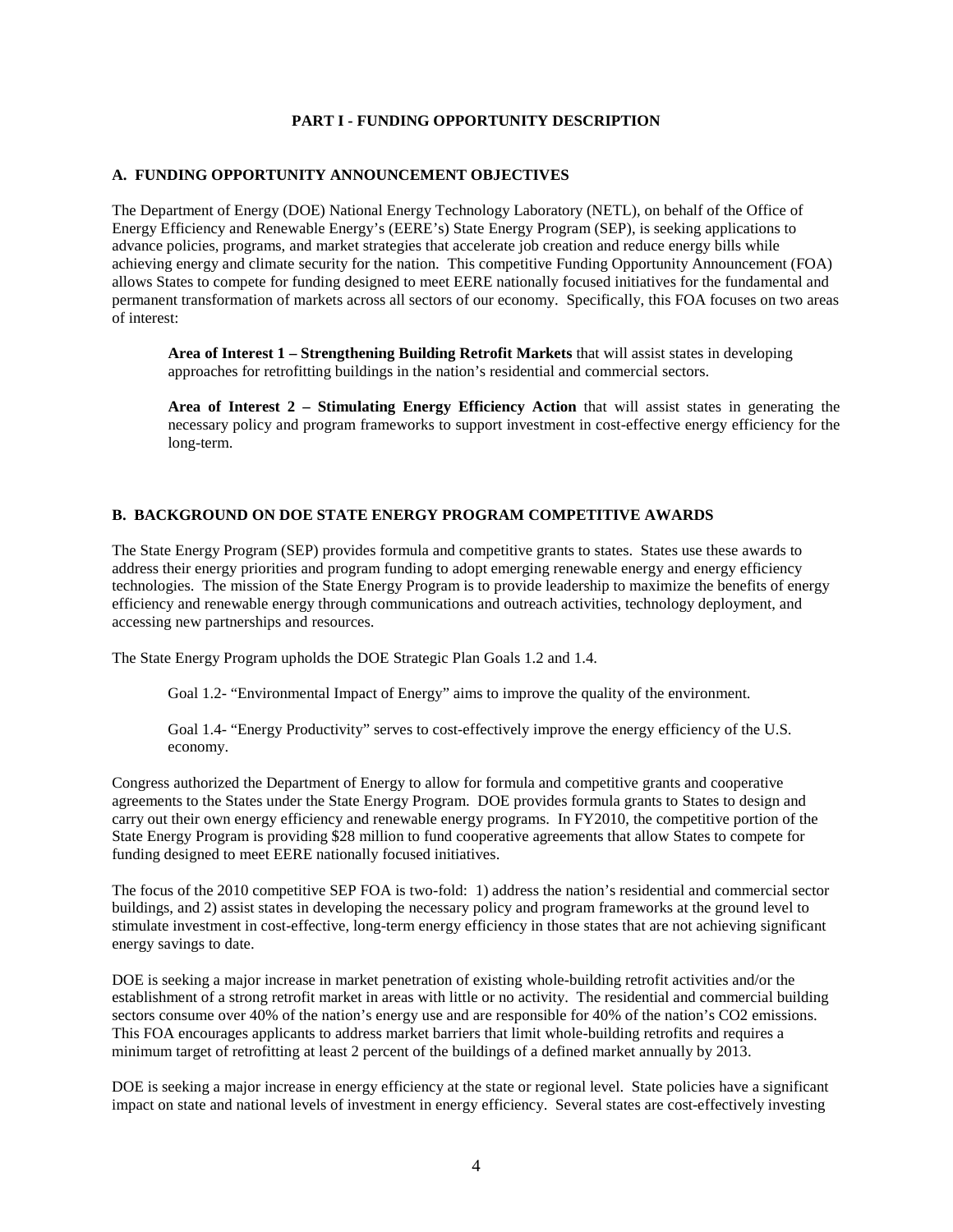more than 2 percent of electricity sales on energy efficiency. Some states save more than 1 percent of electricity sales from energy efficiency.<sup>[1](#page-5-2)</sup> The objective of these cooperative agreements is to help states or groups of states with little-to-no current savings from energy efficiency programs become leaders in reducing electricity consumption. This FOA requires an annual minimum target electricity savings of 1 percent through energy efficiency.

# <span id="page-5-0"></span>**C. PROGRAM AREAS OF INTEREST**

 $\overline{a}$ 

# <span id="page-5-1"></span>**Area of Interest 1 – Strengthening Building Retrofit Markets**

DOE is seeking applications for the development of programs and strategies to retrofit residential and/or commercial properties in markets with little or no retrofit activity and/or to increase the market penetration of existing wholebuilding retrofits. A "whole-building retrofit" is defined as being comprised of the following:

1. A pre-retrofit evaluation of the major energy-consuming systems and components of the building utilizing diagnostic tools.

The evaluation must analyze the building's shell and thermal envelope (including air tightness); the heating, cooling, ventilation, water heating, and available energy control systems; and major appliances and plug loads. The evaluation must also determine whether any conditions put the building's occupants at major risk for health and safety problems. Examples of these conditions would be: excessive carbon monoxide as a result of an improperly functioning piece of equipment, appliance, or system; rot, mold, or mildew as a result of excessive moisture; or the presence of asbestos, lead, or other serious potential health hazard that could be disturbed as a result of work being done on the building. The evaluation should also identify occupant behaviors that lead to excessive energy consumption. The evaluation must provide effective recommendations that will reduce the energy consumption of the building, and make it a healthy, safe, and comfortable environment for the occupants to live or work. The evaluation should also include an actionable work scope that is agreed to by the evaluator and building's owner/occupants.

2. Work that will resolve the issues identified in the initial evaluation and included in the agreed-upon work scope.

The energy efficiency goal of the retrofit work should be to reduce the total energy consumption of the building by a minimum of 20 percent. Work should be done according to local and state code and permitting requirements, industry-accepted standard work specifications, and best practices.

3. A post-retrofit evaluation of the building and its major systems and components.

This evaluation should determine whether the work completed was done correctly and had the intended effect while ensuring the health and safety of the building's occupants.

States are encouraged to utilize regional strategies; develop new or strengthen existing building retrofit market(s) by creating, enhancing, or expanding replicable programs, activities, organizational structures, and techniques that will transform the market and encourage consumer adoption of energy efficiency and clean energy; and employ sound methods for assuring energy savings. State Energy Offices (SEOs) should collaborate with appropriate organizations such as public utility commissions, power authorities, utilities, local governments, retailers, manufacturers, trade organizations, financial institutions, other States and regional entities. SEOs are also encouraged to develop strategies that will allow resource leveraging to the greatest possible extent. States should pursue comprehensive programs and strategies that address the range of barriers hindering building retrofits. Common barriers to widespread adoption of building retrofits are: consumer access to information about how a building consumes energy and how it compares to other buildings; developing a qualified workforce to diagnose building performance problems, recommend solutions to those problems, and perform the work necessary to deliver the recommended solutions; and readily available access to funding to pay for the retrofits through a variety of financial mechanisms.

<span id="page-5-2"></span><sup>&</sup>lt;sup>1</sup> ACEEE. 2009. The 2009 State Energy Efficiency Scorecard.<http://www.aceee.org/pubs/e097.htm>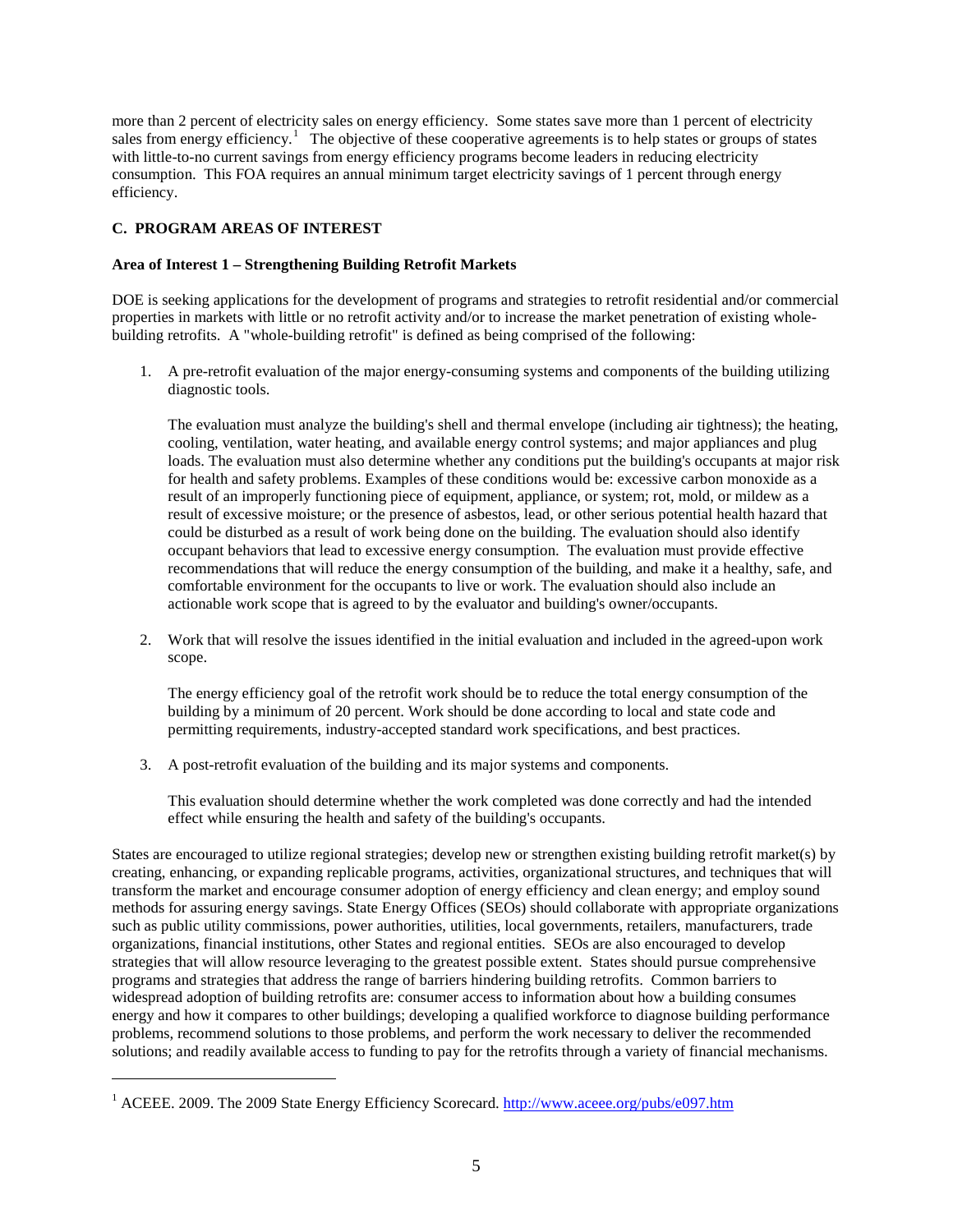The programs and strategies proposed should be designed to be sustainable beyond the period of funding for the agreement.

DOE is seeking plans that will result in a major increase in market penetration of existing whole-building retrofit activities and/or the establishment of a strong retrofit market in areas with little or no activity. Applicants shall develop a comprehensive approach to addressing the market barriers limiting whole-building retrofits with a **target of retrofitting at least 2 percent of the buildings of a defined market annually by 2013.** Examples of programs and/or strategies that could be included as key elements of a comprehensive approach are:

- Building performance benchmarking and disclosure
- Home Performance with ENERGY STAR
- Finance programs or strategies that leverage private capital:
	- o Property Assessed Clean Energy (PACE)
		- o Utility On-Bill Financing
		- o Energy Savings Performance Contracts
		- o Revolving Loan Funds
		- o Credit Enhancements such as Loan Loss Reserves and Debt Service Reserves<sup>\*</sup> o Other innovative financing mechanisms
		- Other innovative financing mechanisms
- Financing program(s) that are designed to meet appropriate conforming standards to support sales into secondary financial markets
- Statewide and/or regional\*\* aggregation of disaggregated retrofit markets
- Innovative Organizational Structures such as an Energy Efficiency Utility, Power Authority, etc.

\* Refer to SEP Program Notice: 10-08, "Guidance for State Energy Programs on Revolving Loan Funds and Loan Loss Reserves" for guidance on revolving loan fund eligibility, funds leveraging, loan loss reserves, and federal character of revolving loan funds<sup>[2](#page-6-1)</sup>.

\*\* "Regional" in this context means that a number of states can partner to serve a specific area such as a singular metropolitan area. For example: Indiana, Ohio, and Kentucky could partner to serve the Cincinnati metropolitan area.

In many cases, more than one program or strategy may be necessary to address the suite of barriers hindering the transformation of the building retrofit market. Applicants will be encouraged to utilize a portfolio of programs and strategies in strengthening the market.

DOE will require the development of a sustainable, program/strategic plan(s) that outlines the key challenges to the building retrofit market in a defined market and how those challenges will be overcome through programs and activities in partnership with different organizations. Project metrics will include items such as buildings retrofitted, energy saved, individuals trained and certified, successful leveraging of funds and teaming with appropriate stakeholders, along with other relevant measures of success as outlined in PART IV – APPLICATION AND SUBMISSION INFORMATION below. Further, DOE will require that the plan include a process for developing and validating methods to quantify cost-effectiveness of retrofits and the whole program. The following strategies do not meet DOE's objectives for Area of Interest 1:

- Programs that make new construction energy-efficient
- Programs that target a majority of funding and/or program focus on renewable technology
- Direct install programs that subsidize a majority of the cost of measures installed and do not focus on transforming the market

# <span id="page-6-0"></span>**Area of Interest 2 – Energy Efficiency Action**

Under this Area of Interest, DOE is seeking applications from states and groups of states to achieve an annual minimum target electricity savings of 1 percent through energy efficiency. Area of Interest 2 will provide states and

<span id="page-6-1"></span> $^2$  [http://apps1.eere.energy.gov/state\\_energy\\_program/pdfs/sep\\_program\\_guidance\\_10-08.pdf](http://apps1.eere.energy.gov/state_energy_program/pdfs/sep_program_guidance_10-08.pdf)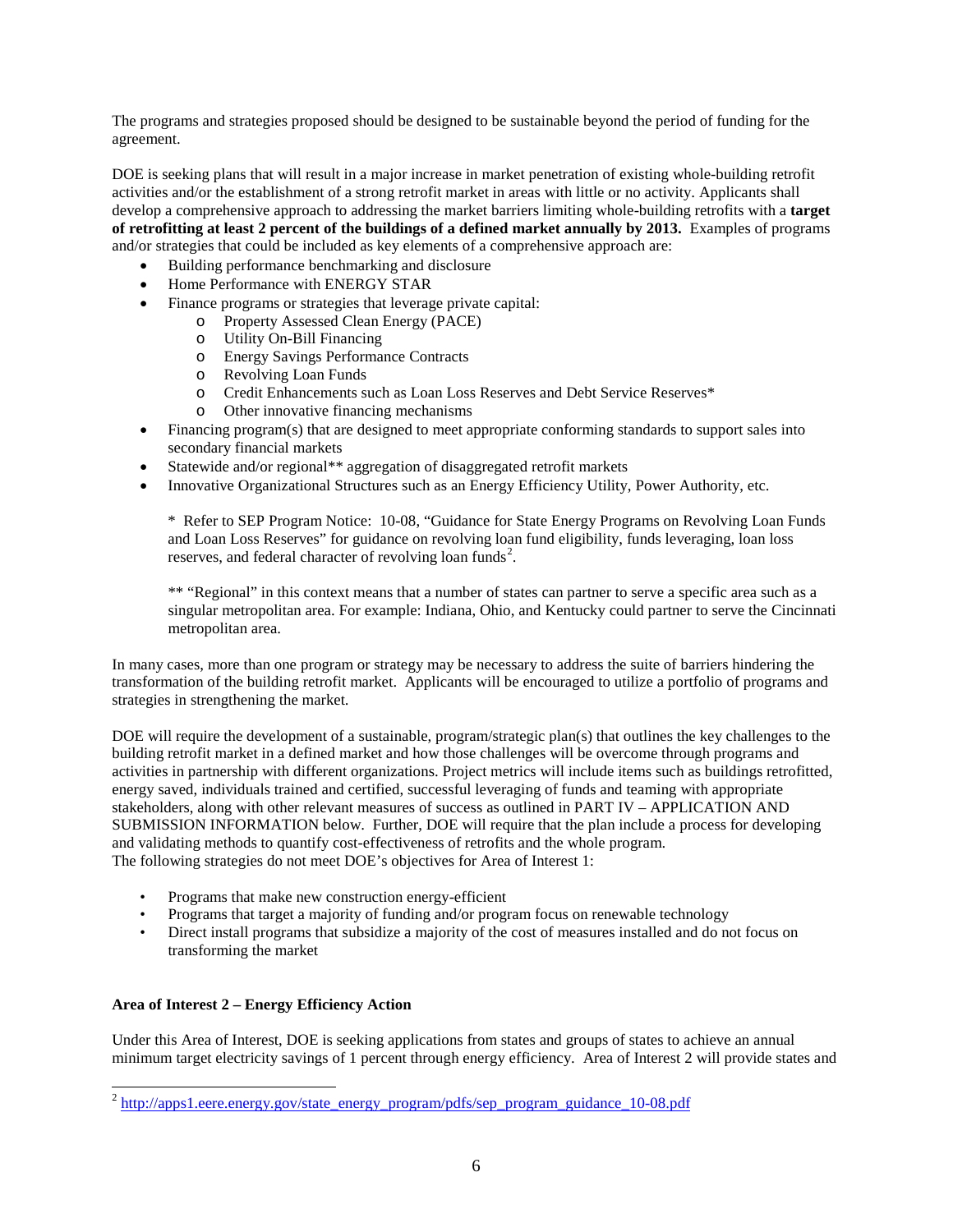groups of states with funding to stimulate ground-level development of results-based policies and programs that will aggressively decrease electricity consumption and bring the state or groups of states to have similar levels of annual savings from energy efficiency as today's leading states.

The focus of these agreements is to help states or groups of states with little-to-no current savings from energy efficiency programs become leaders in reducing electricity consumption. The following is the definition of states with little-to-no current savings from energy efficiency programs:

- 1. States that have achieved less than 0.5 percent savings relative to electricity sales based on 2007 data (from the American Council for an Energy Efficient Economy's energy efficiency ranking of states based on savings as a percent of electricity sales, published in 2009); or
- 2. States that have invested less than one percent of total electricity or gas revenues on energy efficiency (from the American Council for an Energy Efficient Economy's energy efficiency ranking of states, published in 2009); or
- 3. A state that does not meet this definition based on 2007 data can provide convincing evidence that it is below either of the thresholds above, using data from 2008 or 2009.

It is anticipated that the cooperative agreements awarded under this Area of Interest will provide funding for up to 3 years divided into two funding phases: Phase I to develop a process to establish an energy savings goal, and Phase II to implement, by the end of calendar year 2013, the framework to achieve the established energy savings target.

As part of the application, states will be required to develop a Phase I Action Plan that includes the review and evaluation of the goals and steps outlined in the National Action Plan for Energy Efficiency "Vision for 2025" document<sup>[3](#page-7-0)</sup>, and outlines a collaborative stakeholder process for the purpose of setting an annual electricity savings target. Should a state decide to address them, natural gas and transportation fuel savings should be additional to the minimum 1 percent electricity savings. The proposed policies should be created through collaboration across key stakeholders, including governors, state energy offices, public utility commissions, utilities, legislators, and others. The collaborative stakeholder process is expected to build on the foundation of the National Action Plan for Energy Efficiency<sup>[4](#page-7-1)</sup>.

The result of this process may lead a state to pursue one or more of the following to implement the established electricity savings target:

- 1. Modification of the Electricity Market;
- 2. Energy Efficiency Resource Standard;
- 3. Integrated Resource Plan;
- 4. Public Benefit Fund; or
- 5. Other Efficiency Savings strategy.

Funding for Phase II will be provided given that states achieve the agreed upon progress benchmarks as outlined in the Phase I Action Plan, which includes successfully establishing an electricity savings target. A Phase II Implementation Plan will be required that outlines the programs and frameworks to be put in place by the end of calendar year 2013 in order to achieve the electricity savings target. It is anticipated that upon DOE review and approval of the Phase II Implementation Plan, the state(s) will receive the remaining funding. DOE will also be issuing a complimentary Funding Opportunity Announcement open to application by state regulatory commissions.

<span id="page-7-0"></span> <sup>3</sup> <http://www.epa.gov/cleanenergy/energy-programs/napee/resources/vision2025.html>

<span id="page-7-1"></span><sup>4</sup> <http://www.oe.energy.gov/eeactionplan.htm>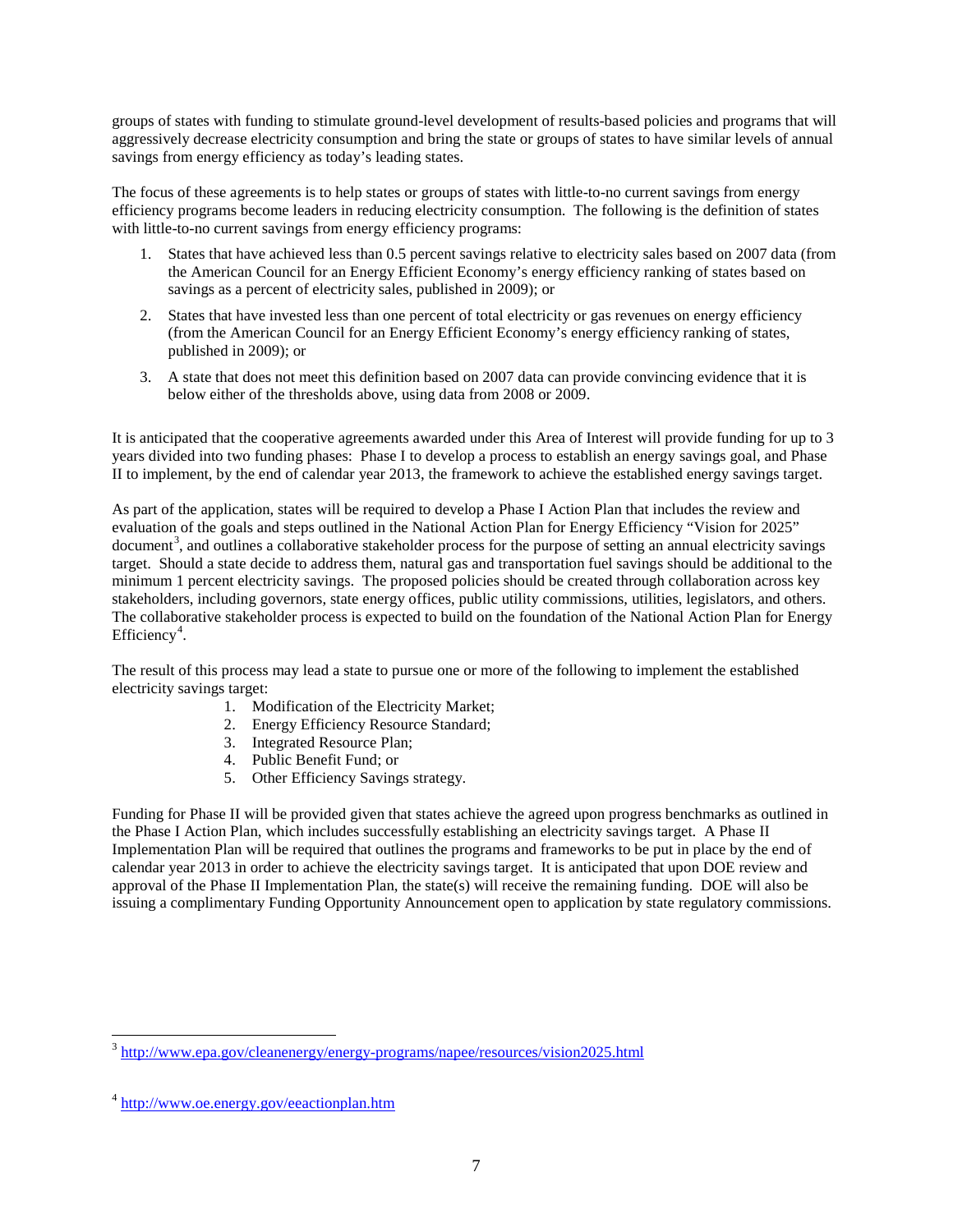# **PART II - AWARD INFORMATION**

### <span id="page-8-1"></span><span id="page-8-0"></span>**A. TYPE OF AWARD INSTRUMENT**

#### <span id="page-8-2"></span>**Cooperative Agreements**

- DOE anticipates awarding cooperative agreements (See Statement of Substantial Involvement under PART VI - AWARD ADMINISTRATION INFORMATION below).

#### <span id="page-8-3"></span>**B. ESTIMATED FUNDING**

#### <span id="page-8-4"></span>**Amount New Awards**

Approximately \$28 Million is expected to be available for new awards under this announcement: \$23 - \$26 million for **Strengthening Building Retrofit Markets** and \$2 - \$5 million for **Stimulating Energy Efficiency Action**.

# <span id="page-8-5"></span>**C. MAXIMUM AND MINIMUM AWARD SIZE**

Ceiling (i.e., the maximum amount for an individual award made under this announcement): None

Floor (i.e., the minimum amount for an individual award made under this announcement): None

#### <span id="page-8-6"></span>**D. EXPECTED NUMBER OF AWARDS**

#### <span id="page-8-7"></span>**Number of Awards per Program Area**

Under this announcement, DOE expects to make the following number of awards for each Area of Interest:

Area of Interest 1: 10 Area of Interest 2: 8

#### <span id="page-8-8"></span>**E. ANTICIPATED AWARD SIZE**

#### <span id="page-8-9"></span>**Award Size Per Program Area**

The anticipated award size for projects under each Area of Interest in this announcement is:

Area of Interest 1: \$2 Million - \$5 Million per state (no single state will be awarded more than \$5 million; multistate applications will not be awarded in an amount that is greater than \$5 million multiplied by the number of states in the application; however, in a multistate application, the funds do not have to be distributed equally and the \$5 million limit for a single state does not apply).

Area of Interest 2: \$250,000 - \$700,000 (no single state will be awarded more than \$700,000; multistate applications will not be awarded in an amount that is greater than \$700,000 multiplied by the number of states in the application; however, in a multistate application, the funds do not have to be distributed equally and the \$700,000 limit for a single state does not apply).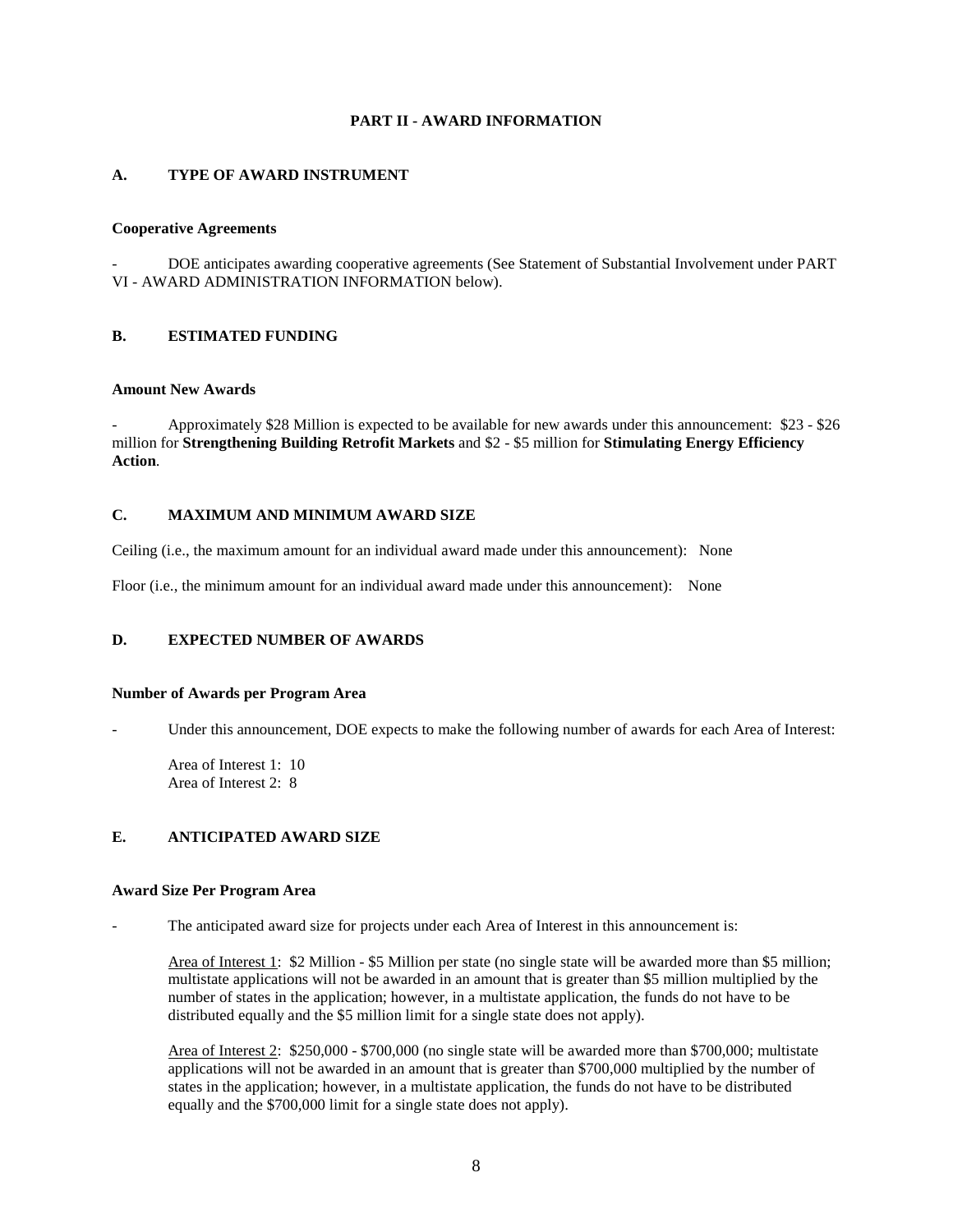# <span id="page-9-0"></span>**F. PERIOD OF PERFORMANCE**

#### <span id="page-9-1"></span>**Period of Performance Per Area of Interest**

- The anticipated period of performance for projects under each Area of Interest in this announcement is:
	- Area of Interest 1: 36 months Area of Interest 2: Up to 36 months, given that applicable benchmarks are achieved in Phase I

# <span id="page-9-2"></span>**G. TYPE OF APPLICATION**

#### **New Applications Only**

DOE will accept only new applications under this announcement.

#### **Multi-State Applications**

- Area of Interest 1: States may submit both a state- specific application and a multi-state application. A multi-state application will not be counted against any of the collaborating states. This means that a state could potentially be awarded both a state-specific award(s) and a multi-state award (provided each award differs in scope).
- Area of Interest 2: States may submit either a state-specific application or a multi-state application.

States could potentially receive awards from both Areas of Interest.

States participating in multi-state applications must submit separate applications but must submit a single, consolidated, identical Project Narrative File. The Project Narrative File (which contains the Statement of Project Objectives) for the multi-state applications must describe the entire project scope, define integrated activities for all the partnering states, and demonstrate the value of the multi-state partnership. See details on the application instructions in **PART IV - APPLICATION AND SUBMISSION INFORMATION** below. A multi-state application, if selected, will be awarded as individual awards with each of the participating states.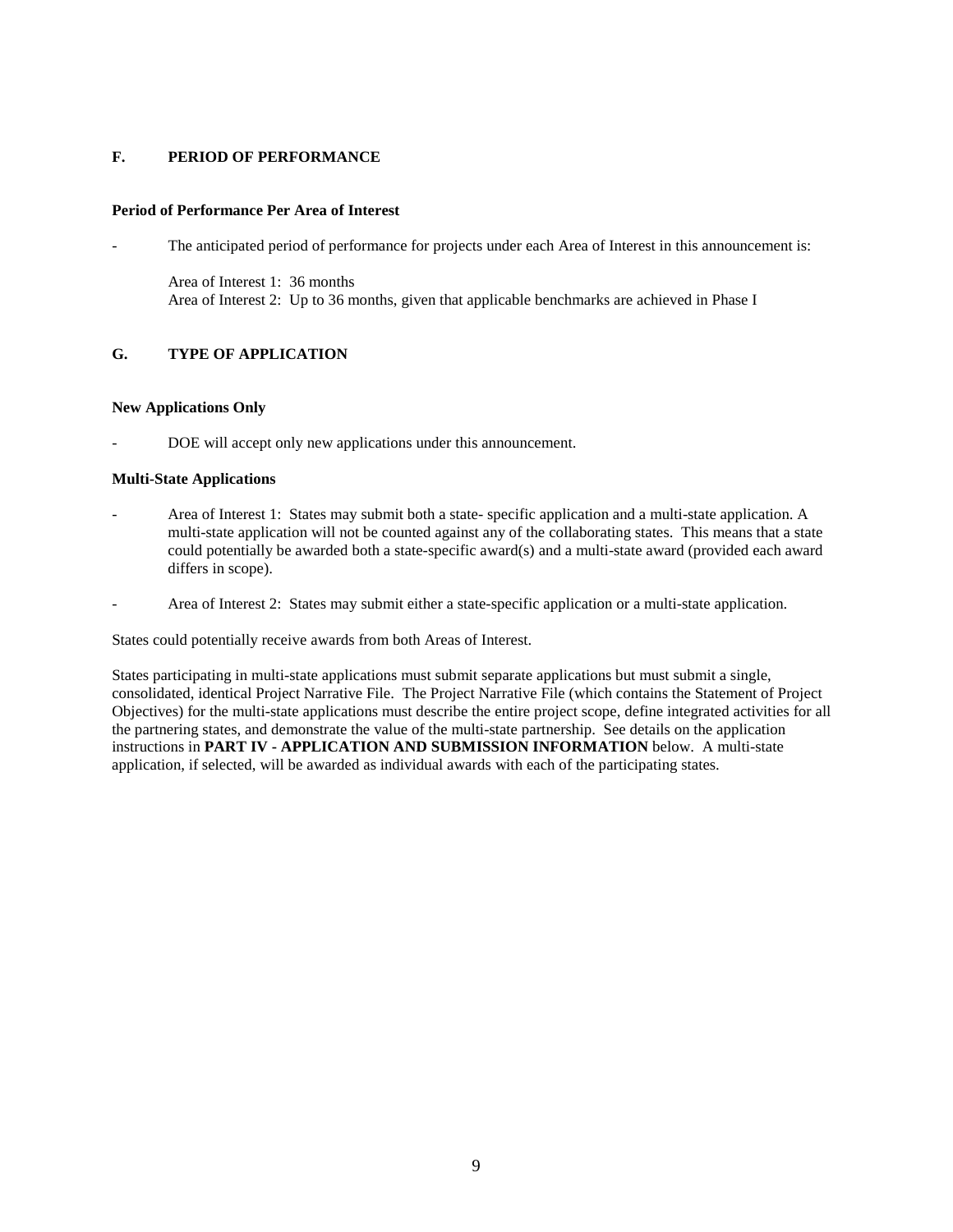# **PART III - ELIGIBILITY INFORMATION**

# <span id="page-10-1"></span><span id="page-10-0"></span>**A. ELIGIBLE APPLICANTS**

# <span id="page-10-2"></span>**Restricted Eligibility**

In accordance with 10 CFR 600.6(b), eligibility for award is restricted to the 50 States, the District of Columbia, American Samoa, Guam, the Northern Mariana Islands, Puerto Rico and the US Virgin Islands. Applications must be submitted by the State Energy Office (SEO) or other agency responsible for administering the State Energy Program pursuant to 10 CFR 420, although States may work in collaboration with non-State entities. (Non-State entities interested in collaborating with their respective State Energy Office must contact their respective SEO.)

#### <span id="page-10-3"></span>**B. COST SHARING**

- Cost sharing is not required.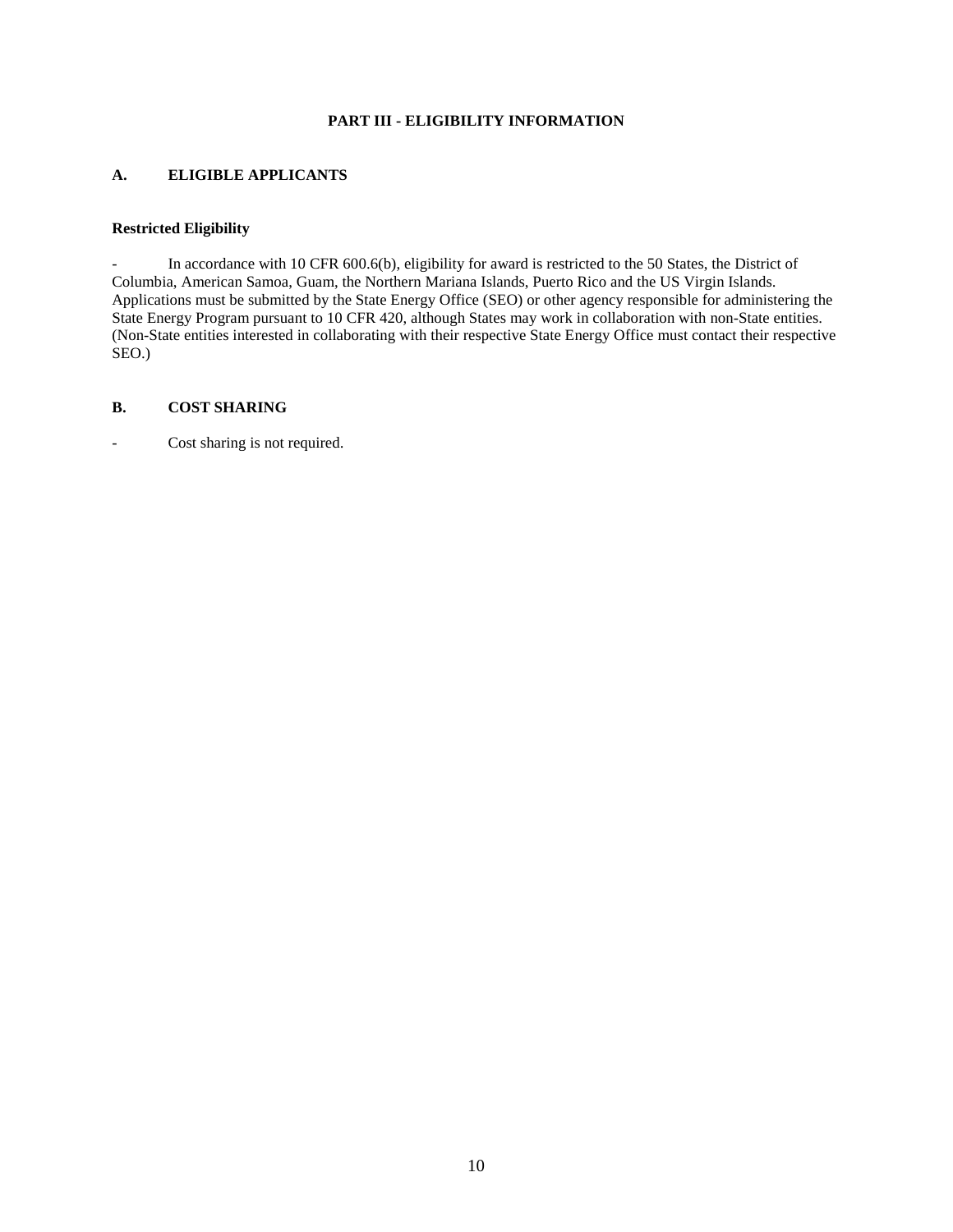# **PART IV - APPLICATION AND SUBMISSION INFORMATION**

# <span id="page-11-1"></span><span id="page-11-0"></span>**A. ADDRESS TO REQUEST APPLICATION PACKAGE**

### **Apply at Grants.gov**

- Application forms and instructions are available at Grants.gov. To access these materials, go to http://www.grants.gov, select "Apply for Grants," and then select "Download Application Package." Enter the CFDA and/or the funding opportunity number located on the cover of this announcement and then follow the prompts to download the application package.

# <span id="page-11-2"></span>**B. LETTER OF INTENT AND PRE-APPLICATION**

# <span id="page-11-3"></span>**1. Letter of Intent.**

#### **Letters of Intent Not Required**

Letters of Intent are not required.

#### <span id="page-11-4"></span>**2. Pre-application**

#### **Pre-applications Not Required**

Pre-applications are not required.

# <span id="page-11-5"></span>**C. CONTENT AND FORM OF APPLICATION**

You must complete the mandatory forms and any applicable optional forms (e.g., SF-LLL- Disclosure of Lobbying Activities) in accordance with the instructions on the forms and the additional instructions below. Files that are attached to the forms must be in Adobe Portable Document Format (PDF) unless otherwise specified in this announcement.

# <span id="page-11-6"></span>**1. SF 424 - Application for Federal Assistance**

Complete this form first to populate data in other forms. Complete all required fields in accordance with the pop-up instructions on the form. The list of certifications and assurances referenced in Field 21 can be found on the DOE Financial Assistance Forms Page at http://management.energy.gov/business\_doe/business\_forms.htm under Certifications and Assurances.

#### **Project/Performance Site Location(s)**

Indicate the primary site where the work will be performed. If a portion of the project will be performed at any other site(s), identify the site location(s) in the blocks provided.

Note that the Project/Performance Site Congressional District is entered in the format of the 2 digit state code followed by a dash and a 3 digit Congressional district code, for example VA-001. Hover over this field for additional instructions.

Use the Next Site button to expand the form to add additional Project/Performance Site Locations.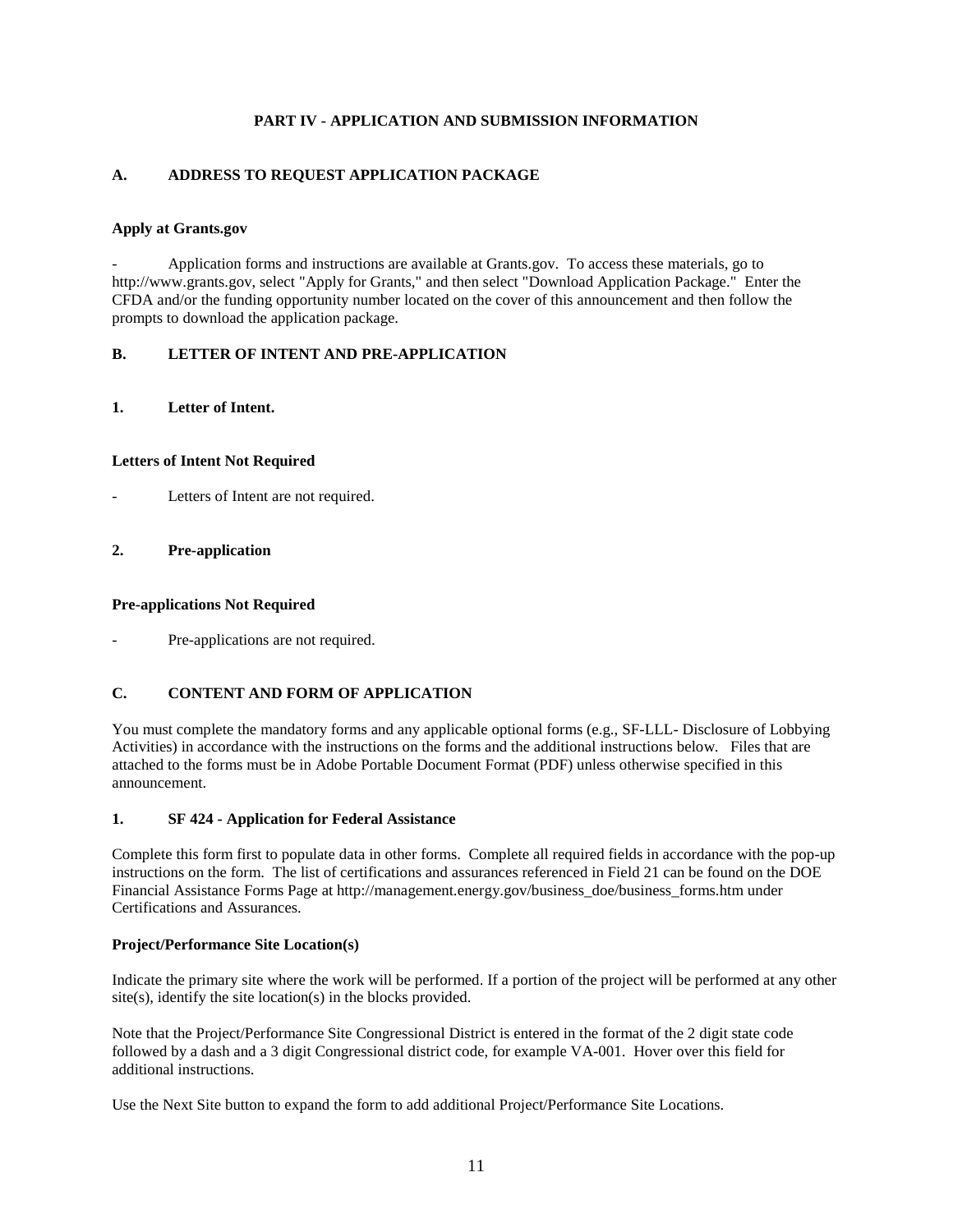# <span id="page-12-0"></span>**2. Other Attachments Form**

Submit the following files with your application and attach them to the Other Attachments Form. Click on "Add Mandatory Other Attachment" to attach the Project Narrative. Click on "Add Optional Other Attachment," to attach the other files.

#### <span id="page-12-1"></span>**- Project Narrative File - Mandatory Other Attachment**

The project narrative must not exceed 30 pages, including cover page, table of contents, charts, graphs, maps, photographs, and other pictorial presentations, when printed using standard 8.5" by 11" paper with 1 inch margins (top, bottom, left, and right) single spaced. EVALUATORS WILL REVIEW ONLY THE NUMBER OF PAGES SPECIFIED. The font must not be smaller than 11 point. Do not include any Internet addresses (URLs) that provide information necessary to review the application. See PART VIII - OTHER INFORMATION below for instructions on how to mark proprietary application information. If applying under Area of Interest 1, save the information in a single file named "Project Area 1.pdf," and click on "Add Mandatory Other Attachment" to attach. If applying under Area of Interest 2, save the information in a single file named "Project Area 2.pdf," and click on "Add Mandatory Other Attachment" to attach. **Note: States participating in multi-state applications must submit separate applications that contain the identical Project Narrative File.** In multi-state applications, a single, consolidated Project Narrative must include an integrated approach for the total project, address coordination among states, identify total project cost, and describe benefits of applying as a group.

#### *For Area of Interest 1, the Project Narrative must include:*

- **A. Executive Summary**: Provide a brief description of the project that includes a clear, concise statement of the specific objectives/aims of the proposed project, project goals, and expected results.
- **B. Program/Strategy Plan**: This plan should be formatted to include the following subsections:
	- Approach Describe the overall strategy of the project and outline the method and degree to which said strategy is intended to promote more wide-spread adoption of building retrofits and energysaving activities. Identify common barriers to widespread adoption of building retrofits in the selected market(s) and describe why the proposed programs and activities will work better for the selected retrofit market than those tried before. Also describe regional strategies; programs and techniques that will be used to transform the market; and methods for assuring energy savings. The full portfolio of programs and strategies in partnership with different organizations should be clearly outlined with an explanation of how key challenges of the selected market are being addressed by this approach. The plan should also discuss the process that will be used to develop and validate a method to determine cost-effectiveness of retrofits and the overall project. Although the detailed partnership and capabilities of the team are to be described in section D, this section should contain a high-level discussion of how collaboration with other organizations adds value to the effort.
	- Market Definition Describe the market(s) for which the efforts are being concentrated through this application, why this market(s) was selected, how the boundaries are determined, and describe program participant eligibility requirements for the market.. Markets can cross city and state boundaries. DOE encourages multiple states to partner together to strengthen the building retrofit ecosystem. The Market Definition must be broad enough to require the retrofit of a substantial number of buildings to reach the 2% annual goal. "Substantial" would mean that the minimum market would be comprised of 50,000 residential buildings such that 1,000 homes would have to be retrofitted annually. In the commercial sector, a minimum retrofit annual goal of 250 buildings would be considered substantial for a market definition comprising 12,500 commercial buildings. DOE expects that the Market Definition will be greater for existing programs with track records such that there will be significant increase in the number of homes retrofitted using these funds. For example, DOE would expect a program which has been retrofitting 5,000 homes annually to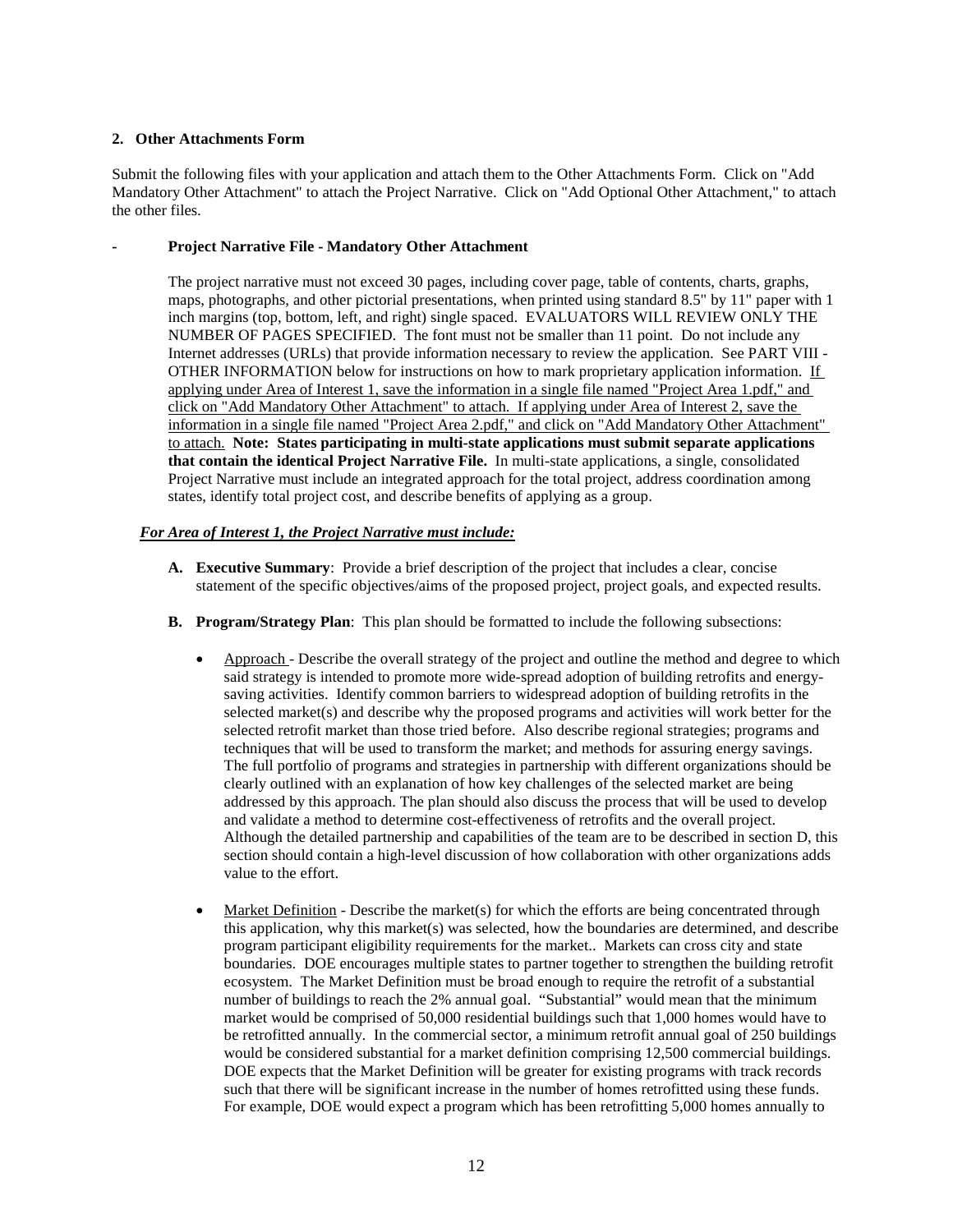expand that number by four to seven times using this funding opportunity.

- Market Actor Integration Describe how, to what extent, and in what timeframe appropriate stakeholders for the defined market will be engaged in the overall effort to retrofit buildings. Examples of Market Actors include: Energy Service Companies (ESCOs), contractors, real estate professionals, financial institutions, retailers, manufacturers, program sponsors, auditors, trade organizations, educational institutions, government agencies, utilities, etc.
- Risk Management Provide a summary description of the proposed approach to identify, analyze, and respond to perceived risks associated with the proposed project. Project risk events are uncertain future events that, if realized, impact the success of the project. As a minimum, include the initial identification of significant technical, resource, and management issues that have the potential to impede project progress and strategies to minimize impacts from those issues.
- Sustainability Describe the long-term plan for program delivery beyond the period of performance. Also address from where and how future funding resources will be obtained to continue the project beyond the period of performance. If utilizing a self-sustaining financial mechanism, describe its function.
- Schedule/Deliverables Provide a timeline of the project (similar to a Gantt chart) broken down by each task and subtask, as described in the Statement of Project Objectives (SOPO). The timeline should include for each task, a start date, and end date. The timeline should show interdependencies between tasks and include major milestones and deliverables. Milestones should be quantitative and show progress toward project goals.

Note: During project performance, the Recipient will report the status of milestones and deliverables as part of the required quarterly Progress Report as prescribed under the Reporting Requirements Checklist. The progress report shall include actual performance as compared to the schedule/deliverables provided by the SOPO, which includes:

- 1) The actual status and progress of the project,
- 2) Specific progress made toward achieving the project's milestones, and,
- 3) Any proposed changes in the project's schedule required to complete milestones.
- Funding and Costing Profile Provide a table (the Project Funding Profile) that shows the total amount of funding going to each project team member. Also provide a table (the Project Costing Profile) that projects, by month, the expenditure of funds for each year of the project.
- Bibliography And References, If Applicable Provide a bibliography for any references cited in the Project Narrative section. This section must include only bibliographic citations.
- **C. Potential Project Impact:** Explain the expected outcomes and/or impacts and include a clear statement of the importance of the project in terms of the value of the outcomes to the target community of beneficiaries. This section should be formatted to include the following subsections:
	- Savings Opportunities Provide a clear description of the energy savings opportunities that will be made available through this building retrofit project. Discuss the potential of the proposed approach to be replicated in or expanded to other markets, municipalities, states or regions, or at the national level.
	- Metrics This section should provide a quantitative estimate for the items that will be tracked and measured for the effort. These estimates are used to assess the magnitude of the expected outcomes and/or impacts. At a minimum, the following estimates should be provided:
		- 1) Residential and Commercial Buildings Retrofitted in each of the years between and including 2011 - 2021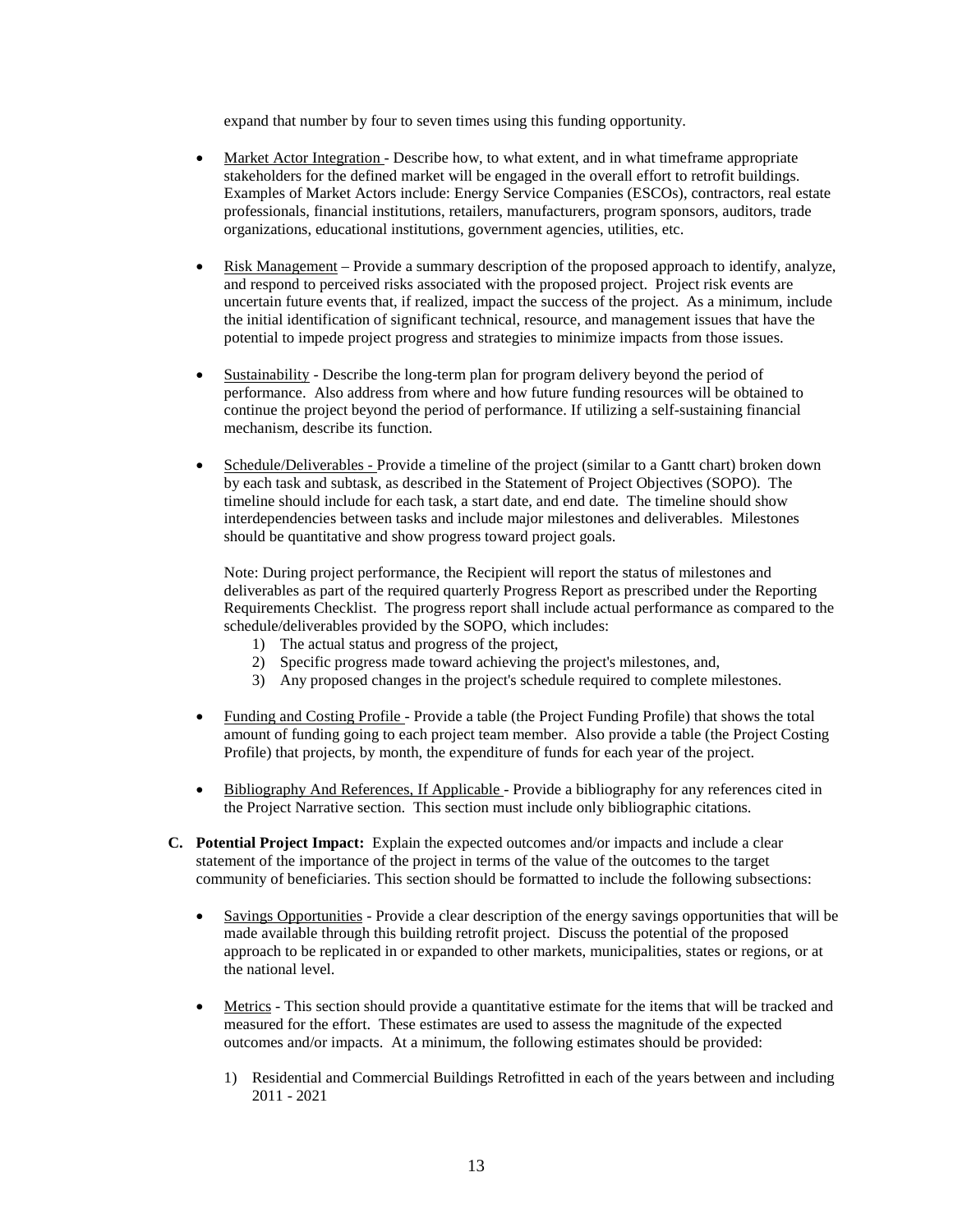- 2) Total Site Energy Saved in MMBtus and Metric Tons of Greenhouse Gas Emissions Avoided in CO2 Equivalent from building retrofits occurring as a result of this funding for each of the years between and including 2011 - 2021. Use the eGRID website at <http://cfpub.epa.gov/egridweb/index.cfm> to calculate the  $CO_2$  equivalent emissions of electricity savings based on the 2005 eGRID subregion database. Use the Greenhouse Gas Equivalencies Calculator and its references at [http://www.epa.gov/RDEE/energy](http://www.epa.gov/RDEE/energy-resources/calculator.html#results)[resources/calculator.html#results](http://www.epa.gov/RDEE/energy-resources/calculator.html#results) to calculate  $CO<sub>2</sub>$  equivalent emissions reductions from natural gas, oil, and propane. Also provide kWh of electricity, therms of natural gas, and gallons of oil and propane that are saved. Accurate, innovative methods of forecasting that contribute to new, more quantifiable and verifiable techniques are welcome. Clearly state the assumptions used to justify forecasts for energy saved and  $CO<sub>2</sub>$  equivalent avoided.
	- Energy savings and  $CO<sub>2</sub>$  equivalent avoided by a self-sustaining market transformation are fully creditable, accompanied by the clearly stated assumptions used to justify the forecast.
	- Separately calculate the cumulative total site energy saved in MMBtu and metric tons of  $CO<sub>2</sub>$  equivalent avoided over the 2011-2021 period per award dollar requested. Several factors will greatly magnify this ratio:
		- The efficient administration and employment of funds to achieve maximum energy savings impact
		- The effect of financial programs that attract private capital to leverage award funds
		- The self-sustainability of financial programs that continually refresh their capital pool without additional public funds
		- Market transformations that trigger a self-sustaining demand and supply of energy efficiency retro-fits that outgrow their need for public subsidy after the initial period
- 3) Individuals trained and certified for each year between and including 2011-2021. Applicants should use a nationally-recognized certification with a justification for choosing that certification. If an applicant chooses not to adopt a nationally-recognized certification, they should provide a justification for the alternative certification chosen.
- Strengthening Retrofit Market Describe how the project will change consumer behavior resulting in increased adoption of building retrofits and long-lasting, energy-saving activities. Worker training and certification, if performing residential retrofits, should also be addressed.
- **D. Partnership Structure and Capabilities:** Describe the proposed team of stakeholders and organizations and how this array of partners provides the credentials, capabilities, and experience needed to successfully implement the project. This section should be formatted to include the following subsections:
	- Roles of Participants/Demonstration of Commitment Describe the roles and the work to be performed by each participant, the documented agreements between the applicant and participants (as documented by Demonstrations of Commitment letters attached in a separate file as described below) and how the various efforts will be integrated and managed to ensure that state, legislative, industry and other leaders will work together to develop legal, regulatory and statutory frameworks to support investment in energy efficiency.

Applicants are strongly encouraged to include a public utility commission (PUC) on their team at the time of the application. If the applicant's team does not include a PUC, the application shall outline how and when the PUC will become involved in the process, and what the involvement will entail.

The applicant, whether a single organization or team/partnership/consortium, must indicate if the project will include multiple principal investigators (PIs). This decision is solely the responsibility of the applicant. If multiple PIs will be designated, the application must identify the Contact PI/Project Coordinator and provide a "Coordination and Management Plan" that describes the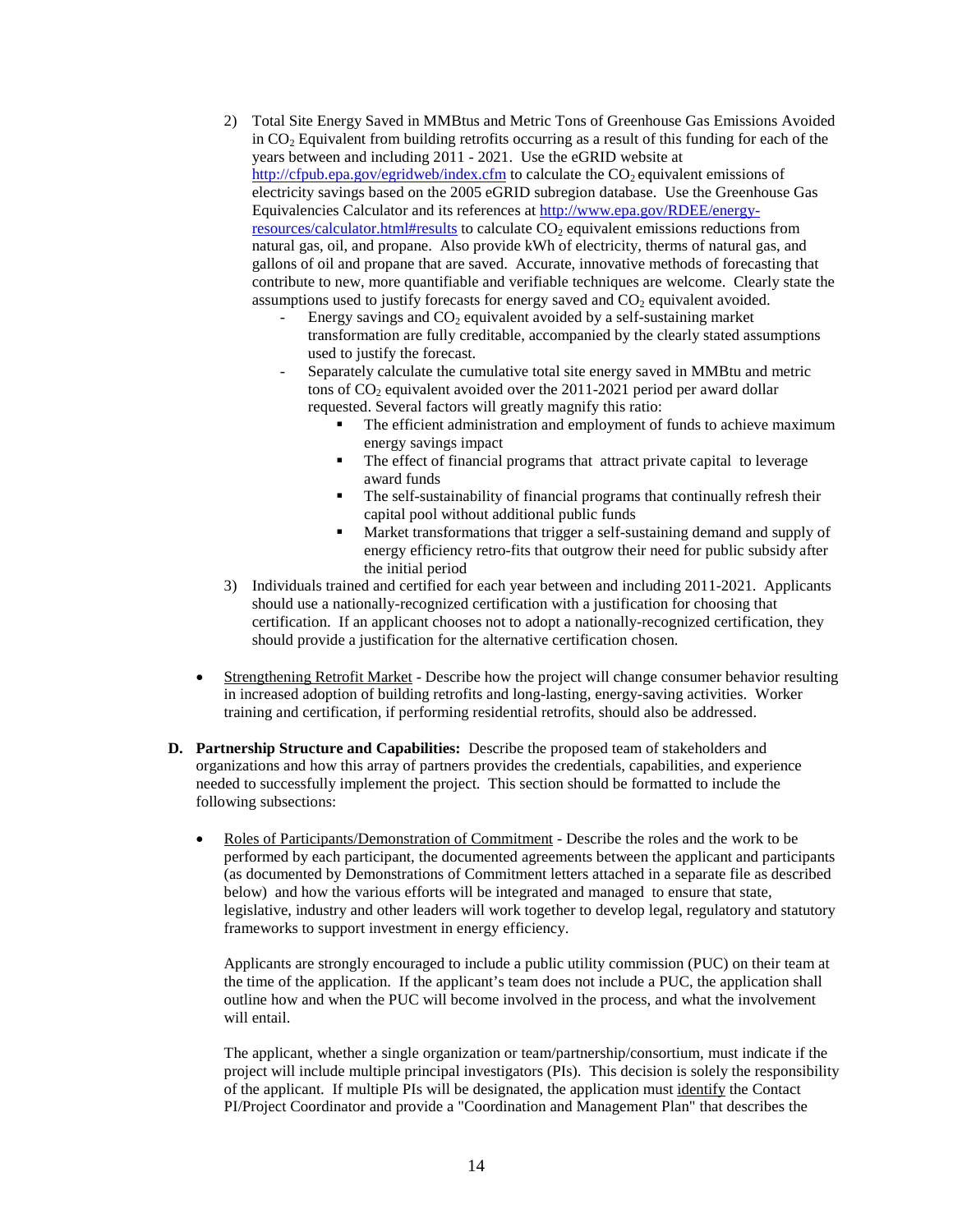organization structure of the project as it pertains to the designation of multiple PIs. This plan should, at a minimum, include:

- Process for making decisions on scientific/technical direction;
- Communication plans;
- Procedures for resolving conflicts; and
- PIs' roles and administrative, technical, and scientific responsibilities for the project.
- Funds Leveraged Describe financial programs that will be used to leverage private capital with award funds.
	- Common programs include the following, but innovative programs are welcome:
		- o PACE
		- o Revolving Loan Funds
		- o Energy Saving Performance Contracts
		- Credit enhancements such as Loan Loss Reserves, Warehouse Reserves, and Debt Service Reserves
	- The ratio of private capital to award funds should be identified. Programs should aspire to reach a leverage target ratio of 10:1.
	- Self-sustainability requiring no further public funds should be identified and its mechanisms described. The period of time that the program would be self-sustaining under best-case, worst-case, and most likely-case scenarios should be identified, with the assumptions for the defining criteria, such as default rates, addressed.

#### **E. Quality Assurance (QA) / Evaluation, Measurement and Verification (EM&V):**

Quality Assurance – Provide a summary description of the proposed approach to ensure quality for each retrofit performed. As a minimum, describe the process for monitoring retrofits, the strategies to minimize/address issues, and criteria and/or standards that will serve as the benchmark for determining quality.

 $EM&V$  – Describe the approach to evaluate, measure, and verify metrics during implementation of the project to demonstrate project success. EM&V should be conducted at a level and standard that is similar to industry-accepted practices as identified in the National Action Plan for Energy Efficiency.

#### **F. Statement Of Project Objectives (SOPO):**

The Statement of Project Objectives must contain a clear, concise description of all activities to be completed during project performance and follow the structure discussed below. It is therefore required that it shall not contain proprietary or confidential business information.

The Statement of Project Objectives is generally less than 10 pages in total and is excluded from the 30-page limit of the Project Narrative. It forms the basis for and is incorporated within the Financial Assistance award instrument. Applicants shall prepare the Statement of Project Objectives in the following format:

TITLE OF WORK TO BE PERFORMED (Insert the title of work to be performed. Be concise and descriptive.)

#### A. OBJECTIVES

Include one paragraph on the overall objective(s) of the work. Also, include objective(s) for each phase of the work.

#### B. SCOPE OF WORK

This section should not exceed one-half page and should summarize the effort and approach to achieve the objective(s) of the work for each Phase.

#### C. TASKS TO BE PERFORMED

Tasks, concisely written, should be provided in a logical sequence and should be divided into the phases of the project, as appropriate. This section provides a brief summary of the planned approach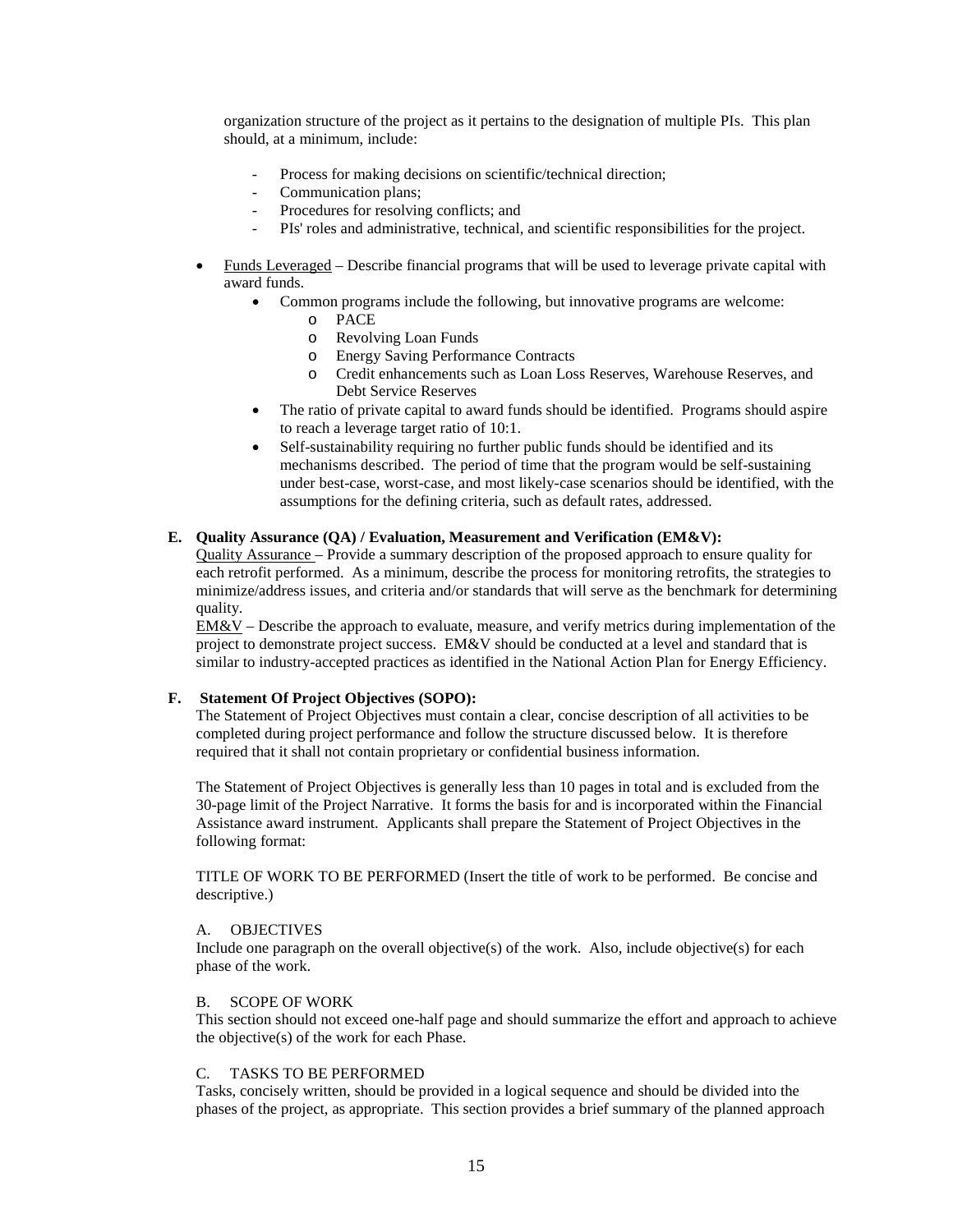to this project.

PHASE I

Task 1.0 - Program/Strategy Plan

 Subtask 1.1 (Description)

Task 2.0 - (Title)

PHASE II (Optional)

Task 3.0 - (Title)

#### D. DELIVERABLES

The periodic and final reports shall be submitted in accordance with the attached "Federal Assistance Reporting Checklist" and the instructions accompanying the checklist.

Note: The Recipient shall provide a list of deliverables other than those identified on the "Federal Assistance Reporting Checklist" that will be delivered. These reports shall also be identified within the text of the Statement of Project Objectives. See the following examples:

- 1. Task 1.1 (Report Description)
- 2. Task 2.2 (Report Description)

#### *For Area of Interest 2, the Project Narrative must include:*

- **A. Executive Summary**: Provide a brief description of the project that includes a clear, concise statement of the specific objectives/aims of the proposed project, project goals, and expected results.
- **B. Goal Development Process:** Provide a general outline of the collaborative stakeholder process that will be undertaken to establish a minimum 1 percent annual electricity savings goal. The process should consider the following:
	- Savings Target an annual electricity savings of at least 1% per year through ratepayer funded programs not including savings from building codes and appliance standards, or a greater target through ratepayer funded programs that include savings from building codes and appliance standards.
	- Utility Role the role utilities could play in: implementing efficiency programs, advancing codes and standards, and examining mechanisms to align their financial incentives with investment in energy efficiency.
	- Efficiency Investment opportunities for large-scale investment in energy efficiency.
	- Long-term State Plans the role of energy efficiency in the long-term goals of and planning for the state.
	- Reporting a method to report energy savings using standardized protocols for data collection, evaluation, and monitoring.
	- Consumer Behavior strategies and methods to change behavior of energy consumers resulting in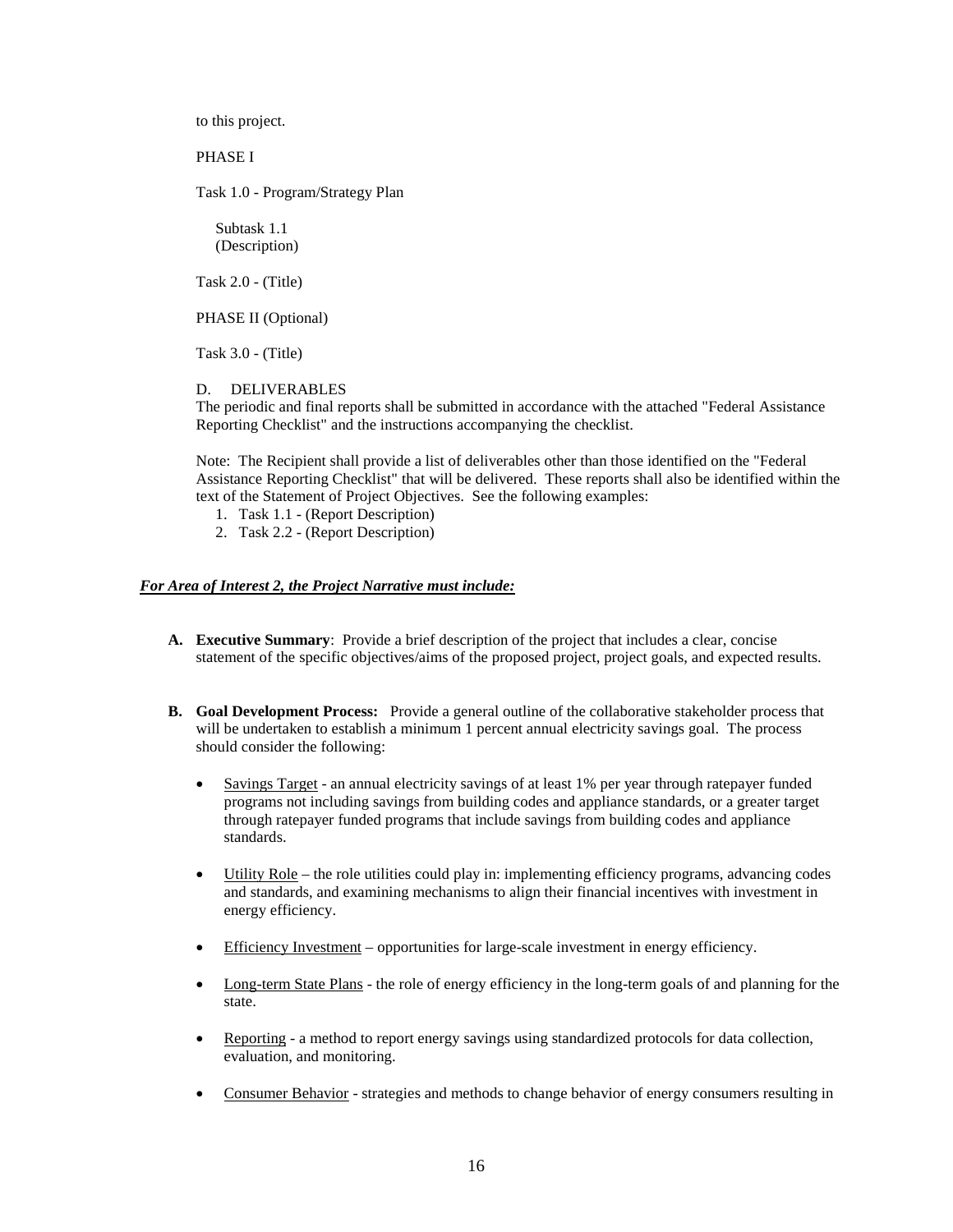long-lasting decreases in energy consumption.

- Investment /Resources opportunities to leverage investments made in energy efficiency through the American Recovery and Reinvestment Act of 2009 and to form partnerships and leverage other resources.
- Vision 2025 Implementation Goals the ten implementation goals in the National Action Plan for Energy Efficiency's Vision for 2025 document, published in November 2008 (http://www.epa.gov/cleanenergy/energy-programs/napee/resources/vision2025.html)
- Market Actor Integration opportunities to enhance regional coordination, if applicable. Describe how, to what extent, and in what timeframe appropriate stakeholders will be engaged in the goal development process. Examples of Market Actors include: ESCOs, contractors, real estate professionals, financial institutions, retailers, manufacturers, program sponsors, auditors, trade organizations, educational institutions, government agencies, utilities, etc.

#### **C. Phase 1 Action Plan**: The Phase I Action Plan should address the following:

- Activities/Benchmarks Drawing on the National Action Plan on Energy Efficiency [\(http://www.oe.energy.gov/eeactionplan.htm\)](http://www.oe.energy.gov/eeactionplan.htm), list the activities and benchmarks that will be conducted in Phase I. These activities and benchmarks may include but are not limited to: triggers or schedules for stakeholder meetings, public comment periods, significant decisions by policymakers, outreach, target calculation methods, evaluation measurement & verification strategies, etc. (See Appendix 1 for a summary of possible benchmarks for states.) Activities should include an approach to identify and respond to project risks.
- Schedule/Deliverables Provide a timeline of the project (similar to a Gantt chart) broken down by each task and subtask, as described in the Statement of Project Objectives (SOPO). The timeline should include for each task, a start date, and end date. The timeline should show interdependencies between tasks and include major milestones and deliverables. The timeline should indicate the expected end date for Phase I, at which a go/no-decision will be made.

Milestones should be quantitative and show progress toward project goals. The final deliverables for Phase I include:

- Phase I report that describes the goal development process undertaken and the resulting goal that was established, or alternatively why a goal could not be established.
- A proposed plan for Phase II. (Phase II will consist of development of an implementation plan; establishment of required laws, policies, frameworks, and changes to program design; and opening necessary regulatory proceedings.)

Note: During project performance, the Recipient will report the status of milestones and deliverables as part of the required quarterly Progress Report as prescribed under the Reporting Requirements Checklist. The progress report shall include actual performance as compared to the schedule/deliverables provided by the SOPO, which includes:

- 1) The actual status and progress of the project,
- 2) Specific progress made toward achieving the project's milestones, and,
- 3) Any proposed changes in the project's schedule required to complete milestones.
- Funding and Costing Profile Include a list of costs for each proposed activity with justification for the importance of each activity to meeting progress benchmarks. Provide a table (the Project Funding Profile) that shows the total amount of funding going to each project team member. Also provide a table (the Project Costing Profile) that projects, by month, the expenditure of funds for each year of the project.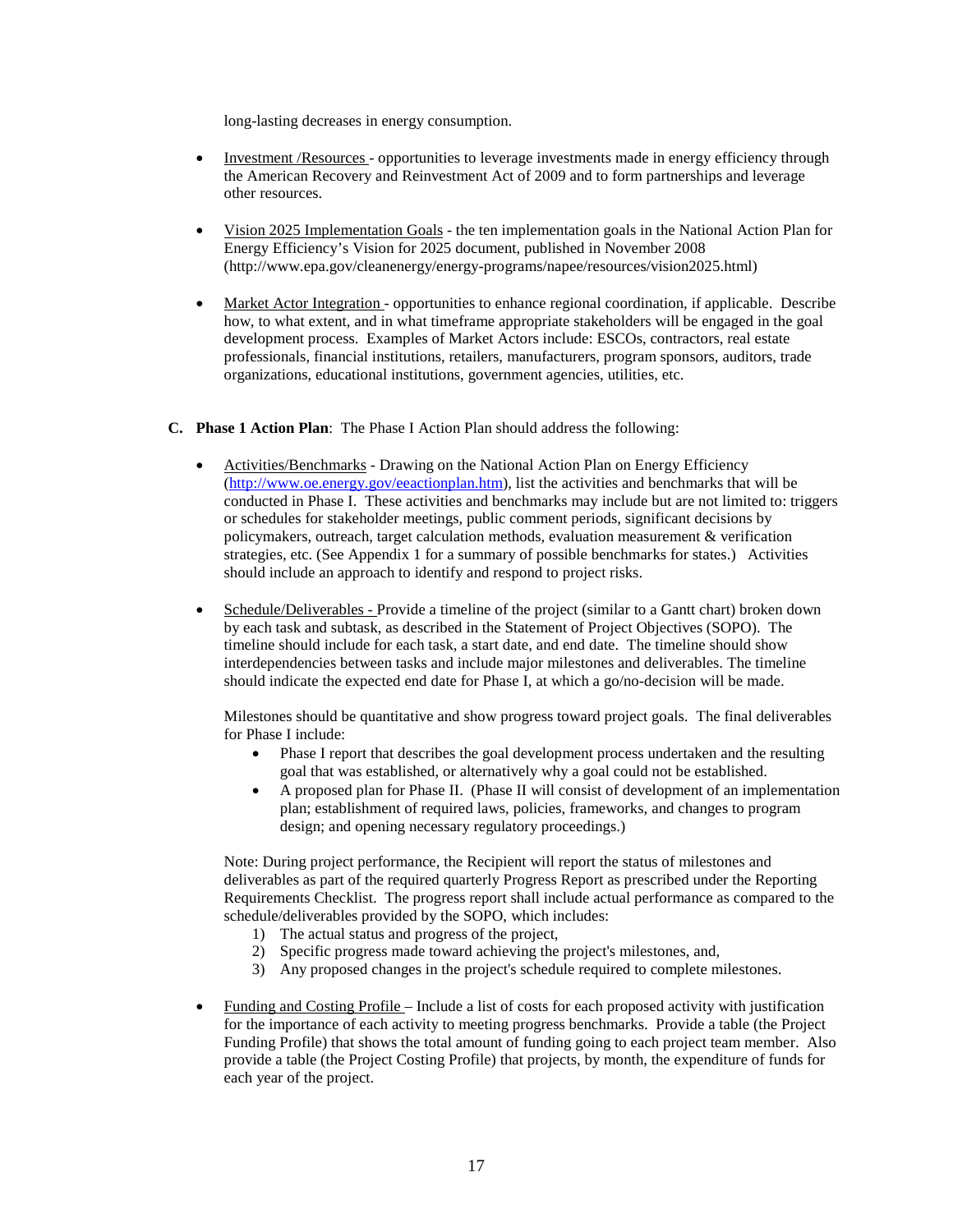- Sustainability Describe the long-term plan for program delivery beyond the period of performance. Also address from where and how future funding resources will be obtained to continue the project beyond the period of performance. If utilizing a self-sustaining financial mechanism, describe its function.
- Risk Management Provide a summary description of the proposed approach to identify, analyze, and respond to perceived risks associated with the proposed project. Project risk events are uncertain future events that, if realized, impact the success of the project. As a minimum, include the initial identification of significant technical, resource, and management issues that have the potential to impede project progress and strategies to minimize impacts from those issues.
- Bibliography And References, If Applicable Provide a bibliography for any references cited in the Project Narrative section. This section must include only bibliographic citations.
- **D. Potential Project Impact:** Describe the savings opportunity that would result from the proposed project. Provide as a benchmark, the state's or group of states' current electricity and total energy consumption (in site MMBtu) and investment in energy savings (in dollars). To illustrate the potential opportunity for energy savings from this project, assume a goal of 1% electricity savings to determine the energy that would be saved per year. If natural gas and transportation fuel savings are addressed by the project, these savings are added to the electricity savings to obtain the total savings. Describe the significance of this energy savings to the state or region including the effect on energy efficiency in the long-term goals of and planning for the state(s).
- **E. Partnership Structure and Capabilities:** Describe the proposed team of stakeholders and organizations and how this array of partners provides the credentials, capabilities, and experience needed to successfully implement the project. This section should be formatted to include the following subsections:
	- Roles of Participants/Demonstration of Commitment Describe the roles and the work to be performed by each participant, the documented agreements between the applicant and participants (as documented by Demonstrations of Commitment letters attached in a separate file as described below) and how the various efforts will be integrated and managed to ensure that state, legislative, industry and other leaders will work together to develop legal, regulatory and statutory frameworks to support investment in energy efficiency.

Applicants are strongly encouraged to include a public utility commission (PUC) on their team at the time of the application. If the applicant's team does not include a PUC, the application shall outline how and when the PUC will become involved in the process, and what the involvement will entail.

The applicant, whether a single organization or team/partnership/consortium, must indicate if the project will include multiple principal investigators (PIs). This decision is solely the responsibility of the applicant. If multiple PIs will be designated, the application must identify the Contact PI/Project Coordinator and provide a "Coordination and Management Plan" that describes the organization structure of the project as it pertains to the designation of multiple PIs. This plan should, at a minimum, include:

- Process for making decisions on scientific/technical direction;
- Communication plans;
- Procedures for resolving conflicts; and
- PIs' roles and administrative, technical, and scientific responsibilities for the project.

# **F. Statement Of Project Objectives (SOPO):**

The Statement of Project Objectives must contain a clear, concise description of all activities to be completed during project performance and follow the structure discussed below. It is therefore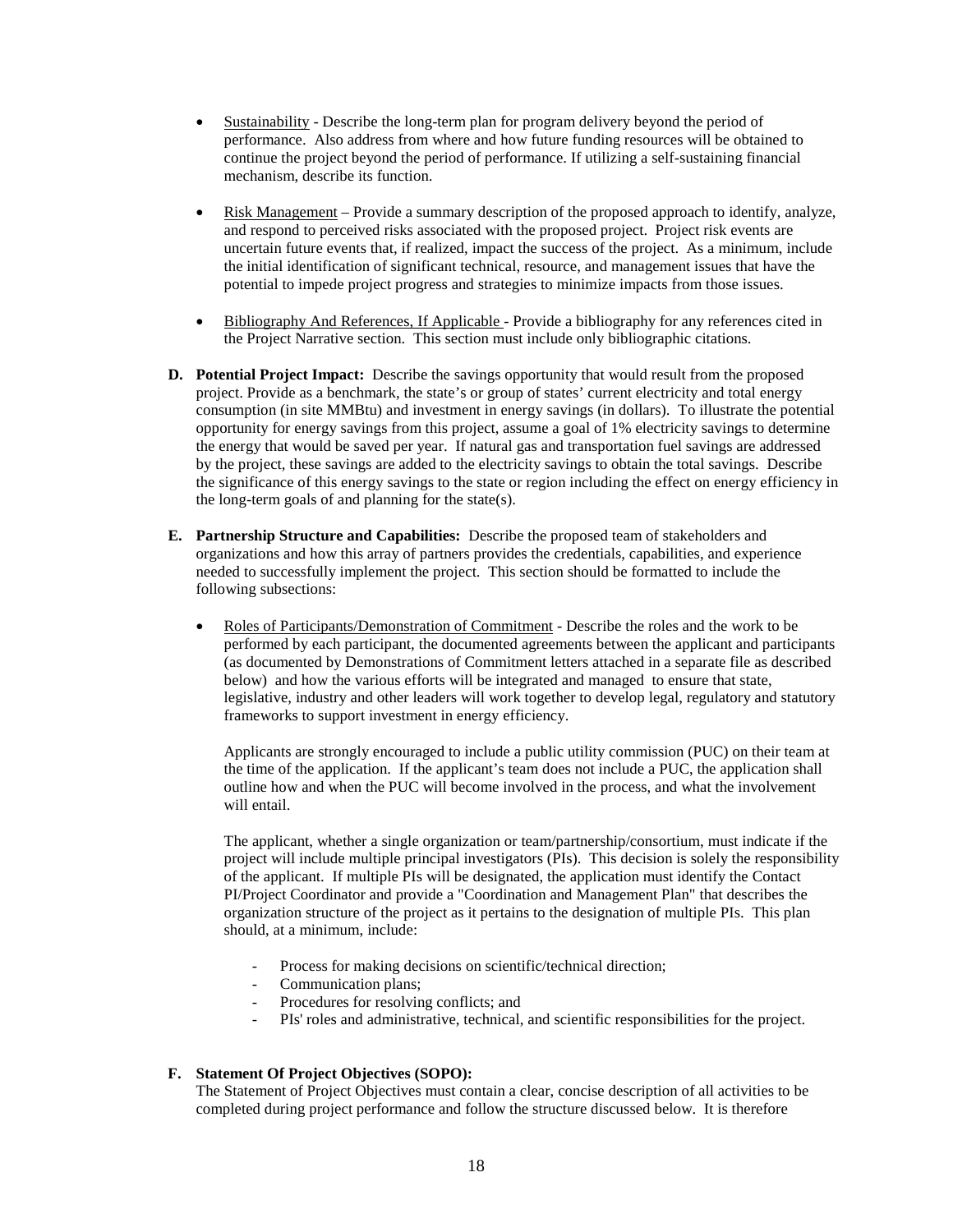required that it shall not contain proprietary or confidential business information.

The Statement of Project Objectives is generally less than 10 pages in total and is excluded from the 30-page limit of the Project Narrative. It forms the basis for and is incorporated within the Financial Assistance award instrument. Applicants shall prepare the Statement of Project Objectives in the following format:

TITLE OF WORK TO BE PERFORMED (Insert the title of work to be performed. Be concise and descriptive.)

#### A. OBJECTIVES

Include one paragraph on the overall objective(s) of the work. Also, include objective(s) for each phase of the work.

#### B. SCOPE OF WORK

This section should not exceed one-half page and should summarize the effort and approach to achieve the objective(s) of the work for each Phase.

#### C. TASKS TO BE PERFORMED

Tasks, concisely written, should be provided in a logical sequence and should be divided into the phases of the project, as appropriate. This section provides a brief summary of the planned approach to this project.

#### PHASE I

Task 1.0 - Phase I Action Plan

 Subtask 1.1 (Description)

Task 2.0 - (Title)

PHASE II (Optional)

Task 3.0 - (Title)

#### D. DELIVERABLES

The periodic and final reports shall be submitted in accordance with the attached "Federal Assistance Reporting Checklist" and the instructions accompanying the checklist.

[Note: The Recipient shall provide a list of deliverables other than those identified on the "Federal Assistance Reporting Checklist" that will be delivered. These reports shall also be identified within the text of the Statement of Project Objectives. See the following examples:

- 1. Task 1.1 (Report Description)
- 2. Task 2.2 (Report Description)

#### <span id="page-19-0"></span>**- Project Summary/Abstract File**

The project summary/abstract must contain a summary of the proposed activity suitable for dissemination to the public. It should be a self-contained document that identifies the name of the applicant, the project director/principal investigator(s), the project title, the objectives of the project, a description of the project, including methods to be employed, the potential impact of the project (i.e., benefits, outcomes), and major participants (for collaborative projects). This document must not include any proprietary or sensitive business information as the Department may make it available to the public if an award is made. The project summary must not exceed one (1) page when printed using standard 8.5" by 11" paper with 1" margins (top, bottom, left and right) single spaced with font no smaller than 11 point. Save this information in a file named "Summary.pdf," and click on "Add Optional Other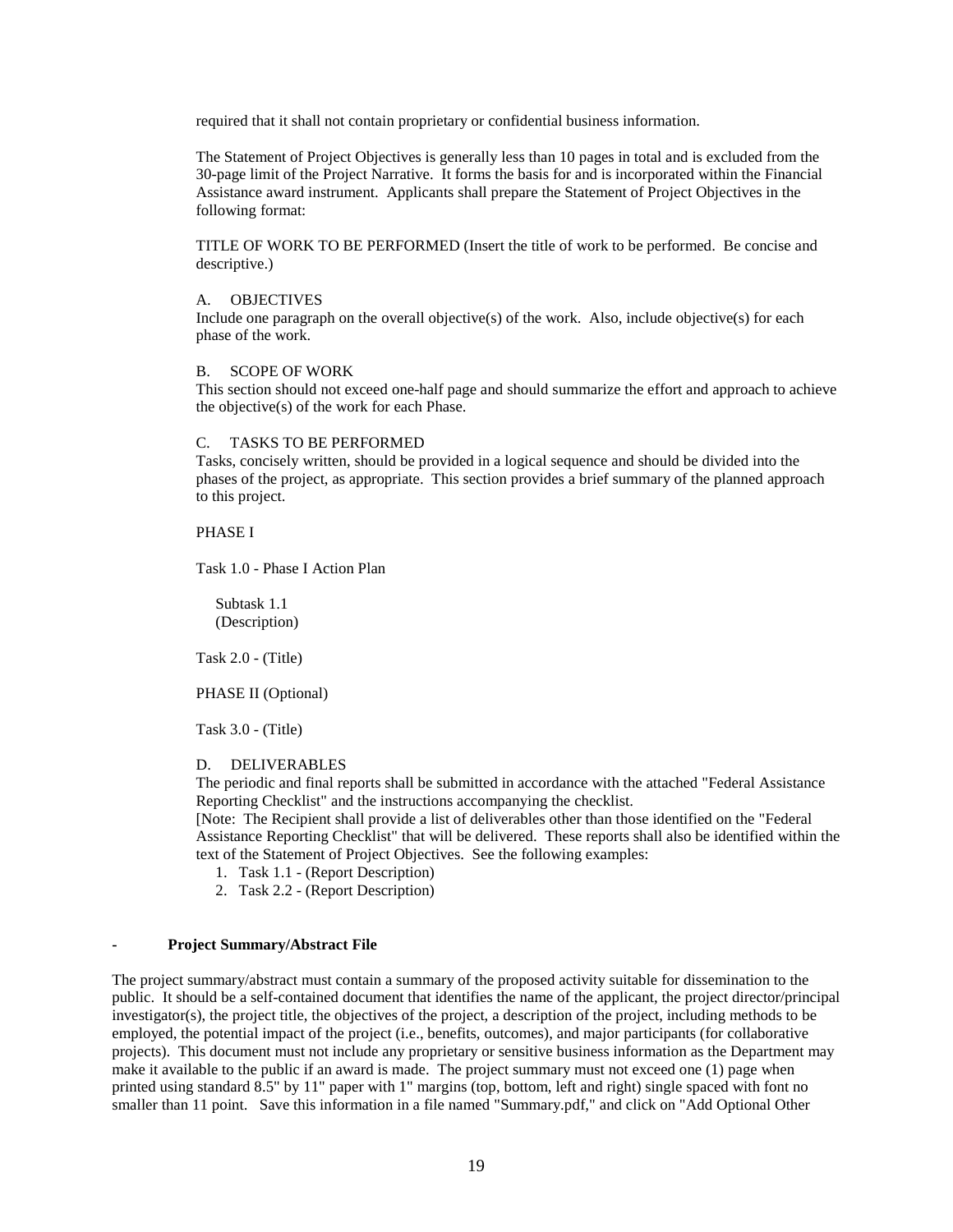Attachment" to attach.

# <span id="page-20-0"></span>**- SF 424 A Excel, Budget Information - Non-Construction Programs File**

You must provide a separate budget for each year of support requested and a cumulative budget for the total project period. Use the SF 424 A Excel, "Budget Information - Non Construction Programs" form on the DOE Financial Assistance Forms Page at http://management.energy.gov/business\_doe/business\_forms.htm.

You may request funds under any of the Object Class Categories as long as the item and amount are necessary to perform the proposed work, meet all the criteria for allowability under the applicable Federal cost principles, and are not prohibited by the funding restrictions in this announcement (See G. FUNDING RESTRICTIONS below). Save the information in a single file named "SF424A.xls," and click on "Add Optional Other Attachment" to attach.

Each state submitting a multi-state application must submit a **SF 424 A Excel, Budget Information - Non-Construction Programs File**, **Budget Justification File, and Sub-Award Budget File (**if applicable) that identifies its individual funding needs.

# <span id="page-20-1"></span>**- Budget Justification File**

You must justify the costs proposed in each Object Class Category/Cost Classification category (e.g., identify key persons and personnel categories and the estimated costs for each person or category; provide a list of equipment and cost of each item; identify proposed subaward/consultant work and cost of each subaward/consultant; describe purpose of proposed travel, number of travelers, and number of travel days; list general categories of supplies and amount for each category; and provide any other information you wish to support your budget). Provide the name of your cognizant/oversight agency, if you have one, and the name and phone number of the individual responsible for negotiating your indirect rates. If cost sharing is required, you must have a letter from each third party contributing cost sharing (i.e., a party other than the organization submitting the application) stating that the third party is committed to providing a specific minimum dollar amount of cost sharing. In the budget justification, identify the following information for each third party contributing cost sharing: (1) the name of the organization; (2) the proposed dollar amount to be provided; (3) the amount as a percentage of the total project cost; and (4) the proposed cost sharing - cash, services, or property. By submitting your application, you are providing assurance that you have signed letters of commitment. Successful applicants will be required to submit these signed letters of commitments. Save the budget justification information in a single file named "Budget.pdf," and click on "Add Optional Other Attachment" to attach.

# <span id="page-20-2"></span>**- Subaward Budget File(s)**

You must provide a separate budget (i.e., budget for each budget year and a cumulative budget) for each subawardee that is expected to perform work estimated to be more than \$100,000 or 50 percent of the total work effort (which ever is less). Use the SF 424 A Excel for Non Construction Programs or the SF 424 C Excel for Construction Programs. These forms are found on the DOE Financial Assistance Forms Page at [http://management.energy.gov/business\\_doe/business\\_forms.htm.](http://management.energy.gov/business_doe/business_forms.htm) Save each Subaward budget in a separate file. Use up to 10 letters of the subawardee's name (plus .xls) as the file name (e.g., ucla.xls or energyres.xls), and click on "Add Optional Other Attachment" to attach.

# <span id="page-20-3"></span>- **Demonstrations of Commitment File**

Demonstrations of commitment are required from the appropriate, key market actors including public utility commissions, local and state government officials, financial institutions, community colleges and/or universities, program sponsors, non-profit organizations, etc.

A "demonstration of commitment" is defined as an agreement (already executed or a memorandum of understanding that an agreement is planned) between the applicant and another organization that describes the roles and responsibilities and financial/resource commitments of each to accomplish the goals set forth in the application.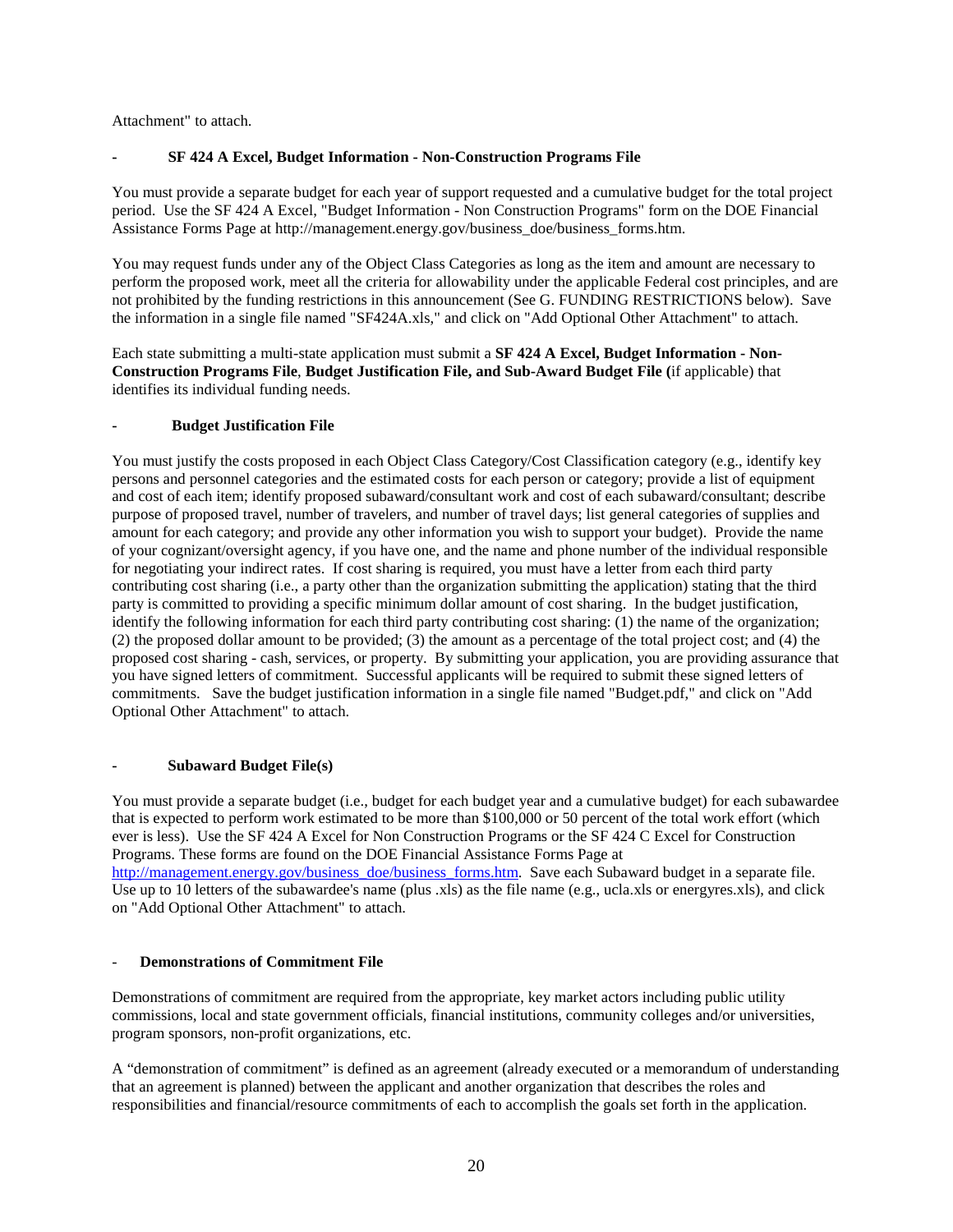Documentation of a demonstrated commitment is required; however, DOE will allow letters of support to be submitted instead of demonstrations of commitment so that the application can be submitted to DOE to meet the application deadline; however, demonstrations of commitment will have to be submitted prior to receiving the actual award.

Letters must be signed by the person authorized to commit the expenditure of funds by the entity and be provided in a PDF format. Save this information in a single file named "DOC.pdf" and click on "Add Optional Other Attachment" to attach.

#### <span id="page-21-0"></span>**3. SF-LLL Disclosure of Lobbying Activities**

If applicable, complete SF- LLL. Applicability: If any funds other than Federal appropriated funds have been paid or will be paid to any person for influencing or attempting to influence an officer or employee of any agency, a Member of Congress, an officer or employee of Congress, or an employee of a Member of Congress in connection with the cooperative agreement, you must complete and submit Standard Form - LLL, "Disclosure Form to Report Lobbying."

#### <span id="page-21-1"></span>**Summary of Required Forms/Files\***

Your application must include the following documents:

| <b>Name of Document</b>                                                    | Format     | <b>File Name</b>                 |
|----------------------------------------------------------------------------|------------|----------------------------------|
| Application for Federal Assistance – SF424                                 | Form       | N/A                              |
| Project/Performance Site Location(s)                                       | Form       | N/A                              |
| Other Attachments Form: Attach the following files to this<br>form:        | Form       | N/A                              |
| Project Narrative File                                                     | <b>PDF</b> | Project1.pdf or<br>Project 2.pdf |
| Project Summary/Abstract File                                              | <b>PDF</b> | Summary.pdf                      |
| SF 424A Excel, Budget Information for Non-Construction<br>Programs File(s) | Excel      | $SF424A$ .xls                    |
| <b>Budget Justification File</b>                                           | <b>PDF</b> | Budget.pdf                       |
| Subaward Budget File(s), if applicable                                     | Excel      | See Instructions                 |
| Demonstration of Commitment File                                           | <b>PDF</b> | DOC.pdf                          |
| SF-LLL Disclosure of Lobbying Activities, if applicable.                   | Form       | N/A                              |

**\*** As noted under PART II – AWARD INFORMATION, States participating in multi-state applications must submit separate applications that include the items listed in the table above for that individual state with the exception of the identical, consolidated Project Narrative File. The Project Narrative File (which contains the Statement of Project Objectives) for the multi-state applications must reflect integrated activities for all the partnering states and represent the value of the multi-state partnership. Multi-state applicants must ensure that the integrated approach, coordination among states, total multi-state cost, and benefit of applying as a group are described in a single Project Narrative. All other files are to be specific to the individual state. See details on the application instructions in **PART IV - APPLICATION AND SUBMISSION INFORMATION** above. **FOR EASE OF IDENTIFICATION OF THE MULTI-STATE APPLICATION BY DOE, THE PROJECT TITLE SHOULD REFLECT THAT IT IS A COLLABORATIVE EFFORT.** A multi-state application, if selected, will be awarded as individual awards with each of the participating states.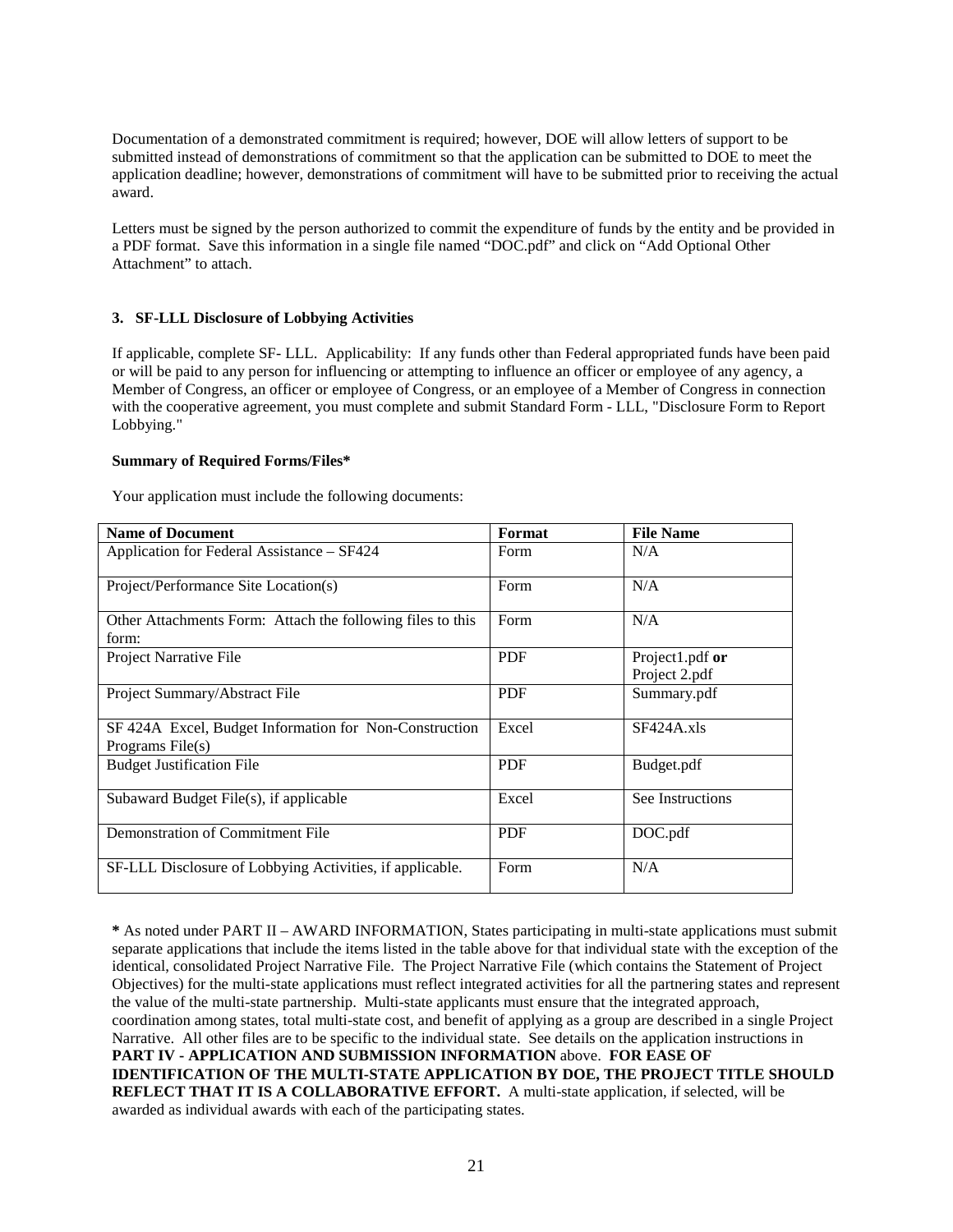# <span id="page-22-0"></span>**D. SUBMISSIONS FROM SUCCESSFUL APPLICANTS**

If selected for award, DOE/NNSA reserves the right to request additional or clarifying information for any reason deemed necessary, including, but not limited to:

- Indirect cost information
- Other budget information
- Name and phone number of the Designated Responsible Employee for complying with national policies prohibiting discrimination (See 10 CFR 1040.5)
- Representation of Limited Rights Data and Restricted Software, if applicable
- Information related to National Environmental Policy Act (NEPA) requirements

#### <span id="page-22-1"></span>**E. SUBMISSION DATES AND TIMES**

<span id="page-22-2"></span>**1. Pre-application Due Date**

#### **Pre-applications Are Not Required**

Pre-applications are not required.

#### <span id="page-22-3"></span>**2. Application Due Date**

#### **Applications Due Date**

- Applications should be received by 05/24/2010, not later than 11:59:59 PM Eastern Time. You are encouraged to transmit your application well before the deadline. The Grants.gov Helpdesk is available for extended periods; please check their website for the Helpdesk hours of operation. APPLICATIONS RECEIVED AFTER THE DEADLINE WILL NOT BE REVIEWED OR CONSIDERED FOR AWARD.

# <span id="page-22-4"></span>**F. INTERGOVERNMENTAL REVIEW**

#### **Program Subject to Executive Order 12372**

- This program is subject to Executive Order 12372 (Intergovernmental Review of Federal Programs) and the regulations at 10 CFR Part 1005.

One of the objectives of the Executive Order is to foster an intergovernmental partnership and a strengthened federalism. The Executive Order relies on processes developed by State and local governments for coordination and review of proposed Federal financial assistance.

Applicants should contact the appropriate State Single Point of Contact (SPOC) to find out about, and to comply with, the State's process under Executive Order 12372. The names and addresses of the SPOCs are listed on the Web site of the Office of Management and Budget at http://www.whitehouse.gov/omb/grants/spoc.html.

# <span id="page-22-5"></span>**G. FUNDING RESTRICTIONS**

Cost Principles. Costs must be allowable, allocable and reasonable in accordance with the applicable Federal cost principles referenced in 10 CFR 600. The cost principles for commercial organization are in FAR Part 31.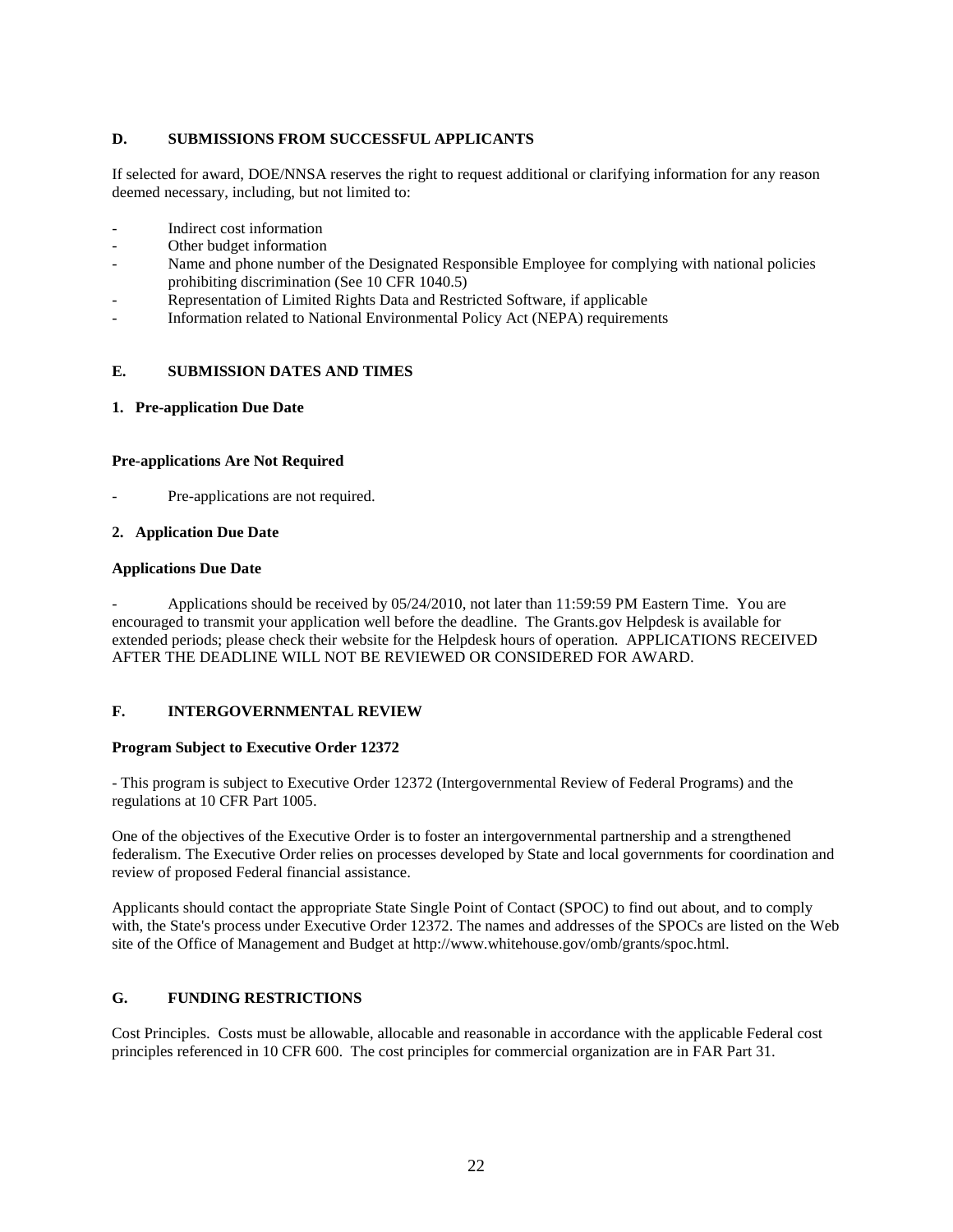# <span id="page-23-0"></span>**H. OTHER SUBMISSION AND REGISTRATION REQUIREMENTS**

### <span id="page-23-1"></span>**1. Where to Submit**

# **- APPLICATIONS MUST BE SUBMITTED THROUGH GRANTS.GOV TO BE CONSIDERED FOR AWARD.**

Submit electronic applications through the "Apply for Grants" function at www.Grants.gov. If you have problems completing the registration process or submitting your application, call Grants.gov at 1-800-518-4726 or send an email to support@grants.gov.

#### <span id="page-23-2"></span>**2. Registration Process**

#### **One Time Registration Process**

You must COMPLETE the one-time registration process (all steps) before you can submit your first application through Grants.gov (See www.grants.gov/GetStarted). We recommend that you start this process at least three weeks before the application due date. It may take 21 days or more to complete the entire process. Use the Grants.gov Organizational Registration Checklists at http://www.grants.gov/assets/OrganizationRegCheck.pdf to guide you through the process. IMPORTANT: During the CCR registration process, you will be asked to designate an E-Business Point of Contact (EBIZ POC). The EBIZ POC must obtain a special password called "Marketing Partner Identification Number" (MPIN). When you have completed the process, you should call the Grants.gov Helpdesk at 1-800-518-4726 to verify that you have completed the final step (i.e., Grants.gov registration).

#### <span id="page-23-3"></span>**3. Application Receipt Notices**

After an application is submitted, the Authorized Organization Representative (AOR) will receive a series of four emails. It is extremely important that the AOR watch for and save each of the emails. It may take up to two (2) business days from application submission to receipt of email Number 2. The titles of the four e-mails are:

Number 1 - Grants.gov Submission Receipt Number

Number 2 - Grants.gov Submission Validation Receipt for Application Number

Number 3 - Grants.gov Grantor Agency Retrieval Receipt for Application Number

Number 4 - Grants.gov Agency Tracking Number Assignment for Application Number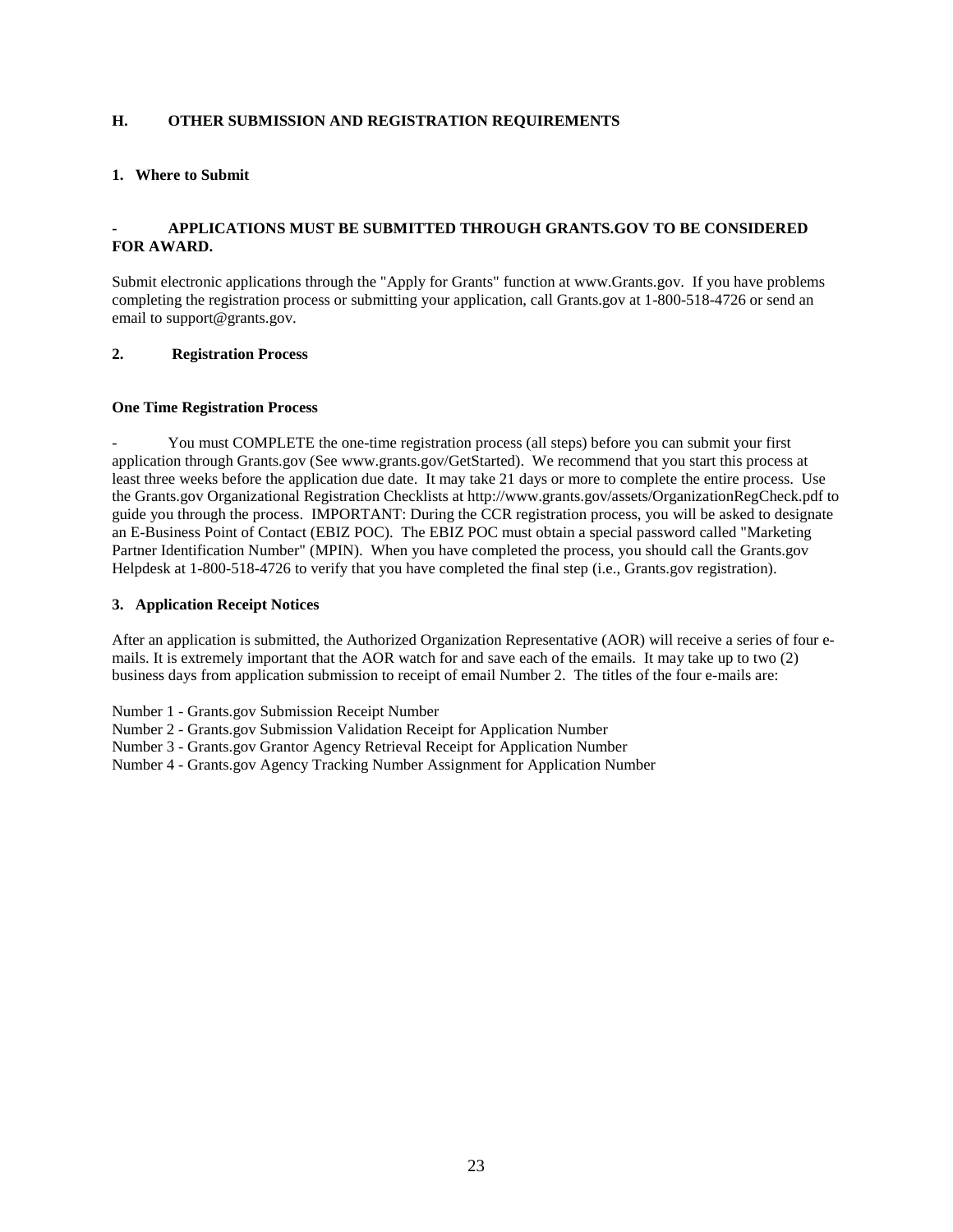# **PART V - APPLICATION REVIEW INFORMATION**

# <span id="page-24-1"></span><span id="page-24-0"></span>**A. CRITERIA**

# <span id="page-24-2"></span>**1. Initial Review Criteria**

### <span id="page-24-3"></span>**Application Award Eligibility**

- Prior to a comprehensive merit evaluation, DOE will perform an initial review to determine that (1) the applicant is eligible for an award; (2) the information required by the funding opportunity announcement has been submitted; and (3) the proposed project is responsive to the objectives of the funding opportunity announcement. Applications that fail to pass the initial review will not be forwarded for merit review and will be eliminated from further consideration.

# <span id="page-24-4"></span>**2. Merit Review Criteria**

### **Area of Interest 1 – Strengthening Building Retrofit Markets**

#### **Criterion 1: Project Strategy Weight: [35%]**

- Reasonableness, completeness and feasibility of the planned strategy/approach to meet the objectives of the Funding Opportunity Announcement and result in wide-spread adoption of building retrofits and energy-saving activities.
- Degree to which approach utilizes regional strategies; is innovative and confidence-building to increase the building retrofit market in the selected market area; and changes consumer behavior to increase adoption of building retrofits and long-lasting, energy-saving activities.
- Degree to which the project strategy contains clear goals, methods, metrics, deliverables, schedule, and budget.
- Degree to which applicant's risk management approach identifies and adequately addresses perceived risks associated with the proposed project.
- Extent to which stakeholders will be engaged in and facilitate the overall effort to increase retrofit adoption and enhance market penetration.
- Extent to which the strategy/approach adequately addresses future funding resources and plans to ensure project sustainability beyond the agreement period.
- Degree to which approach addresses the development and validation of cost-effectiveness measures.

# **Criterion 2: Potential Project Impact Weight: [25%]**

Extent to which the program and/or strategy significantly increases energy saved as a result of wholebuilding retrofits.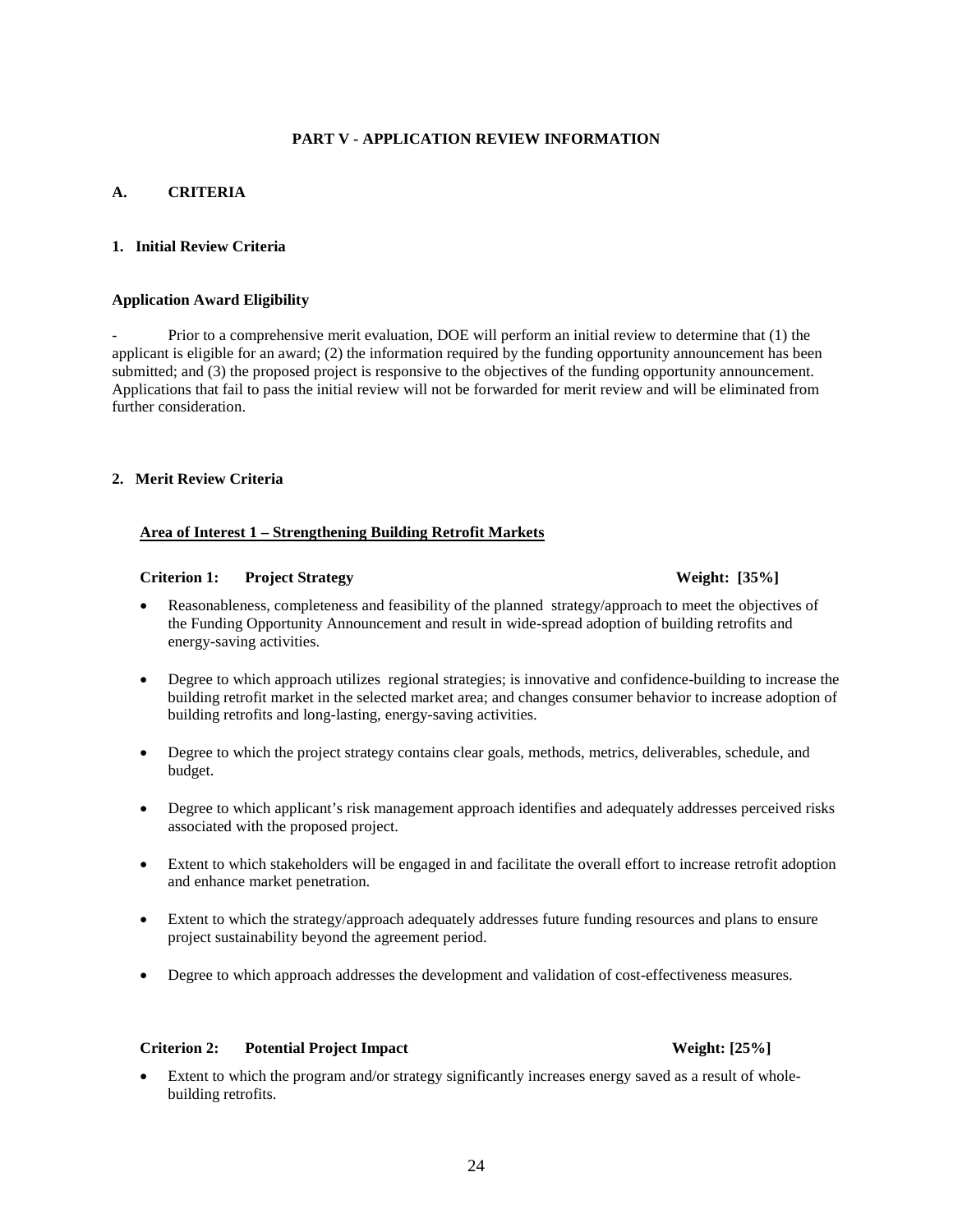- Extent to which the program and/or strategy significantly avoids greenhouse gas emissions as a result of whole-building retrofits.
- Degree to which approach develops new or strengthens existing building retrofit market(s) by creating, enhancing, or expanding replicable programs, activities, organizational structures, and techniques which will transform the market and encourage consumer adoption of energy efficiency and clean energy;
- Degree to which residential and/or commercial retrofit activities in markets with little or no retrofit activity are increased and/or market penetration of existing whole-building retrofits is improved.

# **Criterion 3: Partnership Structure and Capabilities Weight: [25%]**

- Degree to which the roles, responsibilities, and level of effort of each of the project team members are clearly described.
- The extent to which the proposed team contains an array of stakeholders and organizations, including the participation of a PUC, that exhibit the credentials, capabilities, and experience to successfully implement the project, and ensure that state, legislative, industry and other leaders will work together to develop legal, regulatory and statutory frameworks to support investment in energy efficiency.
- Degree of demonstrated commitment of the project team.
- Extent to which competitive SEP funds are leveraged with resources of other organizations, companies, and institutions.

#### **Criterion 4: Evaluation, Measurement & Verification Weight: [15%]**

- Degree to which approach addresses a quality assurance strategy for evaluating and monitoring retrofit activities and assuring quality standards are met.
- Degree to which approach addresses an evaluation, measurement and verification strategy for accurately quantifying energy savings and tons  $CO<sub>2</sub>$  equivalent avoided, ensuring program/strategy quality, and assessing project success.

#### **Area of Interest 2 – Energy Efficiency Action**

#### **Criterion 1: Goal Development Process Weight: [35%]**

- Extent to which stakeholders will be collaboratively engaged in overall effort to establish the annual energy savings goal.
- Degree to which the goal development process addresses the role of utilities, consumer behavior, energy efficiency investment, long-term plans for the state(s), and implementation goals in the National Action Plan for Energy Efficiency's Vision for 2025 (see Appendix 1).
- Degree to which the energy savings data collection and reporting method examines the use of standard protocols that will be sufficient for obtaining accurate data, performing evaluations, and monitoring.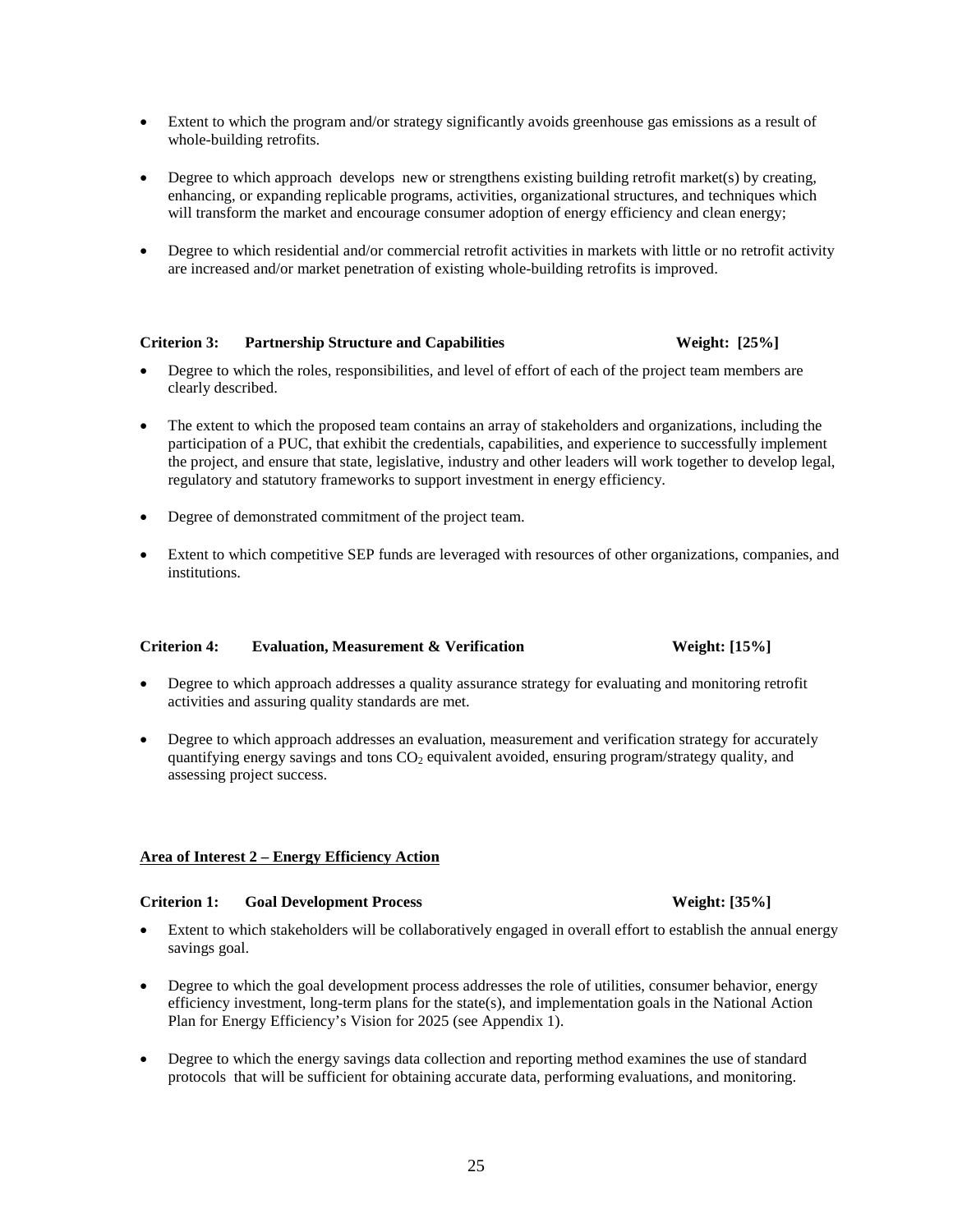• Degree to which the goal development process examines opportunities to leverage investments through the American Recovery and Reinvestment Act of 2009, develop partnerships, and tap into other resources to achieve the energy savings goal.

# **Criterion 2: Phase I Action Plan Weight: [25%]**

- Reasonableness, completeness, feasibility, and justification of the proposed benchmarks and activities provided in the Phase I action plan.
- Degree to which the National Action Plan on Energy Efficiency was used as a basis for developing the Phase I Action Plan.
- Degree to which the action plan contains clear goals, methods, metrics, deliverables, schedule, and budget.
- Extent to which the action plan adequately addresses future funding resources and plans to ensure project sustainability beyond the agreement period
- Degree to which the risk management approach identifies and adequately addresses perceived risks associated with the proposed project.

# **Criterion 3: Potential Project Impact Weight: [15%]**

• Degree to which proposed programs and activities could affect energy efficiency and the long-term goals of and planning for the state.

# **Criterion 4: Partnership Structure and Capabilities Weight: [25%]**

- Degree to which the roles, responsibilities, and level of effort of each of the project team members are clearly described.
- The extent to which the proposed team contains an array of stakeholders and organizations, including the participation of a PUC, that exhibit the credentials, capabilities, and experience needed to successfully implement the project, and ensure that state, legislative, industry and other leaders will work together to develop legal, regulatory and statutory frameworks to support investment in energy efficiency.
- Degree of demonstrated commitment of the project team.

# <span id="page-26-0"></span>**3. Other Selection Factors**

# <span id="page-26-1"></span>**Program Policy Factors**

- The selection official may consider the following program policy factors in the selection process:
	- 1. The desire to select a mix of projects which achieves the strategic goals of EERE;
	- 2. The desire to select projects which represent a diverse programmatic portfolio of projects and methodologies;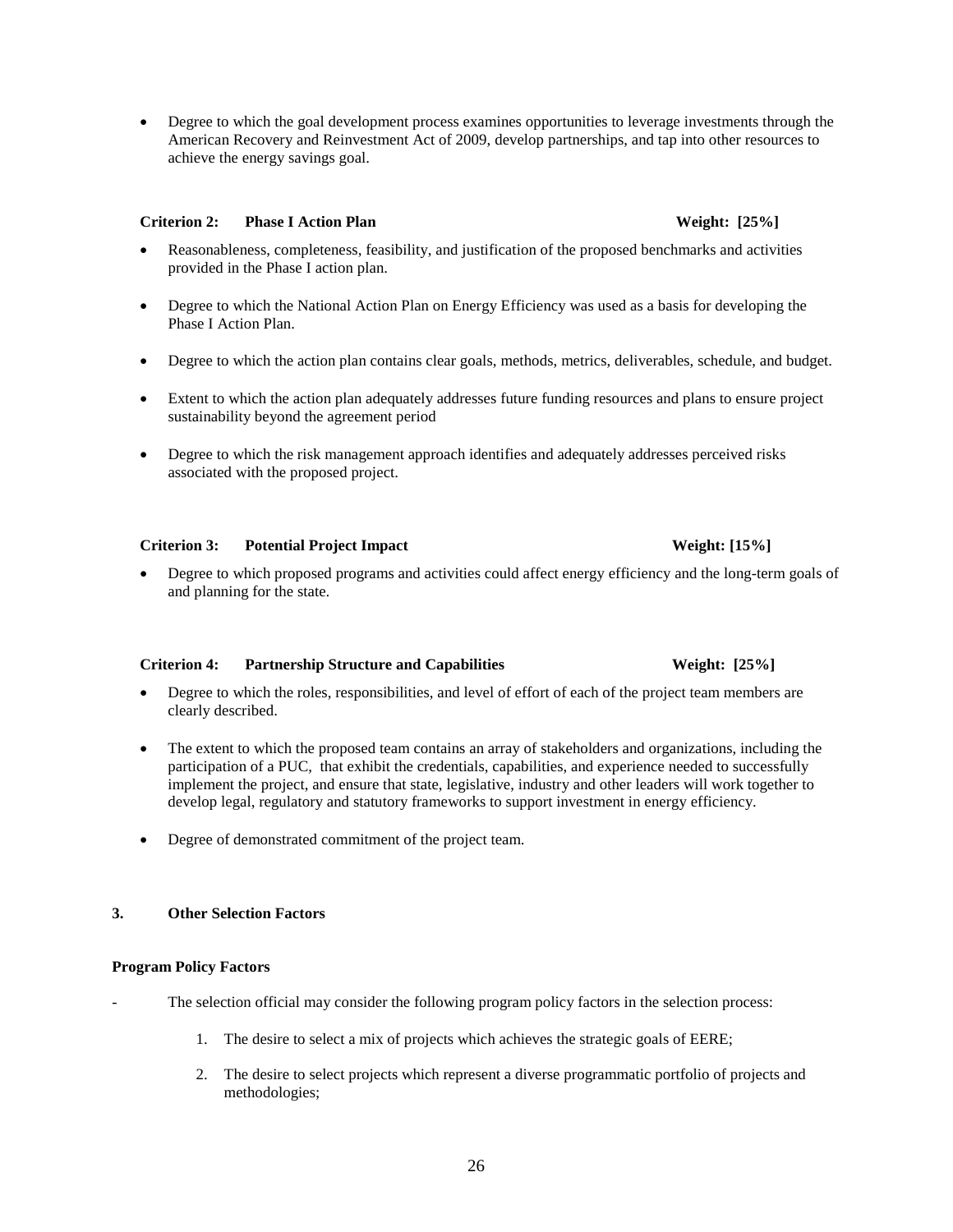- 3. The desire to select projects which maximize the geographic diversity of the current program portfolio;
- 4. The desire to select for award a group of projects with a broad or specific geographic distribution because of the nature of the energy source, the type of projects envisioned, or limitations of past efforts; or
- 5. The desire to select projects that provide opportunities for experienced states or organizations to partner and assist less experienced groups, organizations, or states.

### <span id="page-27-0"></span>**B. REVIEW AND SELECTION PROCESS**

# <span id="page-27-1"></span>**1. Merit Review**

#### <span id="page-27-2"></span>**Applications Subject to Merit Review**

Applications that pass the initial review will be subjected to a merit review in accordance with the guidance provided in the "Department of Energy Merit Review Guide for Financial Assistance." This guide is available under Financial Assistance, Regulations and Guidance at http://www.management.energy.gov/documents/meritrev.pdf.

#### <span id="page-27-3"></span>**2. Selection**

#### <span id="page-27-4"></span>**Selection Official Consideration**

The Selection Official will consider the merit review recommendation, program policy factors, and the amount of funds available.

#### <span id="page-27-5"></span>**3. Discussions and Award**

#### <span id="page-27-6"></span>**Government Discussions with Applicant**

The Government may enter into discussions with a selected applicant for any reason deemed necessary, including but not limited to: (1) the budget is not appropriate or reasonable for the requirement; (2) only a portion of the application is selected for award; (3) the Government needs additional information to determine that the recipient is capable of complying with the requirements in 10 CFR 600; and/or (4) special terms and conditions are required. Failure to resolve satisfactorily the issues identified by the Government will preclude award to the applicant.

# <span id="page-27-7"></span>**C. ANTICIPATED NOTICE OF SELECTION AND AWARD DATES**

#### <span id="page-27-8"></span>**Selection and Award Date**

DOE anticipates notifying applicants selected for award by the end of July 2010 and making awards by the end of September 2010.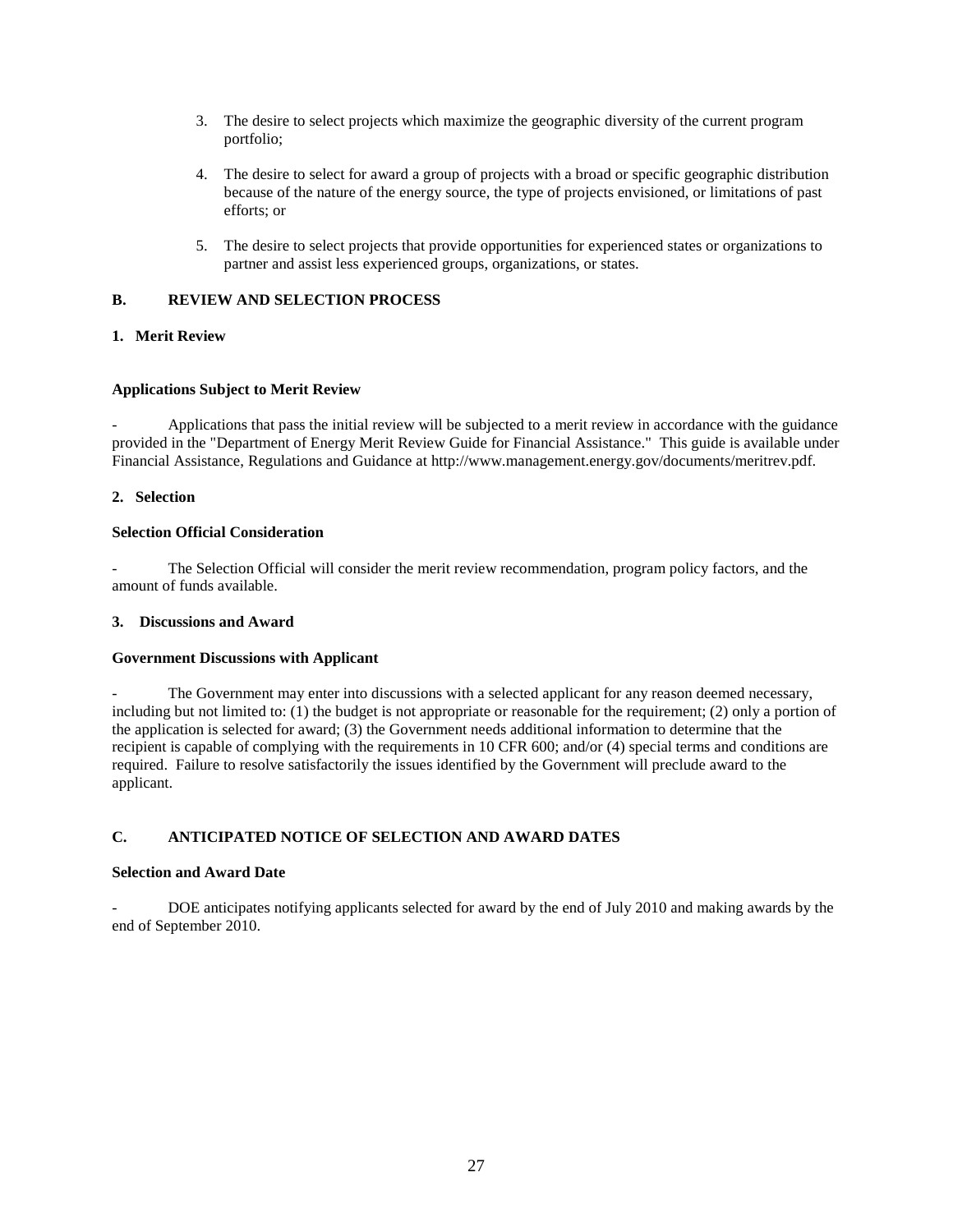# **PART VI - AWARD ADMINISTRATION INFORMATION**

# <span id="page-28-1"></span><span id="page-28-0"></span>**A. AWARD NOTICES**

### <span id="page-28-2"></span>**1. Notice of Selection**

#### <span id="page-28-3"></span>**Selected Applicants Notification**

DOE will notify applicants selected for award. This notice of selection is not an authorization to begin performance.

#### <span id="page-28-4"></span>**2. Notice of Award**

#### <span id="page-28-5"></span>**Notice of Award**

An Assistance Agreement issued by the contracting officer is the authorizing award document. It normally includes either as an attachment or by reference: (1) Special Terms and Conditions; (2) Applicable program regulations, if any; (3) Application as approved by DOE/NNSA.; (4) DOE assistance regulations at 10 CFR 600; (5) National Policy Assurances To Be Incorporated As Award Terms; (6) Budget Summary; and (7) Federal Assistance Reporting Checklist, which identifies the reporting requirements.

For grants and cooperative agreements made to universities, non-profits and other entities subject to OMB Circular A-110 the Award also includes the Research Terms and Conditions located at http://www.nsf.gov/bfa/dias/policy/rtc/index.jsp.

# <span id="page-28-6"></span>**B. ADMINISTRATIVE AND NATIONAL POLICY REQUIREMENTS**

#### <span id="page-28-7"></span>**1. Administrative Requirements**

The administrative requirements for DOE grants and cooperative agreements are contained in 10 CFR 600 (See: http://ecfr.gpoaccess.gov). Grants and cooperative agreements made to universities, non-profits and other entities subject to Title 2 CFR are subject to the Research Terms and Conditions located on the National Science Foundation web site at http://www.nsf.gov/bfa/dias/policy/rtc/index.jsp.

# <span id="page-28-8"></span>**2. Special Terms and Conditions and National Policy Requirements**

Special Terms and Conditions and National Policy Requirements. The DOE Special Terms and Conditions for Use in Most Grants and Cooperative Agreements are located at http://management.energy.gov/business\_doe/business\_forms.htm. The National Policy Assurances To Be Incorporated As Award Terms are located at http://www.nsf.gov/bfa/dias/policy/rtc/appc.pdf .

Intellectual Property Provisions. The standard DOE financial assistance intellectual property provisions applicable to the various types of recipients are located at http://www.gc.doe.gov/financial\_assistance\_awards.htm.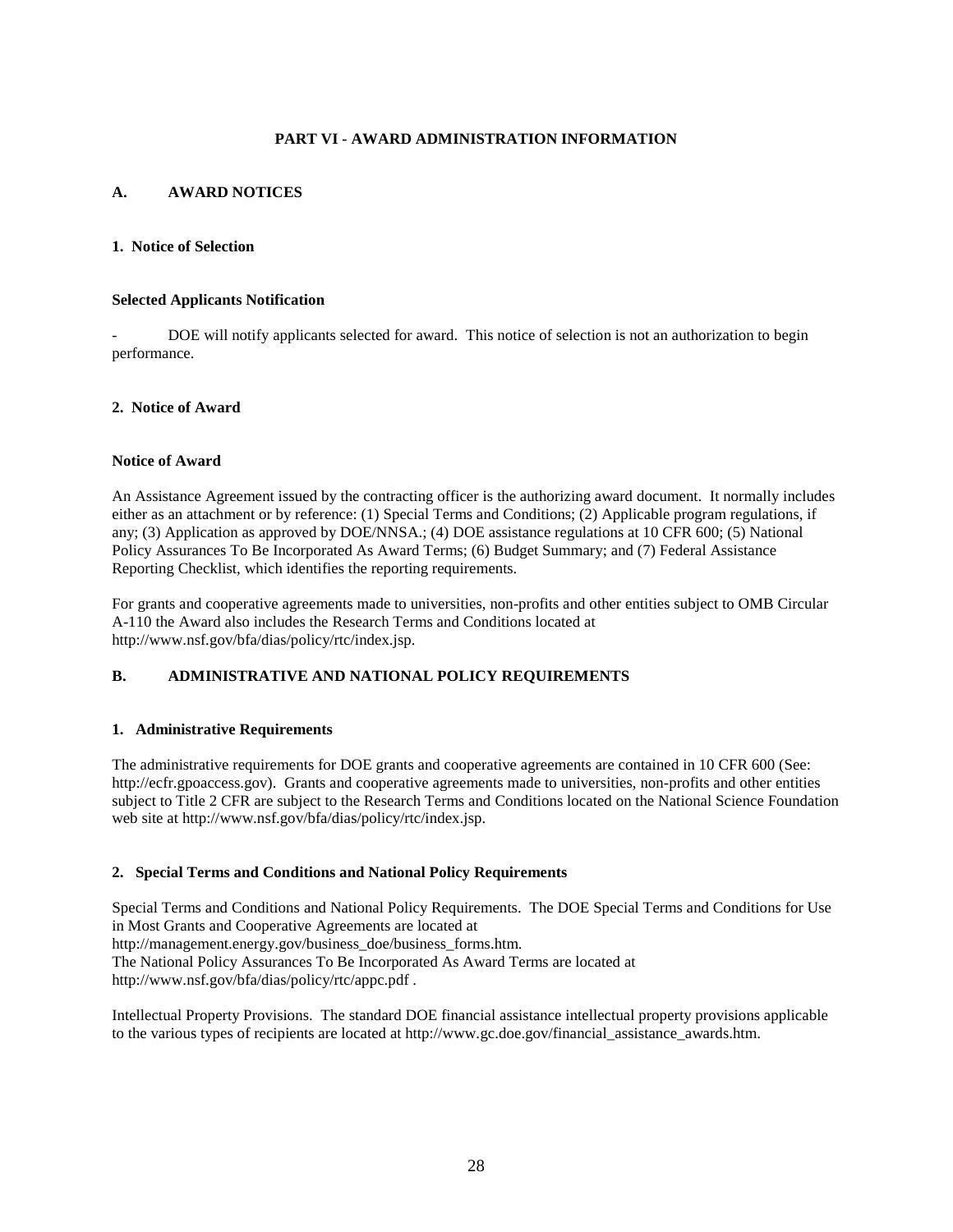# <span id="page-29-0"></span>**Statement of Substantial Involvement (Area of Interest 1 only)**

- DOE Responsibilities:
	- Co-chairing stakeholder meetings with the State Energy Offices or their representative(s) to provide insight and guidance in developing successful retrofit strategies;
	- Working with the SEOs to facilitate agreements amongst and between states/regions and for-profit and non-profit organizations (in multiple areas such as financing, training, certification, marketing, and outreach) so that Awardees can take advantage of the national reach of DOE;
	- Working collaboratively with Awardees during project implementation to develop and validate methods to determine cost-effectiveness of retrofits and of their overall program approach that are replicable and appropriate to other areas of the country;
	- Participating in project management planning activities to ensure DOE's program requirements and/or limitations are considered in performance of the work elements;
	- Integrating the work effort to ensure that project results address critical system and programmatic goals established by DOE EERE, in coordination with the State Energy Program. Specific integration includes that required to ensure that stakeholders are being adequately represented and that their needs/expectations are being addressed. Additionally, DOE will coordinate with State Energy Offices to ensure that the plans are represented in their yearly state energy plan submitted to DOE;
	- Promoting and facilitating technology transfer activities, including disseminating program results through presentations, publications, and communications with the building community and other energy organizations as well as ENERGY STAR® and Building America personnel; and
	- Serving as scientific/technical liaison between awardees, stakeholder groups, and other program staff (e.g., local governments; public utility commissions, Weatherization Assistance Program, ENERGY STAR®, Building America, Office of Electricity Delivery and Energy Reliability), particularly in the area of matching up the recipient to technical assistance if needed.
- Recipient Responsibilities:
	- Performing the project activities supported by the award in accordance with the program/strategic plan, including providing the required personnel, facilities, equipment, supplies and services;
	- Managing and controlling project activities in accordance with its own established processes and procedures to ensure tasks and subtasks are completed within schedule and budget constraints defined by the program/strategic plan;
	- Notifying DOE point of contact (POC) of all critical decision points and major meetings in sufficient time to allow the POC to participate in person or via phone;
	- Co-chairing with DOE, stakeholder meetings to develop successful retrofit strategies;
	- Working collaboratively with DOE during project implementation to develop and validate methods to determine cost-effectiveness of retrofits and of their overall program approach that are replicable and appropriate to other areas of the country;
	- Implementing an approach to identify, analyze, and respond to project risks that is commensurate with the complexity of the project;
	- Defining and revising approaches and plans, submitting the plans to DOE for review, and incorporating DOE comments;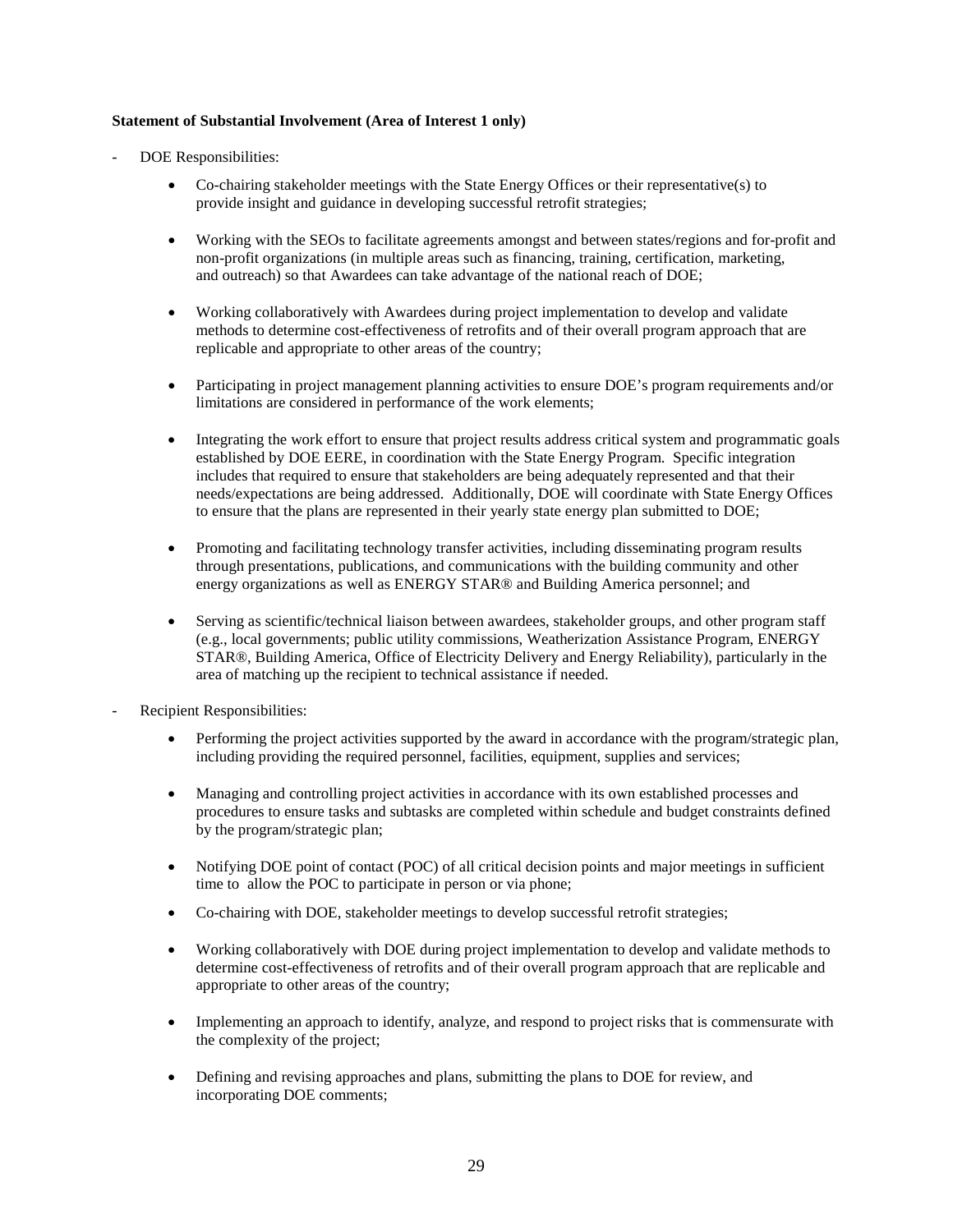- Coordinating related project activities with team members and external stakeholders to ensure effective integration of all work elements;
- Submitting progress reports and addressing DOE concerns/comments; and
- Participating in technology transfer activities, including disseminating program results through presentations, publications, and communications with the building community and other energy organizations as well as ENERGY STAR® and Building America personnel.

#### <span id="page-30-0"></span>**Statement of Substantial Involvement (Area of Interest 2 only)**

- DOE Responsibilities:
	- Reviewing in a timely manner progress reports and Action Plans, recommending alternate approaches, if the plans do not address critical programmatic issues or accomplish objectives, and determining whether benchmarks have been achieved to warrant continued funding;
	- Participating in project management planning activities to ensure DOE's program requirements and/or limitations are considered in performance of the work elements.
	- Integrating the work effort to ensure that project results address critical system and programmatic goals established by DOE EERE, in coordination with the State Energy Program. Specific integration includes that required to ensure that stakeholders are being adequately represented and that their needs/expectations are being addressed. Additionally, DOE will coordinate with State Energy Offices to ensure that the plans are represented in their yearly state energy plan submitted to DOE;
	- Promoting and facilitating technology transfer activities, including disseminating program results through presentations, publications, and communications with the building community and other energy organizations as well as ENERGY STAR® and Building America personnel;
	- Providing and/or helping to find technical assistance (including assistance with financing mechanisms) for issues that develop during policy and program design and implementation; and
	- Serving as scientific/technical liaison between awardees, stakeholder groups, and other program staff (e.g., local governments; public utility commissions, Weatherization Assistance Program, ENERGY STAR®, Building America, Office of Electricity Delivery and Energy Reliability), particularly in the area of matching up the recipient to technical assistance if needed.
- Recipient Responsibilities:
	- Performing the project activities supported by the award in accordance with the Phase I Action Plan, including providing the required personnel, facilities, equipment, supplies and services;
	- Managing and controlling project activities in accordance with its own established processes and procedures to ensure tasks and subtasks are completed within schedule and budget constraints defined by the Phase I Action Plan;
	- Notifying DOE point of contact (POC) of all critical decision points and major meetings in sufficient time to allow the POC to participate in person or via phone;
	- Implementing an approach to identify, analyze, and respond to project risks that is commensurate with the complexity of the project;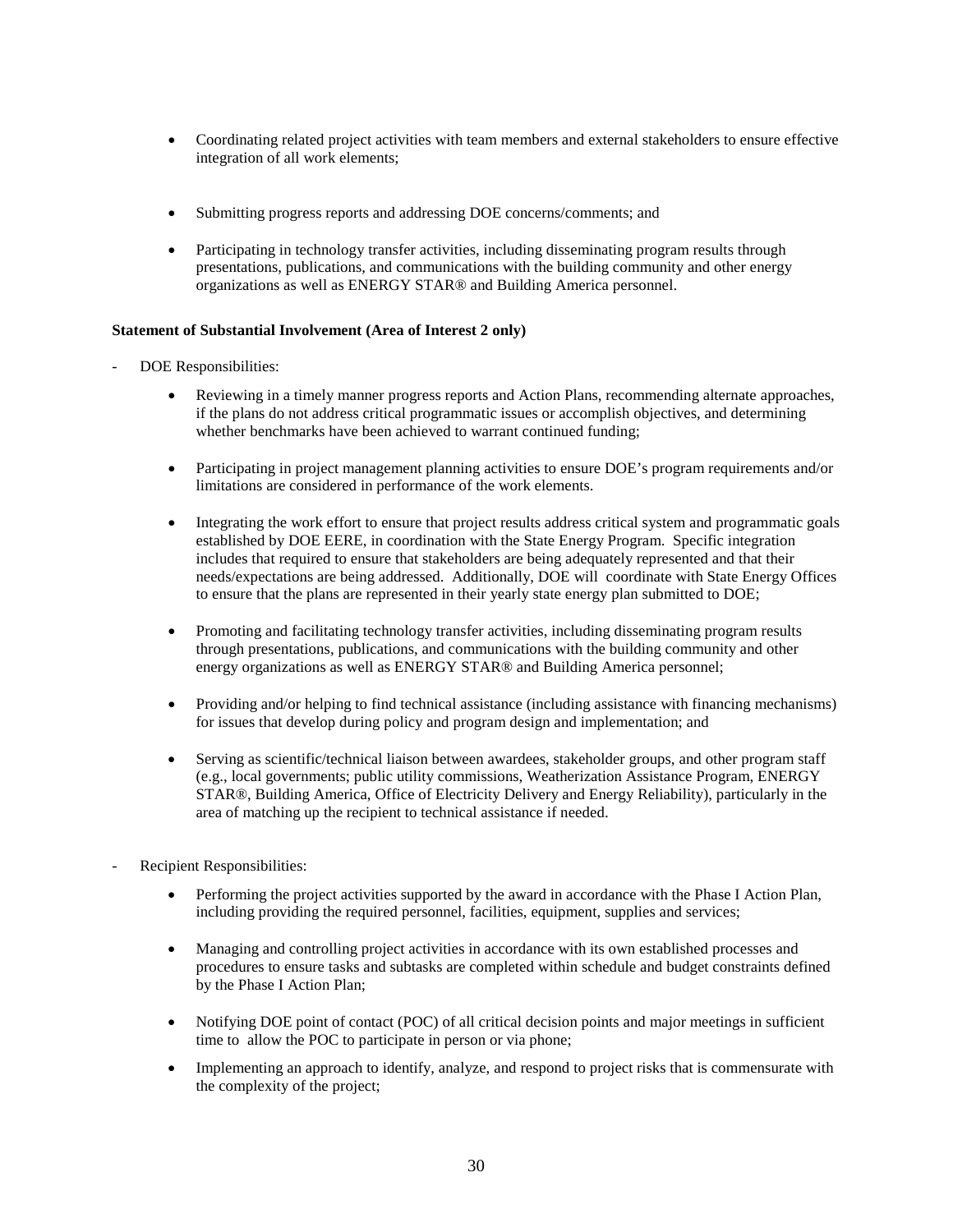- Defining and revising approaches and plans, submitting the plans to DOE for review, and incorporating DOE comments;
- Coordinating related project activities with team members and external stakeholders to ensure effective integration of all work elements;
- Attending periodic program review meetings and reporting project status;
- Submitting progress reports and addressing DOE concerns/comments; and
- Participating in technology transfer activities, including disseminating program results through presentations, publications, and communications with the building community and other energy organizations as well as ENERGY STAR® and Building America personnel.

# <span id="page-31-0"></span>**C. REPORTING**

Reporting requirements are identified on the Federal Assistance Reporting Checklist, DOE F 4600.2, attached to the award agreement. For a sample Checklist, see Appendix 2 to this announcement.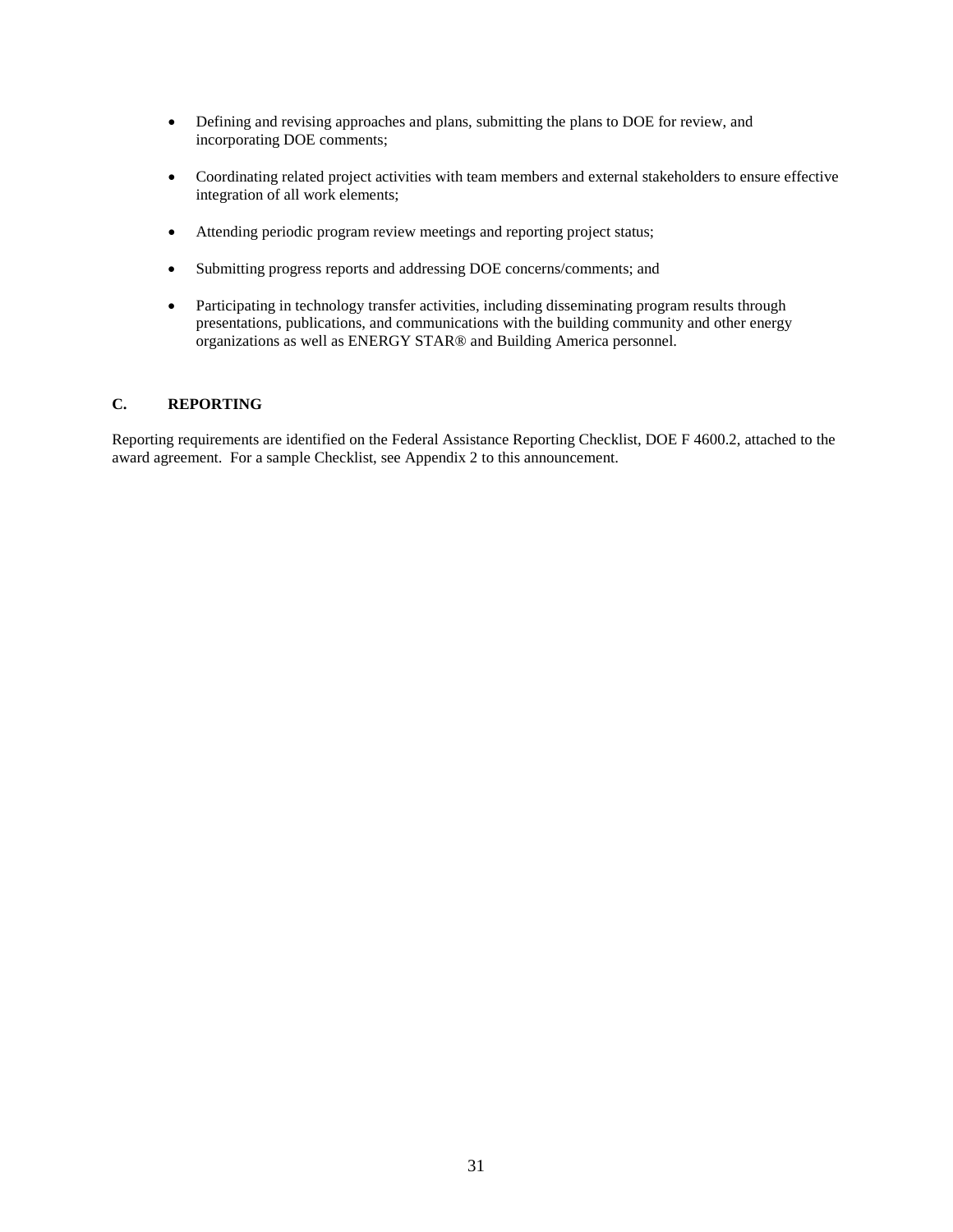# **PART VII - QUESTIONS/AGENCY CONTACTS**

# <span id="page-32-1"></span><span id="page-32-0"></span>**A. QUESTIONS**

Questions regarding the content of the announcement must be submitted through the FedConnect portal. You must register with FedConnect to respond as an interested party to submit questions, and to view responses to questions. It is recommended that you register as soon after release of the FOA as possible to have the benefit of all responses. DOE/NNSA will try to respond to a question within 3 business days, unless a similar question and answer have already been posted on the website.

Questions and comments concerning this FOA shall be submitted not later than five (5) calendar days prior to the application due date. Questions submitted after that date may not allow the Government sufficient time to respond.

Questions relating to the registration process, system requirements, how an application form works, or the submittal process must be directed to Grants.gov at 1-800-518-4726 or support@grants.gov. DOE/NNSA cannot answer these questions.

# <span id="page-32-2"></span>**B. AGENCY CONTACT**

Name: Sue Miltenberger<br>E-mail: Susan.miltenberge E-mail: susan.miltenberger@netl.doe.gov<br>
FAX: 304-285-4683 304-285-4683 Telephone: 304-285-4083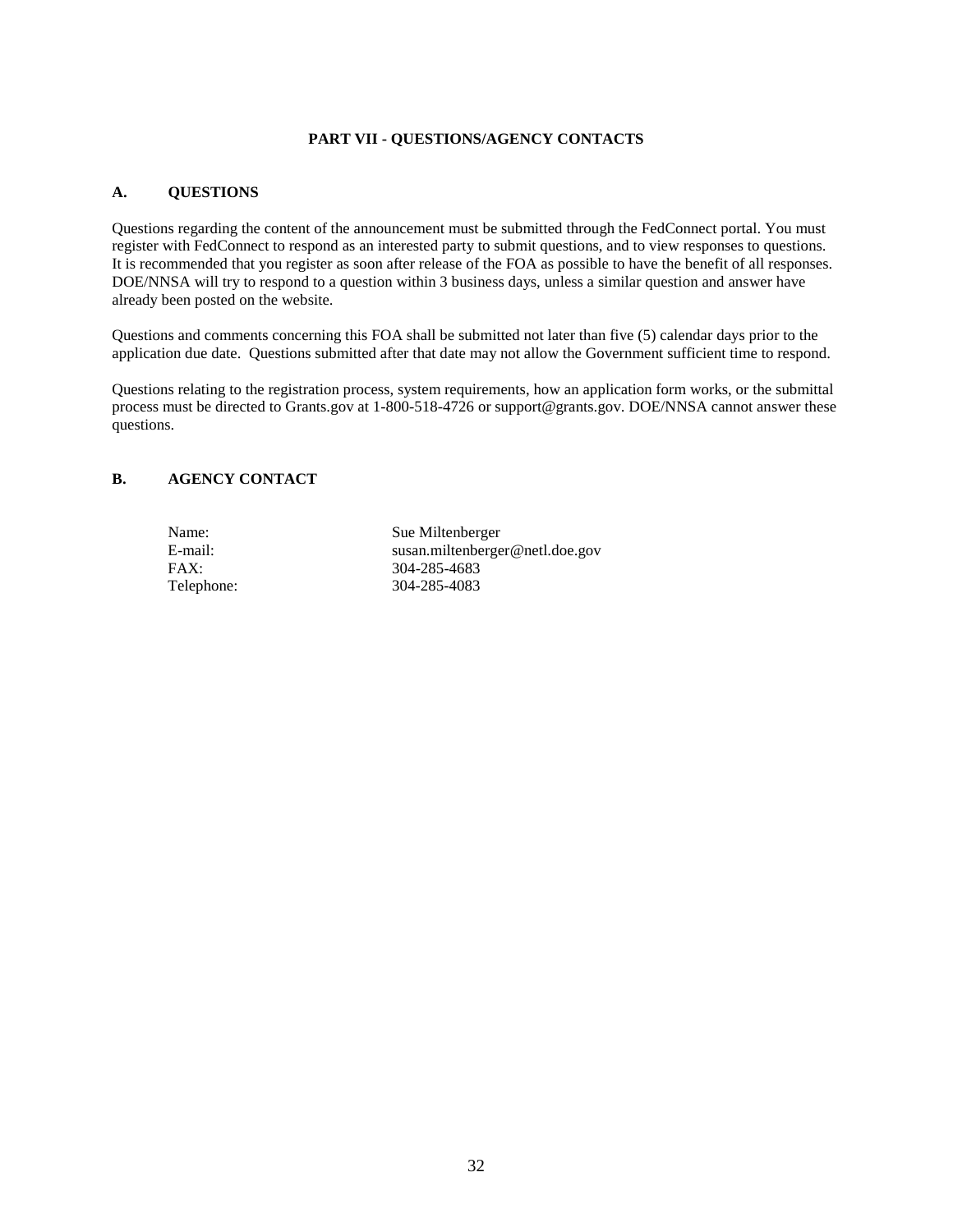# **PART VIII - OTHER INFORMATION**

# <span id="page-33-1"></span><span id="page-33-0"></span>**A. MODIFICATIONS**

Notices of any modifications to this announcement will be posted on Grants.gov and the FedConnect portal. You can receive an email when a modification or an announcement message is posted by registering with FedConnect as an interested party for this FOA. It is recommended that you register as soon after release of the FOA as possible to ensure you receive timely notice of any modifications or other announcements.

# <span id="page-33-2"></span>**B. GOVERNMENT RIGHT TO REJECT OR NEGOTIATE**

DOE reserves the right, without qualification, to reject any or all applications received in response to this announcement and to select any application, in whole or in part, as a basis for negotiation and/or award.

# <span id="page-33-3"></span>**C. COMMITMENT OF PUBLIC FUNDS**

The Contracting Officer is the only individual who can make awards or commit the Government to the expenditure of public funds. A commitment by other than the Contracting Officer, either explicit or implied, is invalid.

# <span id="page-33-4"></span>**D. PROPRIETARY APPLICATION INFORMATION**

Patentable ideas, trade secrets, proprietary or confidential commercial or financial information, disclosure of which may harm the applicant, should be included in an application only when such information is necessary to convey an understanding of the proposed project. The use and disclosure of such data may be restricted, provided the applicant includes the following legend on the first page of the project narrative and specifies the pages of the application which are to be restricted:

"The data contained in pages [*Insert pages*] of this application have been submitted in confidence and contain trade secrets or proprietary information, and such data shall be used or disclosed only for evaluation purposes, provided that if this applicant receives an award as a result of or in connection with the submission of this application, DOE shall have the right to use or disclose the data herein to the extent provided in the award. This restriction does not limit the government's right to use or disclose data obtained without restriction from any source, including the applicant."

To protect such data, each line or paragraph on the pages containing such data must be specifically identified and marked with a legend similar to the following:

"The following contains proprietary information that (name of applicant) requests not be released to persons outside the Government, except for purposes of review and evaluation."

# <span id="page-33-5"></span>**E. EVALUATION AND ADMINISTRATION BY NON-FEDERAL PERSONNEL**

In conducting the merit review evaluation, the Government may seek the advice of qualified non Federal personnel as reviewers. The Government may also use non-Federal personnel to conduct routine, nondiscretionary administrative activities. The applicant, by submitting its application, consents to the use of non-Federal reviewers/administrators. Non-Federal reviewers must sign conflict of interest and non-disclosure agreements prior to reviewing an application. Non-Federal personnel conducting administrative activities must sign a non-disclosure agreement.

# <span id="page-33-6"></span>**F. INTELLECTUAL PROPERTY DEVELOPED UNDER THIS PROGRAM**

Patent Rights. The government will have certain statutory rights in an invention that is conceived or first actually reduced to practice under a DOE award. 42 U.S.C. 5908 provides that title to such inventions vests in the United States, except where 35 U.S.C. 202 provides otherwise for nonprofit organizations or small business firms.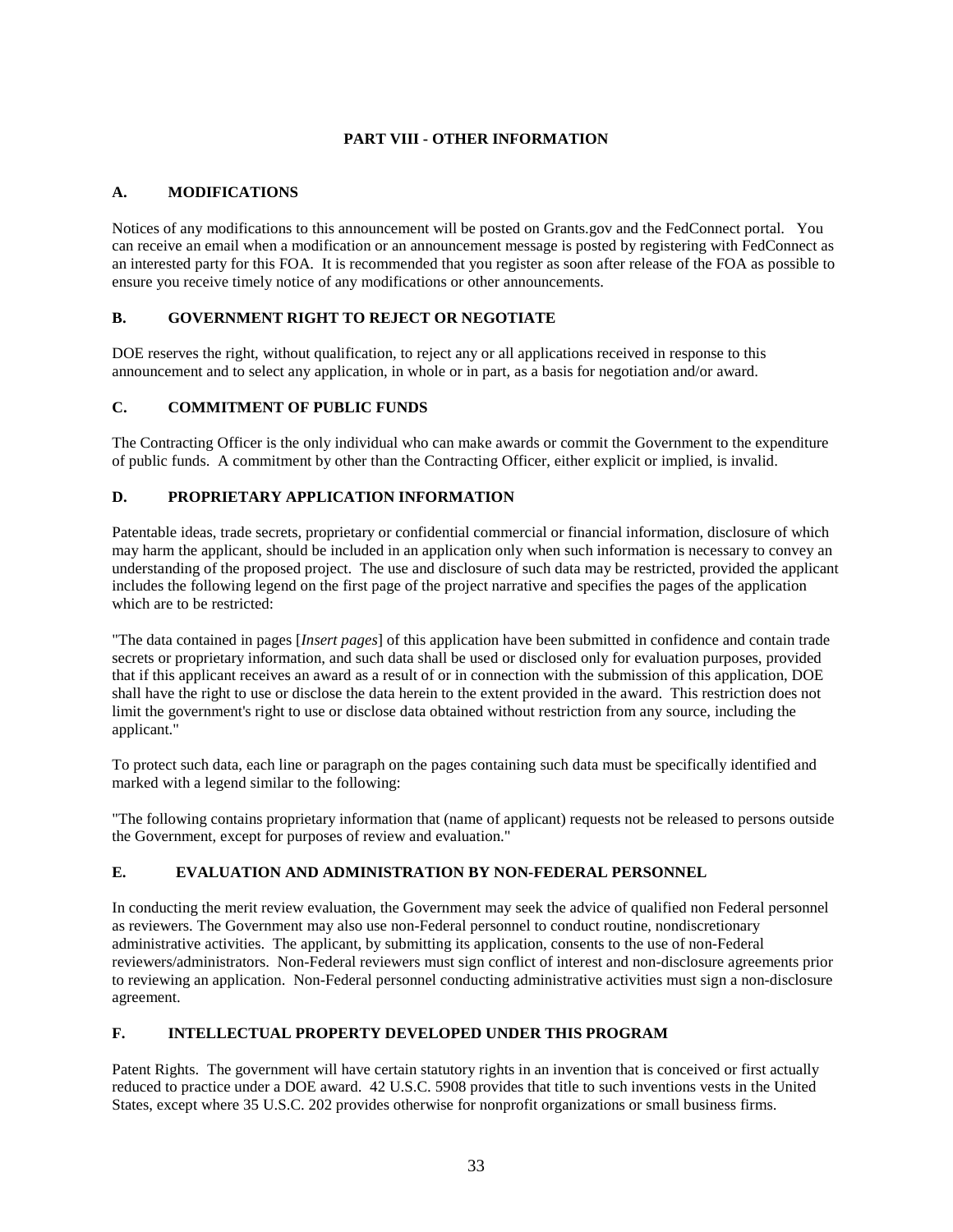However, the Secretary of Energy may waive all or any part of the rights of the United States subject to certain conditions. (See "Notice of Right to Request Patent Waiver" in paragraph G below.)

Rights in Technical Data. Normally, the government has unlimited rights in technical data created under a DOE agreement. Delivery or third party licensing of proprietary software or data developed solely at private expense will not normally be required except as specifically negotiated in a particular agreement to satisfy DOE's own needs or to insure the commercialization of technology developed under a DOE agreement.

# <span id="page-34-0"></span>**G. NOTICE REGARDING ELIGIBLE/INELIGIBLE ACTIVITIES**

Eligible activities under this program include those which describe and promote the understanding of scientific and technical aspects of specific energy technologies, but not those which encourage or support political activities such as the collection and dissemination of information related to potential, planned or pending legislation.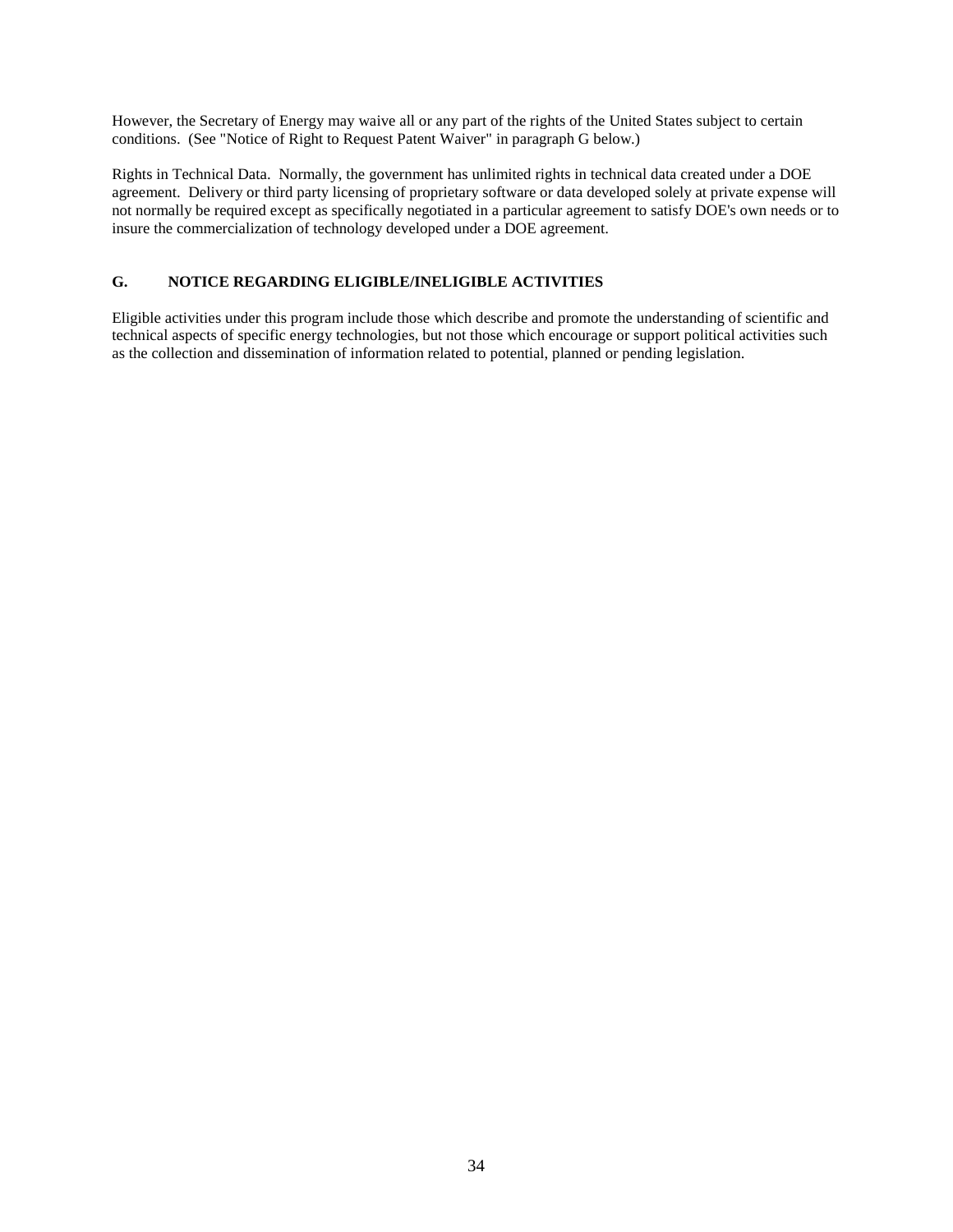# **APPENDICES/REFERENCE MATERIAL**

# **APPENDIX 1: Possible Action Plan Benchmarks**

<span id="page-35-1"></span><span id="page-35-0"></span>

| <b>Progress in Meeting Implementation Goals</b> |                |                                                                                                                                                                      |  |
|-------------------------------------------------|----------------|----------------------------------------------------------------------------------------------------------------------------------------------------------------------|--|
| Date                                            |                | <b>Implementation Goals and Key Benchmarks</b>                                                                                                                       |  |
|                                                 |                | Goal One: Establishing Cost-Effective Energy Efficiency as a High-Priority Resource                                                                                  |  |
|                                                 | 1              | Process in place, such as a state and/or regional collaborative, to pursue energy efficiency                                                                         |  |
|                                                 |                | as a high-priority resource.                                                                                                                                         |  |
|                                                 | $\overline{2}$ | Policy established to recognize energy efficiency as high-priority resource.                                                                                         |  |
|                                                 | 3              | Potential identified for cost-effective, achievable energy efficiency over the long term.                                                                            |  |
|                                                 | 4              | Energy efficiency savings goals or expected energy savings targets established consistent<br>with cost-effective potential.                                          |  |
|                                                 | 5              | Energy efficiency savings goals and targets integrated into state energy resource plan,<br>with provisions for regular updates.                                      |  |
|                                                 | 6              | Energy efficiency savings goals and targets integrated into a regional energy resource<br>plan.                                                                      |  |
|                                                 |                | Goal Two: Developing Processes to Align Utility and Other Program Administrator Incentives<br>Such That Efficiency and Supply Resources Are on a Level Playing Field |  |
|                                                 | 7              | Utility and other program administrator disincentives are removed.                                                                                                   |  |
|                                                 | 8              | Utility and other program administrator incentives for energy efficiency savings reviewed                                                                            |  |
|                                                 |                | and established as necessary.                                                                                                                                        |  |
|                                                 | 9              | Timely cost recovery in place.                                                                                                                                       |  |
|                                                 |                | <b>Goal Three: Establishing Cost-Effectiveness Tests</b>                                                                                                             |  |
|                                                 | 10             | Cost-effectiveness tests adopted which reflect the long-term resource value of energy<br>efficiency.                                                                 |  |
|                                                 |                | Goal Four: Establishing Evaluation, Measurement, and Verification Mechanisms                                                                                         |  |
|                                                 | 11             | Robust, transparent EM&V procedures established.                                                                                                                     |  |
|                                                 |                | Goal Five: Establishing Effective Energy Efficiency Delivery Mechanisms                                                                                              |  |
|                                                 | 12             | Administrator(s) for energy efficiency programs clearly established.                                                                                                 |  |
|                                                 | 13             | Stable (multi-year) and sufficient funding in place consistent with energy efficiency goals.                                                                         |  |
|                                                 | 14             | Programs established to deliver energy efficiency to key customer classes and meet<br>energy efficiency goals and targets.                                           |  |
|                                                 | 15             | Strong public education programs on energy efficiency in place.                                                                                                      |  |
|                                                 | 16             | Energy efficiency program administrator engaged in developing and sharing program best<br>practices at the regional and/or national level.                           |  |
|                                                 |                | Goal Six: Developing State Policies to Ensure Robust Energy Efficiency Practices                                                                                     |  |
|                                                 | 17             | State policies require routine review and updating of building codes.                                                                                                |  |
|                                                 | 18             | Building codes effectively enforced.                                                                                                                                 |  |
|                                                 | 19             | State appliance standards in place.                                                                                                                                  |  |
|                                                 | 20             | Strong state and local government lead-by example programs in place.                                                                                                 |  |
| <b>Progress in Meeting Implementation Goals</b> |                |                                                                                                                                                                      |  |
| Date                                            |                | <b>Implementation Goals and Key Steps</b>                                                                                                                            |  |
|                                                 | Efficiency     | Goal Seven: Aligning Customer Pricing and Incentives to Encourage Investment in Energy                                                                               |  |
|                                                 | 21             | Rates examined and modified considering impact on customer incentives to pursue                                                                                      |  |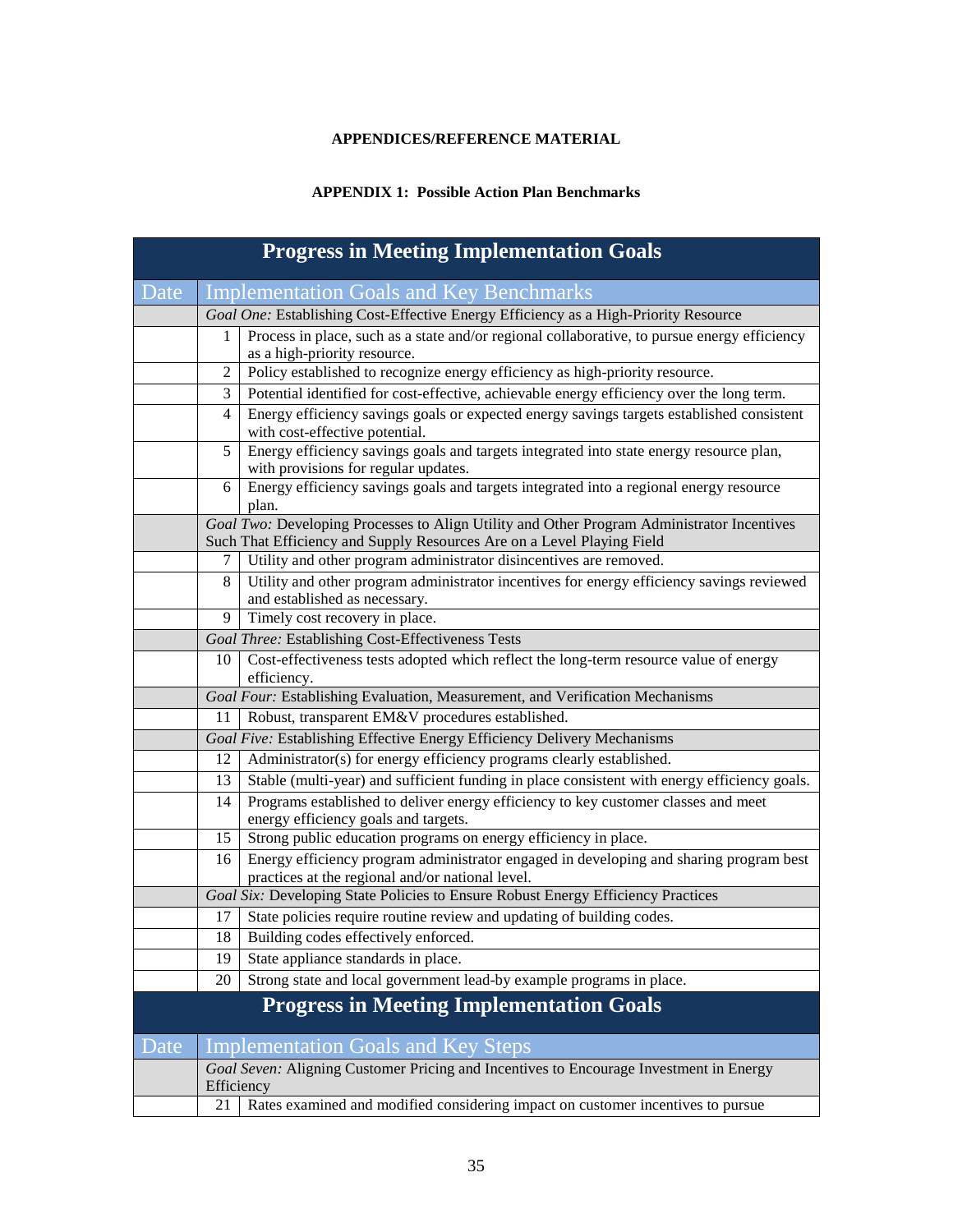|      | energy efficiency.                                                                           |
|------|----------------------------------------------------------------------------------------------|
| 22 l | Mechanisms in place to reduce consumer disincentives for energy efficiency (e.g.,            |
|      | including financing mechanisms).                                                             |
|      | Goal Eight: Establishing State of the Art Billing Systems                                    |
| 23   | Consistent information to customers on energy use, costs of energy use, and options for      |
|      | reducing costs.                                                                              |
|      | Goal Nine: Implementing State of the Art Efficiency Information Sharing and Delivery Systems |
| 24   | Investments in advanced metering, smart grid infrastructure, data analysis, and two-way      |
|      | communication to enhance energy efficiency.                                                  |
| 25   | Coordinated energy efficiency and demand response programs established by customer           |
|      | class to target energy efficiency for enhanced value to customers.                           |
| 26   | Residential programs established to use trained and certified professionals as part of       |
|      | energy efficiency program delivery                                                           |
|      | Goal Ten: Implementing Advanced Technologies                                                 |
| 27   | Policies in place to remove barriers to combined heat and power.                             |
| 28   | Timelines developed for the integration of advanced technologies.                            |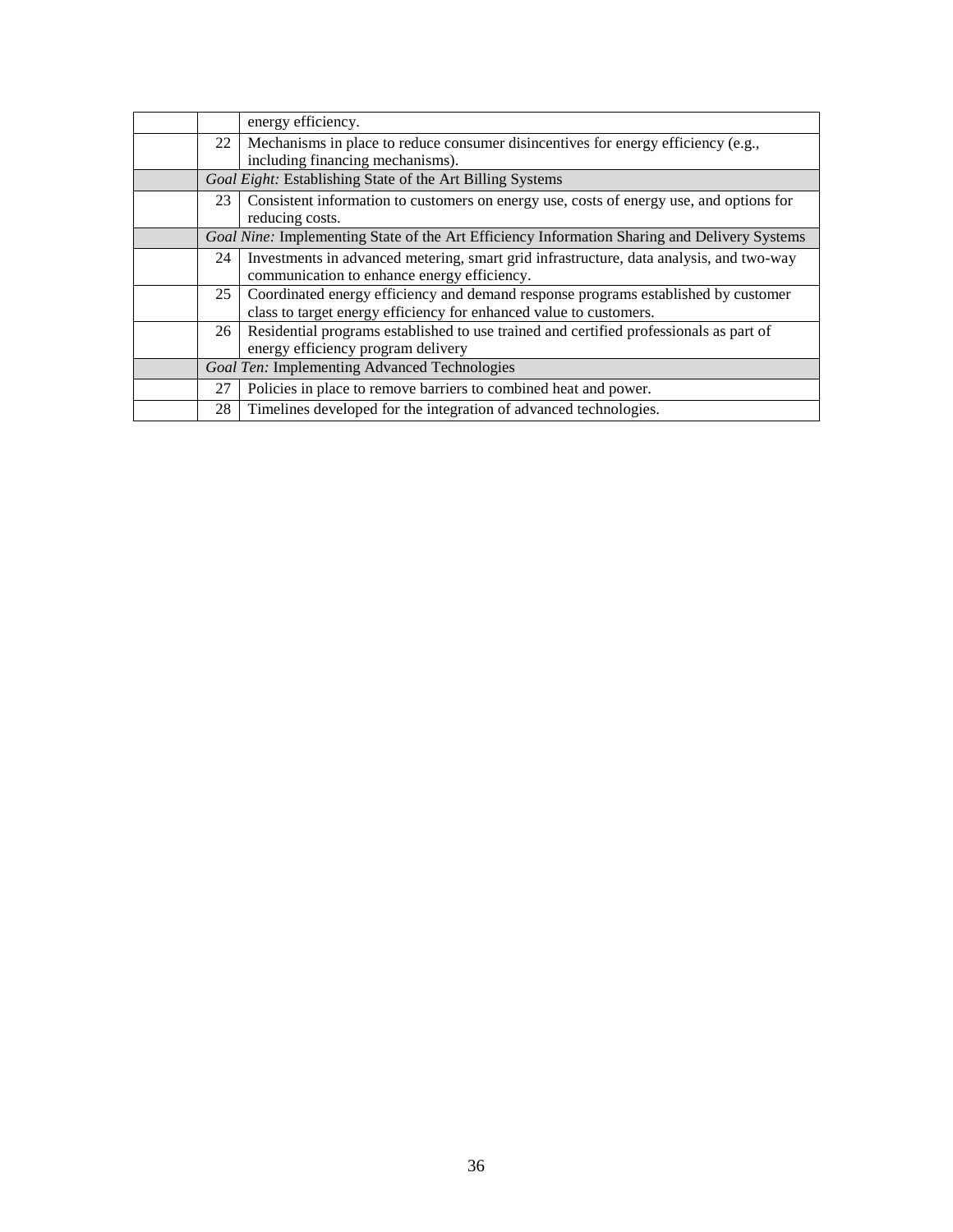# **APPENDIX 2: Reporting Checklist**

<span id="page-37-0"></span>DOE F 4600.2 (5/09) All Other Editions Are Obsolete

#### **U.S. Department of Energy FEDERAL ASSISTANCE REPORTING CHECKLIST AND INSTRUCTIONS**

| 1. Identification Number:<br>FOA DE-FOA-EE0000251                                                                                                                                                                                                                                                                                                  | 2. Program/Project Title:<br>State Energy Program (SEP) Strengthening Building Retrofit Markets<br>and Stimulating Energy Efficiency Action Funding Opportunity<br>Announcement |                           |                                                                 |
|----------------------------------------------------------------------------------------------------------------------------------------------------------------------------------------------------------------------------------------------------------------------------------------------------------------------------------------------------|---------------------------------------------------------------------------------------------------------------------------------------------------------------------------------|---------------------------|-----------------------------------------------------------------|
| 3. Recipient:                                                                                                                                                                                                                                                                                                                                      |                                                                                                                                                                                 |                           |                                                                 |
| State of<br>4. Reporting Requirements:                                                                                                                                                                                                                                                                                                             | Frequency                                                                                                                                                                       | No. of Copies             | Addressees                                                      |
| A. MANAGEMENT REPORTING                                                                                                                                                                                                                                                                                                                            |                                                                                                                                                                                 |                           |                                                                 |
| ⊠ Progress Report                                                                                                                                                                                                                                                                                                                                  | Q, F                                                                                                                                                                            |                           |                                                                 |
| □ Special Status Report                                                                                                                                                                                                                                                                                                                            |                                                                                                                                                                                 | <b>Electronic Version</b> | http://www.page.energy.gov/                                     |
|                                                                                                                                                                                                                                                                                                                                                    |                                                                                                                                                                                 |                           |                                                                 |
| <b>B. SCIENTIFIC/TECHNICAL REPORTING</b>                                                                                                                                                                                                                                                                                                           |                                                                                                                                                                                 |                           |                                                                 |
| (Reports/Products must be submitted with appropriate DOE F 241. The<br>241 forms are available at www.osti.gov/elink)                                                                                                                                                                                                                              |                                                                                                                                                                                 |                           |                                                                 |
| Report/Product<br>Form<br>Final Scientific/Technical Report<br>DOE F 241.3<br>□ Conference papers/proceedings*<br>DOE F 241.3<br>□ Software/Manual<br>DOE F 241.4<br>DOE F 241.3<br>$\Box$ Other (see Special Instructions)<br>Scientific and technical conferences only                                                                           |                                                                                                                                                                                 |                           |                                                                 |
| <b>C. FINANCIAL REPORTING</b><br>$\boxtimes$ SF-425, Federal Financial Report                                                                                                                                                                                                                                                                      | Q, F                                                                                                                                                                            | <b>Electronic Version</b> | http://www.page.energy.gov/                                     |
| <b>D. CLOSEOUT REPORTING</b><br>$\Box$ Patent Certification                                                                                                                                                                                                                                                                                        |                                                                                                                                                                                 |                           |                                                                 |
| $\boxtimes$ Property Certification                                                                                                                                                                                                                                                                                                                 | F                                                                                                                                                                               | <b>Electronic Version</b> | See Note 1                                                      |
| $\Box$ Other (see Special Instructions)                                                                                                                                                                                                                                                                                                            |                                                                                                                                                                                 |                           |                                                                 |
| <b>E. OTHER REPORTING</b><br>$\boxtimes$ Annual Indirect Cost Proposal                                                                                                                                                                                                                                                                             | A                                                                                                                                                                               | <b>Electronic Version</b> | https://www.eere-                                               |
| □ Annual Inventory Report of Federally Owned Property, if any                                                                                                                                                                                                                                                                                      |                                                                                                                                                                                 |                           | pmc.energy.gov/SubmitReports.aspx                               |
| $\boxtimes$ Other                                                                                                                                                                                                                                                                                                                                  | A*                                                                                                                                                                              |                           |                                                                 |
| F. AMERICAN RECOVERY AND REINVESTMENT ACT REPORTING<br>$\Box$ Reporting and Registration Requirements                                                                                                                                                                                                                                              |                                                                                                                                                                                 |                           |                                                                 |
| <b>FREQUENCY CODES AND DUE DATES:</b>                                                                                                                                                                                                                                                                                                              |                                                                                                                                                                                 |                           |                                                                 |
| A - Within 5 calendar days after events or as specified.                                                                                                                                                                                                                                                                                           |                                                                                                                                                                                 |                           |                                                                 |
| F - Final; 90 calendar days after expiration or termination of the award.                                                                                                                                                                                                                                                                          |                                                                                                                                                                                 |                           | S - Semiannually; within 30 days after end of reporting period. |
| Y - Yearly; 90 days after the end of the reporting period.                                                                                                                                                                                                                                                                                         | Q - Quarterly; within 30 days after end of the reporting period.                                                                                                                |                           |                                                                 |
| Special Instructions: Forms are available at https://www.eere-pmc.energy.gov/forms.aspx.<br>5.                                                                                                                                                                                                                                                     |                                                                                                                                                                                 |                           |                                                                 |
| The Recipient must provide the Property Certification, including the required inventories of non-exempt property, located at:<br>1.<br>http://grants.pr.doe.gov. A signed copy of the Property Certification shall be submitted in PDF format to the NETL Property Administrator<br>at the following address. Property.Administrator@netl.doe.gov. |                                                                                                                                                                                 |                           |                                                                 |

\*Under Area of Interest 2, the Recipient shall provide the following Phase I deliverables: a report that describes the process undertaken, the goal established and whether or not that goal was reached. If the goal was not reached, the report should describe why. The Recipient shall also provide a Phase II Implementation Plan.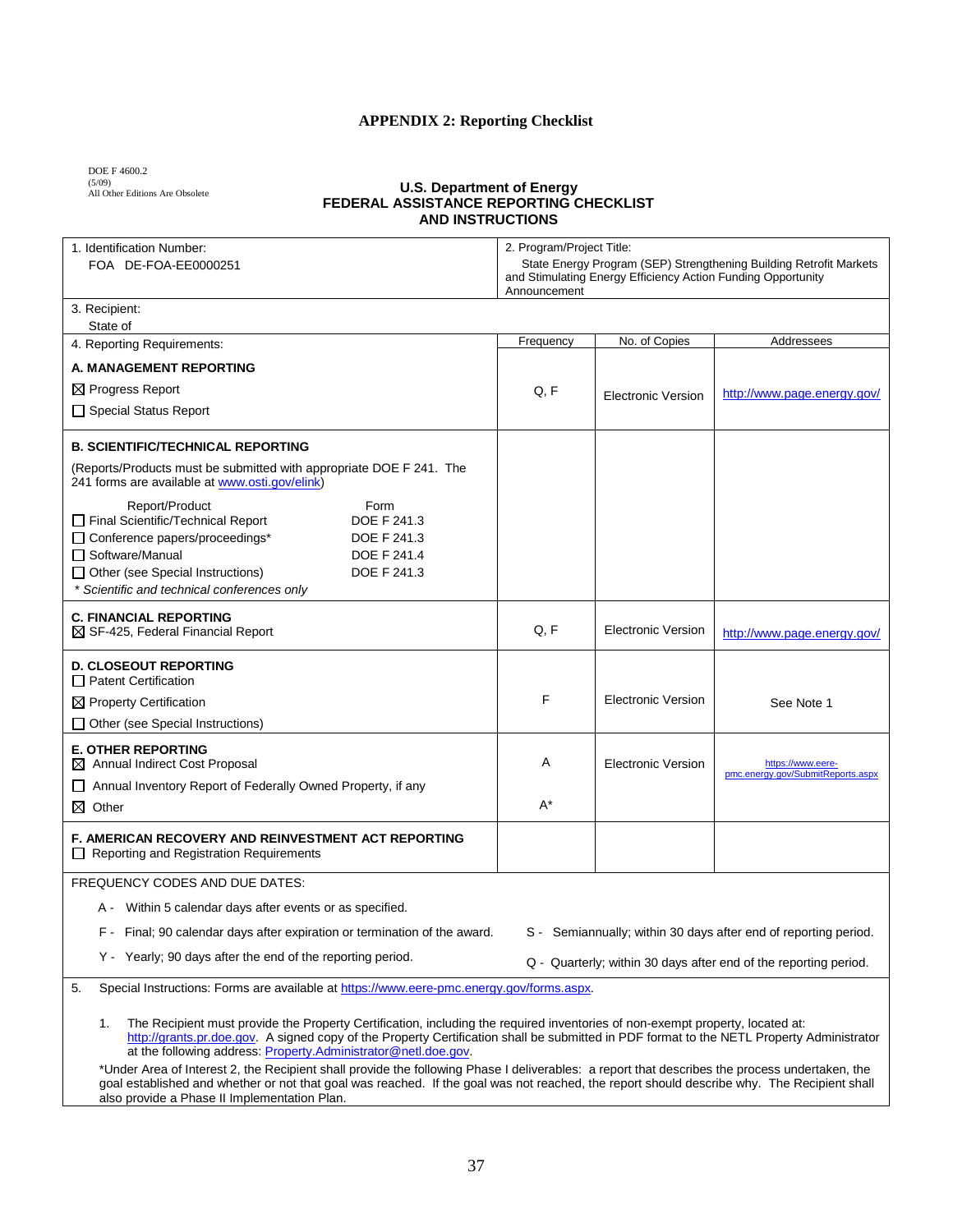# **Federal Assistance Reporting Instructions (5/09)**

# **A. MANAGEMENT REPORTING**

# **Progress Report**

The Progress Report must provide a concise narrative assessment of the status of work and include the following information and any other information identified under Special Instructions on the Federal Assistance Reporting Checklist:

- 1. The DOE award number and name of the recipient.
- 2. The project title and name of the project director/principal investigator.
- 3. Date of report and period covered by the report.
- 4. A comparison of the actual accomplishments with the goals and objectives established for the period and reasons why the established goals were not met.
- 5. A discussion of what was accomplished under these goals during this reporting period, including major activities, significant results, major findings or conclusions, key outcomes or other achievements. This section should not contain any proprietary data or other information not subject to public release. If such information is important to reporting progress, do not include the information, but include a note in the report advising the reader to contact the Principal Investigator or the Project Director for further information.
- 6. Cost Status. Show approved budget by budget period and actual costs incurred. If cost sharing is required break out by DOE share, recipient share, and total costs.
- 7. Schedule Status. List milestones, anticipated completion dates and actual completion dates. If you submitted a project management plan with your application, you must use this plan to report schedule and budget variance. You may use your own project management system to provide this information.
- 8. Any changes in approach or aims and reasons for change. Remember significant changes to the objectives and scope require prior approval by the contracting officer.
- 9. Actual or anticipated problems or delays and actions taken or planned to resolve them.
- 10. Any absence or changes of key personnel or changes in consortium/teaming arrangement.
- 11. A description of any product produced or technology transfer activities accomplished during this reporting period, such as:
	- A. Publications (list journal name, volume, issue); conference papers; or other public releases of results. Attach or send copies of public releases to the DOE Program Manager identified in Block 15 of the Assistance Agreement